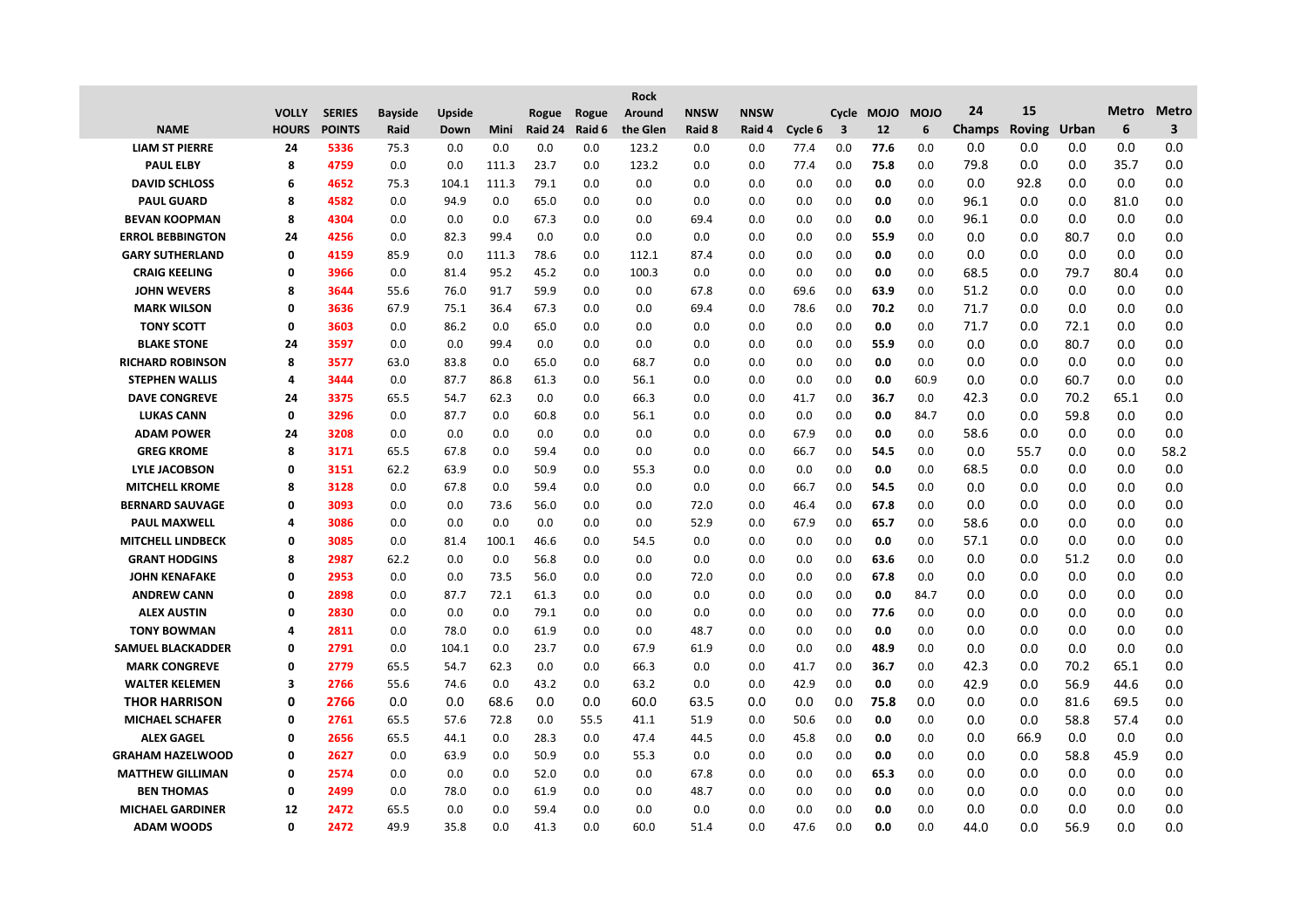| <b>DARRYN QUINN</b>       | 0  | 2444 | 0.0  | 23.7 | 0.0   | 0.0  | 51.7 | 0.0   | 43.4 | 0.0     | 0.0  | 0.0 | 0.0  | 44.5 | 44.0 | 0.0  | 67.4 | 65.1 | 0.0  |
|---------------------------|----|------|------|------|-------|------|------|-------|------|---------|------|-----|------|------|------|------|------|------|------|
| <b>RICK ANDERSON</b>      | 0  | 2427 | 65.5 | 0.0  | 0.0   | 0.0  | 0.0  | 48.2  | 0.0  | 0.0     | 47.0 | 0.0 | 0.0  | 47.5 | 0.0  | 55.7 | 43.7 | 0.0  | 82.0 |
| RUSSELL STRINGER          | 0  | 2422 | 85.9 | 0.0  | 0.0   | 79.1 | 0.0  | 0.0   | 0.0  | 0.0     | 0.0  | 0.0 | 0.0  | 0.0  | 0.0  | 0.0  | 59.8 | 0.0  | 0.0  |
| <b>ANTHONY MAYER</b>      | 0  | 2367 | 49.9 | 35.8 | 0.0   | 41.3 | 0.0  | 60.0  | 51.4 | 0.0     | 47.6 | 0.0 | 39.5 | 0.0  | 0.0  | 0.0  | 0.0  | 0.0  | 0.0  |
| <b>CHRIS DELANEY</b>      | 0  | 2261 | 0.0  | 0.0  | 0.0   | 71.8 | 0.0  | 0.0   | 67.2 | 0.0     | 0.0  | 0.0 | 0.0  | 0.0  | 0.0  | 0.0  | 0.0  | 0.0  | 0.0  |
| <b>MATHEW REVELL</b>      | 0  | 2245 | 0.0  | 36.8 | 0.0   | 52.3 | 0.0  | 0.0   | 0.0  | 0.0     | 0.0  | 0.0 | 58.0 | 0.0  | 0.0  | 0.0  | 0.0  | 0.0  | 0.0  |
| <b>GUY O'NEILL</b>        | 0  | 2224 | 49.9 | 35.8 | 0.0   | 41.3 | 0.0  | 60.0  | 41.3 | 0.0     | 0.0  | 0.0 | 0.0  | 0.0  | 0.0  | 0.0  | 0.0  | 0.0  | 38.8 |
| <b>NICK ALLAN</b>         | 0  | 2212 | 39.3 | 32.5 | 64.4  | 0.0  | 0.0  | 35.5  | 30.7 | 0.0     | 0.0  | 0.0 | 44.0 | 0.0  | 0.0  | 39.1 | 54.1 | 56.1 | 0.0  |
| <b>SHAUN LAUDER</b>       | 0  | 2206 | 0.0  | 0.0  | 102.2 | 79.1 | 0.0  | 0.0   | 0.0  | 0.0     | 0.0  | 0.0 | 0.0  | 0.0  | 0.0  | 0.0  | 0.0  | 0.0  | 0.0  |
| <b>BLAIR MCGUINNESS</b>   | 0  | 2169 | 0.0  | 0.0  | 0.0   | 52.0 | 0.0  | 0.0   | 0.0  | 0.0     | 0.0  | 0.0 | 65.3 | 0.0  | 0.0  | 0.0  | 45.6 | 0.0  | 0.0  |
| <b>ANDREW PASZKOWSKI</b>  | 0  | 2072 | 0.0  | 0.0  | 0.0   | 51.4 | 0.0  | 0.0   | 40.2 | 0.0     | 0.0  | 0.0 | 43.0 | 0.0  | 0.0  | 0.0  | 0.0  | 0.0  | 0.0  |
| <b>IAN STEWART</b>        | 0  | 2072 | 0.0  | 0.0  | 0.0   | 51.4 | 0.0  | 0.0   | 40.2 | 0.0     | 0.0  | 0.0 | 43.0 | 0.0  | 0.0  | 0.0  | 0.0  | 0.0  | 0.0  |
| <b>TIM WILLIAMS</b>       | 0  | 2070 | 65.5 | 0.0  | 0.0   | 59.4 | 0.0  | 0.0   | 0.0  | 0.0     | 0.0  | 0.0 | 0.0  | 64.0 | 0.0  | 0.0  | 0.0  | 0.0  | 0.0  |
| <b>JARED BROWN</b>        | 0  | 2049 | 0.0  | 31.0 | 36.4  | 0.0  | 47.0 | 62.4  | 0.0  | 0.0     | 0.0  | 0.0 | 40.9 | 0.0  | 24.4 | 0.0  | 0.0  | 41.5 | 0.0  |
| <b>GREGOR WILSON</b>      | 0  | 2038 | 0.0  | 53.8 | 0.0   | 0.0  | 0.0  | 94.7  | 0.0  | 0.0     | 0.0  | 0.0 | 0.0  | 0.0  | 35.4 | 0.0  | 0.0  | 0.0  | 0.0  |
| <b>RAMON POLLACH</b>      | 0  | 1996 | 0.0  | 0.0  | 0.0   | 55.4 | 0.0  | 0.0   | 0.0  | 0.0     | 0.0  | 0.0 | 55.6 | 0.0  | 0.0  | 0.0  | 0.0  | 0.0  | 0.0  |
| <b>RICHARD PEARCE</b>     | 0  | 1951 | 0.0  | 0.0  | 0.0   | 52.3 | 0.0  | 0.0   | 0.0  | 0.0     | 0.0  | 0.0 | 58.0 | 0.0  | 0.0  | 0.0  | 0.0  | 0.0  | 0.0  |
| <b>OSKAR BOOTH</b>        | 0  | 1941 | 0.0  | 0.0  | 0.0   | 0.0  | 0.0  | 68.7  | 0.0  | 0.0     | 0.0  | 0.0 | 0.0  | 0.0  | 0.0  | 62.7 | 0.0  | 75.3 | 0.0  |
| <b>ALAN FERRIS</b>        | 0  | 1914 | 69.6 | 40.2 | 0.0   | 0.0  | 0.0  | 0.0   | 0.0  | 0.0     | 78.6 | 0.0 | 70.2 | 0.0  | 0.0  | 0.0  | 0.0  | 0.0  | 0.0  |
| <b>DARREN SMITH</b>       | 0  | 1914 | 0.0  | 0.0  | 0.0   | 0.0  | 0.0  | 0.0   | 0.0  | 0.0     | 0.0  | 0.0 | 0.0  | 0.0  | 79.8 | 0.0  | 0.0  | 0.0  | 0.0  |
| <b>RICHARD HATFULL</b>    | 0  | 1910 | 0.0  | 31.0 | 0.0   | 0.0  | 47.0 | 62.4  | 0.0  | 0.0     | 0.0  | 0.0 | 40.9 | 0.0  | 24.4 | 0.0  | 0.0  | 0.0  | 0.0  |
| <b>MIKE COSTELLO</b>      | 0  | 1887 | 0.0  | 85.7 | 0.0   | 50.0 | 0.0  | 0.0   | 0.0  | 0.0     | 0.0  | 0.0 | 0.0  | 0.0  | 0.0  | 0.0  | 0.0  | 0.0  | 0.0  |
| <b>PETER HOCKINGS</b>     | 0  | 1887 | 0.0  | 85.7 | 0.0   | 50.0 | 0.0  | 0.0   | 0.0  | 0.0     | 0.0  | 0.0 | 0.0  | 0.0  | 0.0  | 0.0  | 0.0  | 0.0  | 0.0  |
| <b>NIGEL MOORE</b>        | 0  | 1886 | 0.0  | 0.0  | 60.2  | 0.0  | 54.8 | 44.2  | 52.4 | 0.0     | 0.0  | 0.0 | 50.3 | 0.0  | 0.0  | 0.0  | 0.0  | 0.0  | 0.0  |
| <b>LUKE NUTTALL</b>       | 0  | 1865 | 0.0  | 0.0  | 0.0   | 77.7 | 0.0  | 0.0   | 0.0  | 0.0     | 0.0  | 0.0 | 0.0  | 0.0  | 0.0  | 0.0  | 0.0  | 0.0  | 0.0  |
| <b>HUGH HARVERSON</b>     | 0  | 1856 | 0.0  | 81.4 | 0.0   | 0.0  | 67.1 | 100.3 | 0.0  | 0.0     | 0.0  | 0.0 | 0.0  | 0.0  | 0.0  | 0.0  | 0.0  | 0.0  | 0.0  |
| <b>KEVIN SMITH</b>        | 0  | 1856 | 31.1 | 0.0  | 0.0   | 39.3 | 0.0  | 0.0   | 0.0  | 0.0     | 0.0  | 0.0 | 50.3 | 0.0  | 0.0  | 0.0  | 61.7 | 0.0  | 0.0  |
| <b>NIC DROSTE</b>         | 0  | 1838 | 0.0  | 0.0  | 0.0   | 46.4 | 0.0  | 0.0   | 0.0  | 0.0     | 0.0  | 0.0 | 60.4 | 0.0  | 0.0  | 0.0  | 0.0  | 0.0  | 0.0  |
| <b>NOVAK THOMPSON</b>     | 0  | 1838 | 0.0  | 0.0  | 65.1  | 0.0  | 0.0  | 90.8  | 0.0  | 0.0     | 0.0  | 0.0 | 0.0  | 0.0  | 0.0  | 61.1 | 0.0  | 0.0  | 0.0  |
| <b>KAI THOMPSON</b>       | 0  | 1838 | 0.0  | 0.0  | 65.1  | 0.0  | 0.0  | 90.8  | 0.0  | 0.0     | 0.0  | 0.0 | 0.0  | 0.0  | 0.0  | 61.1 | 0.0  | 0.0  | 0.0  |
| <b>FYNN THOMPSON</b>      | 0  | 1838 | 0.0  | 0.0  | 65.1  | 0.0  | 0.0  | 90.8  | 0.0  | 0.0     | 0.0  | 0.0 | 0.0  | 0.0  | 0.0  | 61.1 | 0.0  | 0.0  | 0.0  |
| <b>MARK MORTON</b>        | 0  | 1818 | 0.0  | 35.8 | 0.0   | 0.0  | 76.3 | 60.0  | 0.0  | 0.0     | 0.0  | 0.0 | 0.0  | 55.4 | 0.0  | 0.0  | 86.8 | 0.0  | 0.0  |
| <b>BRAD HARRISON</b>      | 0  | 1808 | 0.0  | 0.0  | 0.0   | 55.4 | 0.0  | 0.0   | 59.8 | 0.0     | 0.0  | 0.0 | 0.0  | 0.0  | 0.0  | 0.0  | 0.0  | 0.0  | 0.0  |
| <b>ERREN SIEDERS</b>      | 24 | 1772 | 0.0  | 0.0  | 0.0   | 0.0  | 0.0  | 0.0   | 0.0  | 63.3    | 0.0  | 0.0 | 0.0  | 0.0  | 0.0  | 0.0  | 0.0  | 0.0  | 0.0  |
| <b>STEPHEN PARKER</b>     | 0  | 1735 | 0.0  | 35.8 | 39.9  | 0.0  | 76.3 | 60.0  | 0.0  | 0.0     | 0.0  | 0.0 | 0.0  | 0.0  | 0.0  | 0.0  | 86.8 | 0.0  | 43.3 |
| <b>ANDREW EARLE</b>       | 0  | 1717 | 0.0  | 0.0  | 33.6  | 0.0  | 0.0  | 0.0   | 59.8 | 0.0     | 46.4 | 0.0 | 55.6 | 0.0  | 0.0  | 0.0  | 0.0  | 0.0  | 64.1 |
| <b>JAMES RITCHIE</b>      | 0  | 1641 | 0.0  | 0.0  | 0.0   | 46.4 | 0.0  | 0.0   | 0.0  | $0.0\,$ | 0.0  | 0.0 | 44.0 | 0.0  | 0.0  | 0.0  | 0.0  | 0.0  | 0.0  |
| <b>MIKE PAGE</b>          | 0  | 1625 | 0.0  | 0.0  | 62.3  | 59.9 | 0.0  | 0.0   | 0.0  | 0.0     | 0.0  | 0.0 | 0.0  | 0.0  | 0.0  | 0.0  | 0.0  | 0.0  | 0.0  |
| <b>JONATHAN SUTCLIFFE</b> | 0  | 1607 | 0.0  | 0.0  | 0.0   | 0.0  | 0.0  | 0.0   | 0.0  | 0.0     | 0.0  | 0.0 | 0.0  | 0.0  | 67.0 | 0.0  | 0.0  | 0.0  | 0.0  |
| <b>DAVID ROWLANDS</b>     | 0  | 1607 | 0.0  | 0.0  | 0.0   | 0.0  | 0.0  | 0.0   | 0.0  | 0.0     | 0.0  | 0.0 | 0.0  | 0.0  | 67.0 | 0.0  | 0.0  | 0.0  | 0.0  |
| <b>DARRYN KIMLIN</b>      | 0  | 1599 | 0.0  | 67.8 | 0.0   | 0.0  | 58.6 | 0.0   | 0.0  | 0.0     | 0.0  | 0.0 | 58.7 | 0.0  | 0.0  | 0.0  | 0.0  | 0.0  | 0.0  |
| <b>WILLIAM COX</b>        | 0  | 1595 | 0.0  | 53.8 | 0.0   | 0.0  | 0.0  | 40.3  | 0.0  | 0.0     | 0.0  | 0.0 | 0.0  | 0.0  | 35.1 | 0.0  | 0.0  | 0.0  | 0.0  |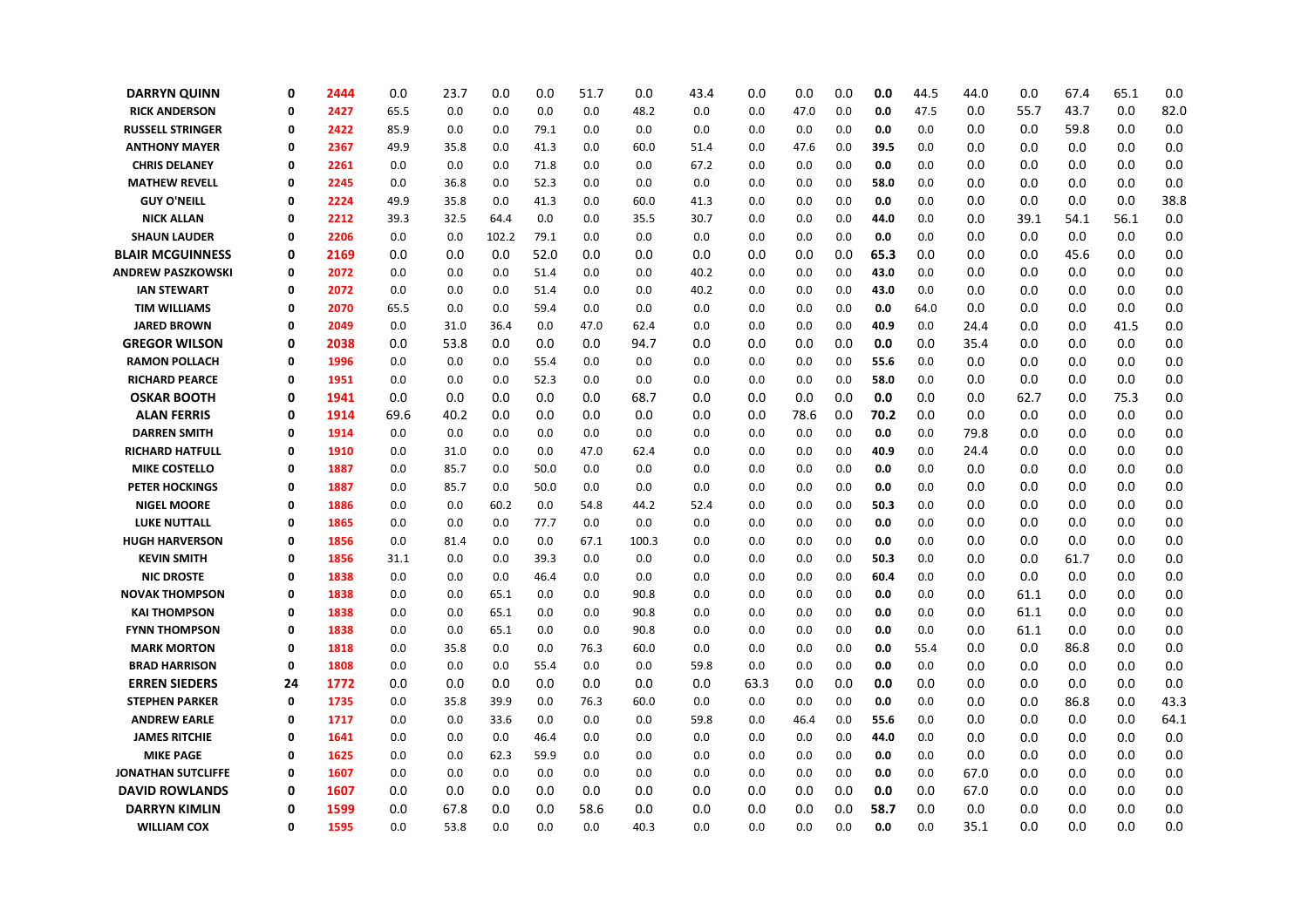| <b>PATRICK SHERWOOD</b>     | 0  | 1517 | 0.0  | 21.8 | 0.0  | 0.0  | 35.5 | 67.9  | 0.0  | 0.0   | 0.0  | 0.0  | 48.9 | 0.0  | 0.0  | 0.0  | 0.0  | 0.0  | 0.0  |
|-----------------------------|----|------|------|------|------|------|------|-------|------|-------|------|------|------|------|------|------|------|------|------|
| <b>BRAD WIRTH</b>           | 0  | 1512 | 0.0  | 0.0  | 0.0  | 0.0  | 77.1 | 0.0   | 0.0  | 0.0   | 66.7 | 0.0  | 0.0  | 75.5 | 0.0  | 0.0  | 65.5 | 0.0  | 0.0  |
| <b>DAVID BILLING</b>        | 0  | 1512 | 0.0  | 0.0  | 0.0  | 0.0  | 77.1 | 0.0   | 0.0  | 0.0   | 66.7 | 0.0  | 0.0  | 75.5 | 0.0  | 0.0  | 65.5 | 0.0  | 0.0  |
| <b>CALVIN DEACON</b>        | 0  | 1507 | 0.0  | 0.0  | 0.0  | 0.0  | 0.0  | 0.0   | 0.0  | 0.0   | 0.0  | 0.0  | 0.0  | 0.0  | 62.8 | 0.0  | 0.0  | 0.0  | 0.0  |
| <b>PAUL LUTZ</b>            | 4  | 1475 | 0.0  | 0.0  | 0.0  | 0.0  | 0.0  | 0.0   | 52.9 | 0.0   | 0.0  | 0.0  | 65.7 | 0.0  | 0.0  | 0.0  | 0.0  | 0.0  | 0.0  |
| <b>MICHAEL CANN</b>         | 0  | 1458 | 0.0  | 0.0  | 0.0  | 60.8 | 0.0  | 0.0   | 0.0  | 0.0   | 0.0  | 0.0  | 0.0  | 0.0  | 0.0  | 0.0  | 0.0  | 0.0  | 0.0  |
| <b>ALEX BRAIN</b>           | 0  | 1458 | 0.0  | 0.0  | 0.0  | 60.8 | 0.0  | 0.0   | 0.0  | 0.0   | 0.0  | 0.0  | 0.0  | 0.0  | 0.0  | 0.0  | 0.0  | 0.0  | 0.0  |
| <b>CHRIS DIXON</b>          | 0  | 1458 | 0.0  | 0.0  | 0.0  | 60.8 | 0.0  | 0.0   | 0.0  | 0.0   | 0.0  | 0.0  | 0.0  | 0.0  | 0.0  | 0.0  | 0.0  | 0.0  | 0.0  |
| <b>TIM MCINTYRE</b>         | 0  | 1427 | 0.0  | 79.0 | 0.0  | 0.0  | 0.0  | 99.5  | 0.0  | 0.0   | 0.0  | 0.0  | 0.0  | 0.0  | 0.0  | 0.0  | 0.0  | 0.0  | 0.0  |
| <b>DEREK MCKINNON</b>       | 24 | 1426 | 0.0  | 43.6 | 0.0  | 0.0  | 0.0  | 0.0   | 0.0  | 0.0   | 0.0  | 0.0  | 0.0  | 0.0  | 0.0  | 0.0  | 0.0  | 0.0  | 10.4 |
| <b>TROY EVANS</b>           | 0  | 1401 | 24.5 | 0.0  | 0.0  | 39.3 | 0.0  | 45.0  | 0.0  | 0.0   | 0.0  | 0.0  | 0.0  | 0.0  | 0.0  | 0.0  | 0.0  | 0.0  | 0.0  |
| <b>PETER BLYTON</b>         | 0  | 1400 | 54.0 | 0.0  | 0.0  | 0.0  | 0.0  | 15.8  | 0.0  | 0.0   | 0.0  | 0.0  | 0.0  | 0.0  | 0.0  | 56.9 | 68.3 | 0.0  | 0.0  |
| <b>THOMAS GARBELLINI</b>    | 0  | 1385 | 0.0  | 0.0  | 0.0  | 0.0  | 67.1 | 94.0  | 0.0  | 0.0   | 0.0  | 0.0  | 0.0  | 0.0  | 0.0  | 0.0  | 76.9 | 0.0  | 0.0  |
| <b>MITCHELL QUINN</b>       | 0  | 1317 | 0.0  | 55.7 | 0.0  | 0.0  | 0.0  | 109.0 | 0.0  | 0.0   | 0.0  | 0.0  | 0.0  | 0.0  | 0.0  | 0.0  | 0.0  | 0.0  | 0.0  |
| <b>GAVIN COLE</b>           | 4  | 1314 | 0.0  | 0.0  | 0.0  | 46.9 | 0.0  | 0.0   | 0.0  | 0.0   | 0.0  | 0.0  | 0.0  | 0.0  | 0.0  | 0.0  | 0.0  | 0.0  | 0.0  |
| <b>NIGEL HOUGH</b>          | 0  | 1274 | 54.0 | 0.0  | 0.0  | 0.0  | 0.0  | 0.0   | 0.0  | 0.0   | 0.0  | 0.0  | 0.0  | 0.0  | 0.0  | 56.9 | 68.3 | 0.0  | 0.0  |
| <b>MARK HURRY</b>           | 0  | 1273 | 0.0  | 53.8 | 0.0  | 0.0  | 0.0  | 0.0   | 0.0  | 0.0   | 0.0  | 0.0  | 0.0  | 0.0  | 35.1 | 0.0  | 0.0  | 0.0  | 0.0  |
| <b>JOE CARTWRIGHT</b>       | 0  | 1255 | 0.0  | 0.0  | 0.0  | 0.0  | 64.0 | 0.0   | 0.0  | 0.0   | 57.1 | 0.0  | 44.0 | 0.0  | 0.0  | 0.0  | 0.0  | 0.0  | 0.0  |
| <b>CRAIG SLEEMAN</b>        | 0  | 1252 | 31.1 | 0.0  | 0.0  | 39.3 | 0.0  | 0.0   | 0.0  | 0.0   | 0.0  | 0.0  | 0.0  | 0.0  | 0.0  | 0.0  | 61.7 | 0.0  | 0.0  |
| <b>JEREMY TIBBITS</b>       | 0  | 1234 | 69.6 | 40.2 | 0.0  | 0.0  | 69.4 | 0.0   | 0.0  | 0.0   | 0.0  | 72.5 | 0.0  | 0.0  | 0.0  | 0.0  | 0.0  | 0.0  | 0.0  |
| <b>ANDREW BOORER</b>        | 0  | 1225 | 58.1 | 0.0  | 59.5 | 0.0  | 54.8 | 0.0   | 0.0  | 0.0   | 0.0  | 0.0  | 0.0  | 0.0  | 0.0  | 0.0  | 0.0  | 81.0 | 0.0  |
| <b>JOHN COSGRIFF</b>        | 0  | 1214 | 0.0  | 0.0  | 63.7 | 0.0  | 77.9 | 69.5  | 0.0  | 0.0   | 0.0  | 0.0  | 0.0  | 0.0  | 0.0  | 0.0  | 0.0  | 0.0  | 0.0  |
| <b>NATHANIEL MAUER</b>      | 0  | 1157 | 0.0  | 31.0 | 53.9 | 0.0  | 0.0  | 62.4  | 0.0  | 0.0   | 0.0  | 0.0  | 0.0  | 0.0  | 0.0  | 0.0  | 0.0  | 41.5 | 0.0  |
| <b>RYAN GILLIMAN</b>        | 0  | 1146 | 0.0  | 0.0  | 0.0  | 0.0  | 0.0  | 0.0   | 67.8 | 0.0   | 0.0  | 0.0  | 50.3 | 0.0  | 0.0  | 0.0  | 0.0  | 0.0  | 0.0  |
| <b>DYLAN MAGEE</b>          | 0  | 1126 | 0.0  | 0.0  | 0.0  | 46.9 | 0.0  | 0.0   | 0.0  | 0.0   | 0.0  | 0.0  | 0.0  | 0.0  | 0.0  | 0.0  | 0.0  | 0.0  | 0.0  |
| <b>JENS WIRA</b>            | 0  | 1106 | 0.0  | 0.0  | 0.0  | 46.1 | 0.0  | 0.0   | 0.0  | 0.0   | 0.0  | 0.0  | 0.0  | 0.0  | 0.0  | 0.0  | 0.0  | 0.0  | 0.0  |
| YING ZHI CHUA               | 0  | 1106 | 0.0  | 0.0  | 0.0  | 46.1 | 0.0  | 0.0   | 0.0  | 0.0   | 0.0  | 0.0  | 0.0  | 0.0  | 0.0  | 0.0  | 0.0  | 0.0  | 0.0  |
| <b>MICHAEL COFFEY</b>       | 0  | 1102 | 0.0  | 36.8 | 0.0  | 33.6 | 0.0  | 0.0   | 0.0  | 0.0   | 0.0  | 0.0  | 0.0  | 0.0  | 0.0  | 0.0  | 0.0  | 0.0  | 0.0  |
| <b>NATHAN JONES</b>         | 0  | 1041 | 24.5 | 0.0  | 0.0  | 39.3 | 0.0  | 0.0   | 0.0  | 0.0   | 0.0  | 0.0  | 0.0  | 0.0  | 0.0  | 0.0  | 0.0  | 0.0  | 0.0  |
| <b>ROHAN LYNHAM</b>         | 0  | 1036 | 0.0  | 31.0 | 0.0  | 0.0  | 0.0  | 41.8  | 56.7 | 0.0   | 0.0  | 0.0  | 0.0  | 0.0  | 0.0  | 0.0  | 0.0  | 0.0  | 0.0  |
| <b>JAIME MCGUIRE</b>        | 12 | 1013 | 0.0  | 0.0  | 0.0  | 0.0  | 56.3 | 0.0   | 0.0  | 0.0   | 0.0  | 0.0  | 0.0  | 0.0  | 0.0  | 0.0  | 0.0  | 0.0  | 0.0  |
| <b>PETER DEAN</b>           | 8  | 1001 | 0.0  | 0.0  | 0.0  | 0.0  | 0.0  | 51.3  | 0.0  | 0.0   | 0.0  | 0.0  | 0.0  | 0.0  | 0.0  | 0.0  | 0.0  | 30.0 | 0.0  |
| <b>GARY PALMER</b>          | 0  | 993  | 73.6 | 0.0  | 0.0  | 0.0  | 0.0  | 0.0   | 87.4 | 0.0   | 0.0  | 0.0  | 0.0  | 0.0  | 0.0  | 0.0  | 0.0  | 0.0  | 0.0  |
| <b>JACOB BOWLES</b>         | 0  | 990  | 0.0  | 0.0  | 0.0  | 41.3 | 0.0  | 0.0   | 0.0  | 0.0   | 0.0  | 0.0  | 0.0  | 0.0  | 0.0  | 0.0  | 0.0  | 0.0  | 0.0  |
| <b>MITCHELL CONNAUGHTON</b> | 0  | 990  | 0.0  | 0.0  | 0.0  | 41.3 | 0.0  | 0.0   | 0.0  | 0.0   | 0.0  | 0.0  | 0.0  | 0.0  | 0.0  | 0.0  | 0.0  | 0.0  | 0.0  |
| <b>DEAN ERASMUS</b>         | 0  | 987  | 0.0  | 0.0  | 0.0  | 0.0  | 0.0  | 94.7  | 28.6 | 0.0   | 0.0  | 0.0  | 0.0  | 0.0  | 0.0  | 0.0  | 0.0  | 0.0  | 0.0  |
| <b>PETER ABRA</b>           | 0  | 983  | 0.0  | 0.0  | 0.0  | 0.0  | 0.0  | 0.0   | 0.0  | 0.0   | 46.4 | 0.0  | 58.7 | 0.0  | 0.0  | 0.0  | 0.0  | 0.0  | 0.0  |
| <b>BRETT STEVENS</b>        | 0  | 972  | 0.0  | 0.0  | 0.0  | 0.0  | 0.0  | 0.0   | 35.5 | 106.0 | 44.0 | 0.0  | 0.0  | 0.0  | 0.0  | 0.0  | 0.0  | 0.0  | 0.0  |
| <b>DAMIEN BRAUN</b>         | 0  | 939  | 0.0  | 0.0  | 0.0  | 0.0  | 0.0  | 0.0   | 43.4 | 0.0   | 0.0  | 0.0  | 0.0  | 0.0  | 0.0  | 39.4 | 0.0  | 0.0  | 0.0  |
| <b>SCOTT SAWYER</b>         | 0  | 927  | 0.0  | 0.0  | 0.0  | 28.3 | 0.0  | 0.0   | 0.0  | 0.0   | 0.0  | 0.0  | 0.0  | 41.4 | 0.0  | 0.0  | 0.0  | 0.0  | 0.0  |
| <b>JAMES BEAUDOIN</b>       | 0  | 915  | 0.0  | 49.9 | 47.6 | 0.0  | 0.0  | 46.6  | 0.0  | 0.0   | 0.0  | 0.0  | 0.0  | 0.0  | 0.0  | 0.0  | 0.0  | 0.0  | 0.0  |
| PHIL SCOTT                  | 0  | 906  | 0.0  | 86.2 | 0.0  | 0.0  | 0.0  | 0.0   | 0.0  | 0.0   | 0.0  | 0.0  | 0.0  | 0.0  | 0.0  | 0.0  | 72.1 | 0.0  | 0.0  |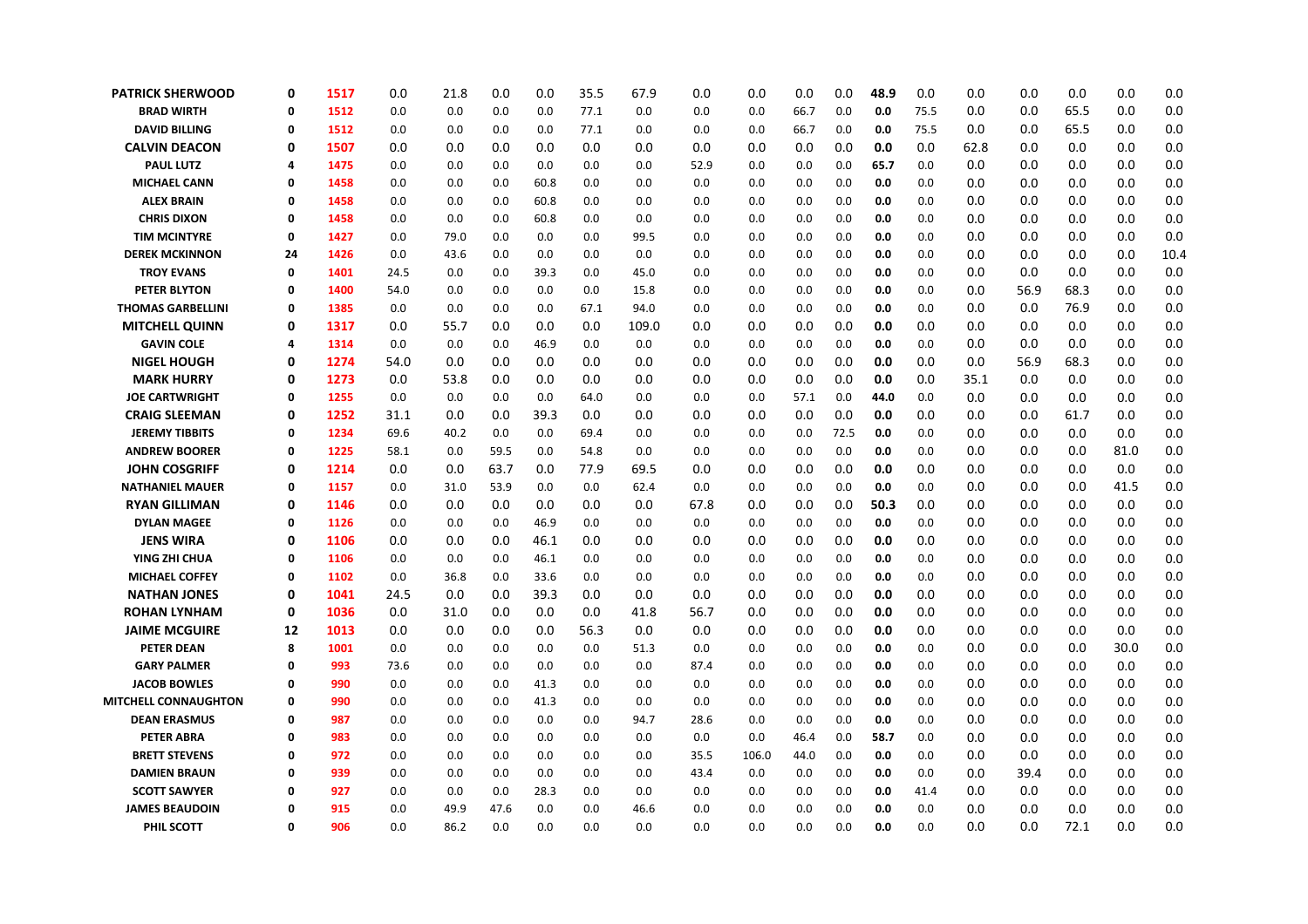| <b>BRAD SEMPLE</b>       | 0        | 901 | 0.0  | 0.0  | 0.0  | 0.0  | 47.8 | 0.0   | 0.0  | 0.0  | 0.0  | 0.0  | 0.0  | 68.2 | 0.0  | 0.0 | 68.3 | 0.0  | 0.0  |
|--------------------------|----------|-----|------|------|------|------|------|-------|------|------|------|------|------|------|------|-----|------|------|------|
| <b>ROSS MCKINNON</b>     | $\Omega$ | 899 | 0.0  | 43.6 | 34.3 | 0.0  | 0.0  | 22.9  | 0.0  | 0.0  | 0.0  | 0.0  | 0.0  | 0.0  | 0.0  | 0.0 | 0.0  | 0.0  | 88.0 |
| <b>ANDREW STEPHAN</b>    | 0        | 899 | 0.0  | 71.2 | 0.0  | 0.0  | 0.0  | 0.0   | 0.0  | 0.0  | 0.0  | 0.0  | 0.0  | 0.0  | 0.0  | 0.0 | 0.0  | 54.8 | 0.0  |
| <b>RAY DEETLEFS</b>      | 0        | 897 | 0.0  | 0.0  | 0.0  | 0.0  | 0.0  | 112.1 | 0.0  | 0.0  | 0.0  | 0.0  | 0.0  | 0.0  | 0.0  | 0.0 | 0.0  | 0.0  | 0.0  |
| <b>JOSEPH DANIELS</b>    | $\Omega$ | 893 | 43.4 | 0.0  | 43.4 | 0.0  | 34.7 | 0.0   | 47.7 | 0.0  | 0.0  | 0.0  | 0.0  | 0.0  | 0.0  | 0.0 | 0.0  | 0.0  | 0.0  |
| <b>RILEY MCNAMARA</b>    | 0        | 888 | 55.6 | 0.0  | 0.0  | 0.0  | 41.6 | 0.0   | 0.0  | 0.0  | 48.8 | 0.0  | 0.0  | 0.0  | 0.0  | 0.0 | 40.8 | 0.0  | 0.0  |
| <b>DEREK IRELAND</b>     | 8        | 873 | 0.0  | 0.0  | 0.0  | 0.0  | 0.0  | 0.0   | 0.0  | 0.0  | 0.0  | 0.0  | 43.7 | 0.0  | 0.0  | 0.0 | 0.0  | 0.0  | 0.0  |
| <b>CHARLES ELLIS</b>     | 0        | 873 | 58.1 | 0.0  | 37.8 | 0.0  | 54.8 | 0.0   | 0.0  | 49.5 | 0.0  | 0.0  | 0.0  | 0.0  | 0.0  | 0.0 | 0.0  | 0.0  | 0.0  |
| <b>BRYCE STROUD</b>      | $\Omega$ | 842 | 0.0  | 0.0  | 0.0  | 0.0  | 0.0  | 0.0   | 46.1 | 0.0  | 0.0  | 0.0  | 39.5 | 0.0  | 0.0  | 0.0 | 0.0  | 0.0  | 0.0  |
| PHIL MCCLENAHAN          | 0        | 839 | 0.0  | 0.0  | 0.0  | 0.0  | 0.0  | 0.0   | 56.7 | 0.0  | 64.3 | 0.0  | 0.0  | 0.0  | 0.0  | 0.0 | 0.0  | 0.0  | 0.0  |
| <b>ANDREW BANKS</b>      | 0        | 831 | 0.0  | 34.4 | 0.0  | 0.0  | 0.0  | 69.5  | 0.0  | 0.0  | 0.0  | 0.0  | 0.0  | 0.0  | 0.0  | 0.0 | 0.0  | 0.0  | 0.0  |
| <b>VINCE MCKILLOP</b>    | $\Omega$ | 826 | 0.0  | 0.0  | 0.0  | 0.0  | 0.0  | 0.0   | 46.1 | 0.0  | 0.0  | 0.0  | 38.1 | 0.0  | 0.0  | 0.0 | 0.0  | 0.0  | 0.0  |
| <b>CAEL WRIGHT</b>       | 0        | 817 | 0.0  | 0.0  | 46.2 | 28.3 | 0.0  | 0.0   | 0.0  | 0.0  | 0.0  | 0.0  | 0.0  | 0.0  | 0.0  | 0.0 | 0.0  | 0.0  | 0.0  |
| <b>MICHAEL CLAUSON</b>   | 0        | 817 | 0.0  | 0.0  | 0.0  | 0.0  | 0.0  | 0.0   | 0.0  | 0.0  | 30.4 | 0.0  | 0.0  | 0.0  | 0.0  | 0.0 | 52.2 | 79.7 | 0.0  |
| <b>JAYD BLUNDEN</b>      | 0        | 807 | 0.0  | 0.0  | 0.0  | 33.6 | 0.0  | 0.0   | 0.0  | 0.0  | 0.0  | 0.0  | 0.0  | 0.0  | 0.0  | 0.0 | 0.0  | 0.0  | 0.0  |
| <b>GLENN SEABY</b>       | $\Omega$ | 802 | 63.0 | 0.0  | 0.0  | 0.0  | 0.0  | 68.7  | 0.0  | 0.0  | 0.0  | 0.0  | 0.0  | 0.0  | 0.0  | 0.0 | 0.0  | 0.0  | 0.0  |
| <b>DANE FIRA-EVANS</b>   | 0        | 801 | 0.0  | 0.0  | 0.0  | 0.0  | 45.5 | 41.1  | 0.0  | 0.0  | 0.0  | 0.0  | 0.0  | 0.0  | 0.0  | 0.0 | 66.4 | 0.0  | 0.0  |
| <b>TIM JACOBS</b>        | 0        | 797 | 0.0  | 0.0  | 0.0  | 0.0  | 0.0  | 0.0   | 50.3 | 0.0  | 0.0  | 0.0  | 0.0  | 65.8 | 0.0  | 0.0 | 0.0  | 0.0  | 0.0  |
| <b>PAUL FRYLINK</b>      | 0        | 796 | 0.0  | 0.0  | 0.0  | 0.0  | 0.0  | 99.5  | 0.0  | 0.0  | 0.0  | 0.0  | 0.0  | 0.0  | 0.0  | 0.0 | 0.0  | 0.0  | 0.0  |
| <b>ANDREW FLANAGAN</b>   | $\Omega$ | 794 | 0.0  | 0.0  | 0.0  | 33.1 | 0.0  | 0.0   | 0.0  | 0.0  | 0.0  | 0.0  | 0.0  | 0.0  | 0.0  | 0.0 | 0.0  | 0.0  | 0.0  |
| <b>STEVE MARLEY</b>      | 0        | 772 | 0.0  | 49.9 | 0.0  | 0.0  | 0.0  | 46.6  | 0.0  | 0.0  | 0.0  | 0.0  | 0.0  | 0.0  | 0.0  | 0.0 | 0.0  | 0.0  | 0.0  |
| <b>RAY MCNAMARA</b>      | 0        | 765 | 55.6 | 0.0  | 0.0  | 0.0  | 41.6 | 0.0   | 0.0  | 0.0  | 48.8 | 0.0  | 0.0  | 0.0  | 0.0  | 0.0 | 0.0  | 0.0  | 0.0  |
| <b>ADRIAN BETTS</b>      | 0        | 763 | 0.0  | 0.0  | 0.0  | 0.0  | 0.0  | 0.0   | 0.0  | 0.0  | 0.0  | 0.0  | 63.6 | 0.0  | 0.0  | 0.0 | 0.0  | 0.0  | 0.0  |
| <b>JEFF LYNDON</b>       | $\Omega$ | 760 | 62.2 | 63.9 | 0.0  | 0.0  | 0.0  | 0.0   | 0.0  | 0.0  | 0.0  | 0.0  | 0.0  | 0.0  | 0.0  | 0.0 | 0.0  | 0.0  | 0.0  |
| <b>AARON ARTHUR</b>      | Ω        | 760 | 0.0  | 0.0  | 0.0  | 0.0  | 54.8 | 0.0   | 0.0  | 0.0  | 0.0  | 0.0  | 0.0  | 71.9 | 0.0  | 0.0 | 0.0  | 0.0  | 0.0  |
| <b>JUSTIN SMART</b>      | 0        | 760 | 0.0  | 0.0  | 0.0  | 0.0  | 0.0  | 0.0   | 0.0  | 0.0  | 50.6 | 0.0  | 22.4 | 0.0  | 0.0  | 0.0 | 62.6 | 0.0  | 0.0  |
| <b>JACK NOTTLE</b>       | 0        | 755 | 0.0  | 62.0 | 0.0  | 0.0  | 0.0  | 32.4  | 0.0  | 0.0  | 0.0  | 0.0  | 0.0  | 0.0  | 0.0  | 0.0 | 0.0  | 0.0  | 0.0  |
| <b>SAMUEL GARBELLINI</b> | 0        | 752 | 0.0  | 0.0  | 0.0  | 0.0  | 0.0  | 94.0  | 0.0  | 0.0  | 0.0  | 0.0  | 0.0  | 0.0  | 0.0  | 0.0 | 0.0  | 0.0  | 0.0  |
| <b>JAMES BURKWOOD</b>    | $\Omega$ | 748 | 0.0  | 0.0  | 0.0  | 0.0  | 57.1 | 0.0   | 0.0  | 0.0  | 0.0  | 0.0  | 0.0  | 67.6 | 0.0  | 0.0 | 0.0  | 0.0  | 0.0  |
| <b>ALLAN GREATRIX</b>    | $\Omega$ | 745 | 31.9 | 30.5 | 0.0  | 0.0  | 0.0  | 0.0   | 0.0  | 0.0  | 0.0  | 0.0  | 0.0  | 62.1 | 0.0  | 0.0 | 0.0  | 0.0  | 0.0  |
| <b>GREG KITE</b>         | 0        | 736 | 0.0  | 0.0  | 0.0  | 0.0  | 64.8 | 43.4  | 0.0  | 0.0  | 0.0  | 0.0  | 0.0  | 0.0  | 0.0  | 0.0 | 0.0  | 0.0  | 0.0  |
| <b>STEVE WISE</b>        | Ω        | 728 | 0.0  | 0.0  | 0.0  | 0.0  | 58.6 | 0.0   | 0.0  | 0.0  | 0.0  | 0.0  | 0.0  | 62.7 | 0.0  | 0.0 | 0.0  | 0.0  | 0.0  |
| <b>JOSEPH GARBELLINI</b> | Ω        | 725 | 0.0  | 0.0  | 0.0  | 0.0  | 67.1 | 40.3  | 0.0  | 0.0  | 0.0  | 0.0  | 0.0  | 0.0  | 0.0  | 0.0 | 0.0  | 0.0  | 0.0  |
| <b>NEIL KER</b>          | $\Omega$ | 711 | 0.0  | 0.0  | 0.0  | 0.0  | 0.0  | 55.3  | 0.0  | 0.0  | 0.0  | 89.7 | 0.0  | 0.0  | 0.0  | 0.0 | 0.0  | 0.0  | 0.0  |
| <b>GREG DAVIES</b>       | 0        | 696 | 0.0  | 0.0  | 67.9 | 0.0  | 0.0  | 61.6  | 0.0  | 0.0  | 0.0  | 0.0  | 0.0  | 0.0  | 0.0  | 0.0 | 0.0  | 0.0  | 0.0  |
| <b>KADEN WARRILOW</b>    | 0        | 678 | 0.0  | 0.0  | 0.0  | 28.3 | 0.0  | 0.0   | 0.0  | 0.0  | 0.0  | 0.0  | 0.0  | 0.0  | 0.0  | 0.0 | 0.0  | 0.0  | 0.0  |
| <b>GRANT CALLAGHAN</b>   | 0        | 660 | 0.0  | 0.0  | 0.0  | 0.0  | 0.0  | 0.0   | 0.0  | 0.0  | 30.4 | 0.0  | 0.0  | 0.0  | 0.0  | 0.0 | 0.0  | 79.7 | 0.0  |
| <b>STEPHEN BLOUNT</b>    | $\Omega$ | 658 | 0.0  | 0.0  | 63.7 | 0.0  | 77.9 | 0.0   | 0.0  | 0.0  | 0.0  | 0.0  | 0.0  | 0.0  | 0.0  | 0.0 | 0.0  | 0.0  | 0.0  |
| <b>JAMIE DOUGALL</b>     | 0        | 655 | 0.0  | 81.9 | 0.0  | 0.0  | 0.0  | 0.0   | 0.0  | 0.0  | 0.0  | 0.0  | 0.0  | 0.0  | 0.0  | 0.0 | 0.0  | 0.0  | 0.0  |
| <b>STEVEN MILLS</b>      | 0        | 655 | 0.0  | 81.9 | 0.0  | 0.0  | 0.0  | 0.0   | 0.0  | 0.0  | 0.0  | 0.0  | 0.0  | 0.0  | 0.0  | 0.0 | 0.0  | 0.0  | 0.0  |
| <b>KYE LOWTH</b>         | Ω        | 654 | 0.0  | 0.0  | 0.0  | 0.0  | 0.0  | 0.0   | 0.0  | 0.0  | 0.0  | 0.0  | 0.0  | 0.0  | 20.8 | 0.0 | 51.2 | 0.0  | 0.0  |
| <b>MATTHEW TILLER</b>    | 0        | 651 | 0.0  | 81.4 | 0.0  | 0.0  | 0.0  | 0.0   | 0.0  | 0.0  | 0.0  | 0.0  | 0.0  | 0.0  | 0.0  | 0.0 | 0.0  | 0.0  | 0.0  |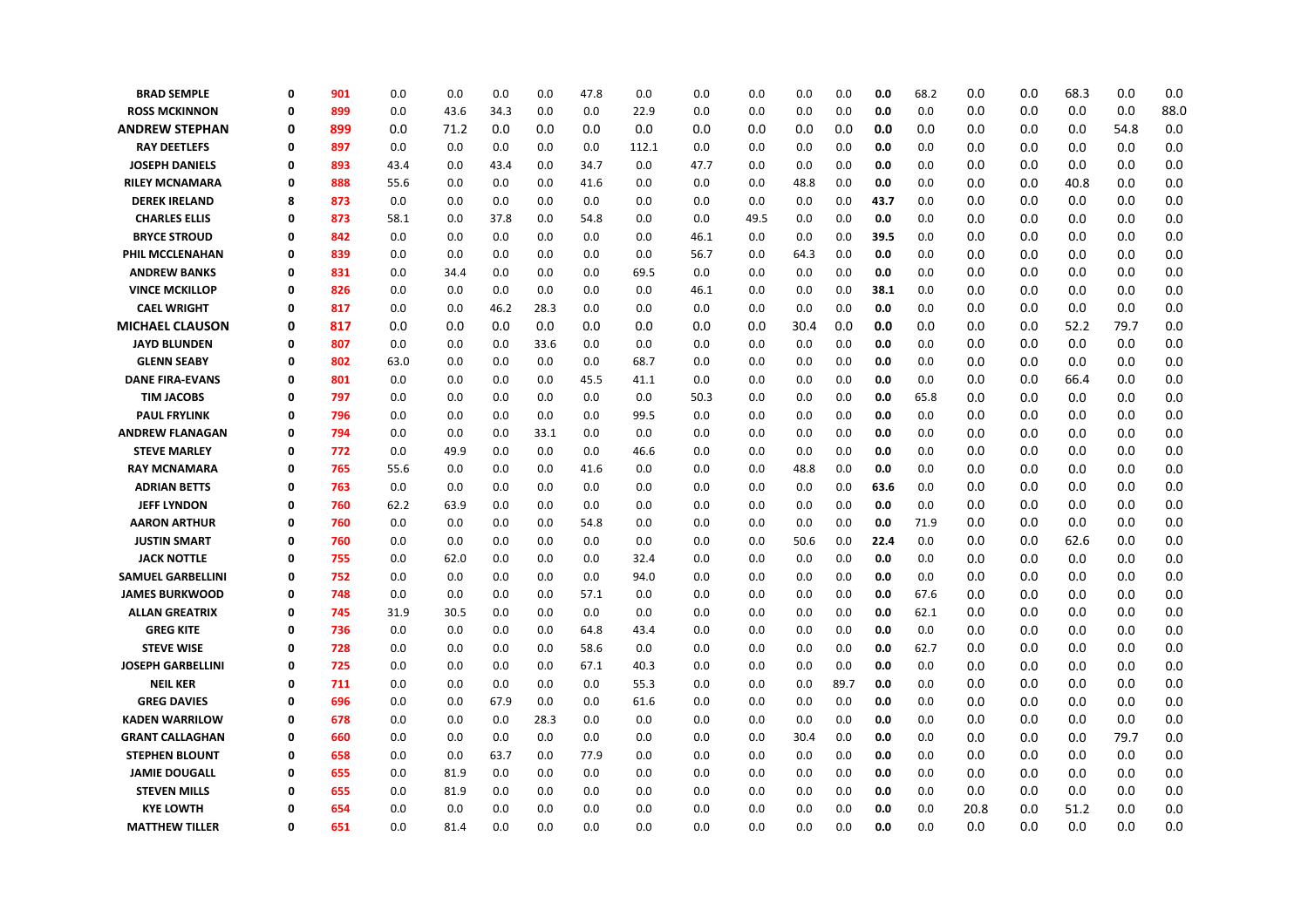| <b>VIC STORK</b>         | $\mathbf 0$ | 645 | 0.0  | 0.0  | 0.0  | 0.0  | 27.8 | 0.0  | 59.8 | 0.0  | 0.0  | 0.0  | 0.0  | 0.0  | 0.0 | 0.0  | 0.0  | 0.0  | 0.0 |
|--------------------------|-------------|-----|------|------|------|------|------|------|------|------|------|------|------|------|-----|------|------|------|-----|
| <b>BEN BOWCOCK</b>       | 0           | 634 | 0.0  | 0.0  | 0.0  | 0.0  | 69.4 | 0.0  | 0.0  | 0.0  | 0.0  | 72.5 | 0.0  | 0.0  | 0.0 | 0.0  | 0.0  | 0.0  | 0.0 |
| <b>ANDREW BARRETT</b>    | 0           | 631 | 0.0  | 0.0  | 0.0  | 0.0  | 49.4 | 0.0  | 41.8 | 0.0  | 0.0  | 0.0  | 0.0  | 0.0  | 0.0 | 0.0  | 0.0  | 0.0  | 0.0 |
| <b>LUCA BARRETT</b>      | 0           | 631 | 0.0  | 0.0  | 0.0  | 0.0  | 49.4 | 0.0  | 41.8 | 0.0  | 0.0  | 0.0  | 0.0  | 0.0  | 0.0 | 0.0  | 0.0  | 0.0  | 0.0 |
| <b>BRENDAN ROBERTSON</b> | 0           | 604 | 0.0  | 0.0  | 0.0  | 0.0  | 0.0  | 0.0  | 0.0  | 0.0  | 0.0  | 0.0  | 50.3 | 0.0  | 0.0 | 0.0  | 0.0  | 0.0  | 0.0 |
| <b>MICHAEL GILLIMAN</b>  | 0           | 604 | 0.0  | 0.0  | 0.0  | 0.0  | 0.0  | 0.0  | 0.0  | 0.0  | 0.0  | 0.0  | 50.3 | 0.0  | 0.0 | 0.0  | 0.0  | 0.0  | 0.0 |
| <b>LIAM BRAUN</b>        | 0           | 592 | 0.0  | 0.0  | 0.0  | 0.0  | 0.0  | 0.0  | 0.0  | 0.0  | 0.0  | 0.0  | 0.0  | 0.0  | 0.0 | 39.4 | 0.0  | 0.0  | 0.0 |
| <b>MATTHEW BRAUN</b>     | 0           | 592 | 0.0  | 0.0  | 0.0  | 0.0  | 0.0  | 0.0  | 0.0  | 0.0  | 0.0  | 0.0  | 0.0  | 0.0  | 0.0 | 39.4 | 0.0  | 0.0  | 0.0 |
| <b>DAN MCLACHLAN</b>     | 0           | 585 | 0.0  | 0.0  | 0.0  | 0.0  | 0.0  | 0.0  | 73.1 | 0.0  | 0.0  | 0.0  | 0.0  | 0.0  | 0.0 | 0.0  | 0.0  | 0.0  | 0.0 |
| <b>KEVIN MCDOUGALL</b>   | 0           | 585 | 0.0  | 28.1 | 0.0  | 0.0  | 0.0  | 45.0 | 0.0  | 0.0  | 0.0  | 0.0  | 0.0  | 0.0  | 0.0 | 0.0  | 0.0  | 0.0  | 0.0 |
| <b>RICHARD NOTTLE</b>    | 0           | 585 | 0.0  | 28.1 | 0.0  | 0.0  | 0.0  | 45.0 | 0.0  | 0.0  | 0.0  | 0.0  | 0.0  | 0.0  | 0.0 | 0.0  | 0.0  | 0.0  | 0.0 |
| <b>DAMIEN FENNING</b>    | 0           | 583 | 0.0  | 0.0  | 0.0  | 24.3 | 0.0  | 0.0  | 0.0  | 0.0  | 0.0  | 0.0  | 0.0  | 0.0  | 0.0 | 0.0  | 0.0  | 0.0  | 0.0 |
| <b>JASON MACCARTIE</b>   | 0           | 581 | 0.0  | 0.0  | 0.0  | 0.0  | 0.0  | 0.0  | 30.7 | 0.0  | 0.0  | 0.0  | 28.0 | 0.0  | 0.0 | 0.0  | 0.0  | 0.0  | 0.0 |
| <b>BEN WATSON</b>        | 0           | 575 | 0.0  | 0.0  | 0.0  | 0.0  | 0.0  | 0.0  | 49.8 | 0.0  | 0.0  | 0.0  | 0.0  | 0.0  | 0.0 | 0.0  | 58.8 | 0.0  | 0.0 |
| <b>CON MANOLAS</b>       | 0           | 572 | 0.0  | 0.0  | 0.0  | 0.0  | 0.0  | 0.0  | 0.0  | 0.0  | 50.6 | 0.0  | 22.4 | 0.0  | 0.0 | 0.0  | 0.0  | 0.0  | 0.0 |
| <b>JACK LARKIN</b>       | 0           | 570 | 0.0  | 71.2 | 0.0  | 0.0  | 0.0  | 0.0  | 0.0  | 0.0  | 0.0  | 0.0  | 0.0  | 0.0  | 0.0 | 0.0  | 0.0  | 0.0  | 0.0 |
| <b>JASON LANAGAN</b>     | 0           | 570 | 0.0  | 0.0  | 0.0  | 0.0  | 0.0  | 0.0  | 0.0  | 0.0  | 0.0  | 0.0  | 47.5 | 0.0  | 0.0 | 0.0  | 0.0  | 0.0  | 0.0 |
| <b>PAUL SLATTER</b>      | 0           | 564 | 0.0  | 0.0  | 0.0  | 0.0  | 0.0  | 0.0  | 33.9 | 0.0  | 48.8 | 0.0  | 0.0  | 0.0  | 0.0 | 0.0  | 0.0  | 0.0  | 0.0 |
| <b>STUART CHAMBERS</b>   | 0           | 556 | 0.0  | 0.0  | 0.0  | 0.0  | 0.0  | 69.5 | 0.0  | 0.0  | 0.0  | 0.0  | 0.0  | 0.0  | 0.0 | 0.0  | 0.0  | 0.0  | 0.0 |
| <b>JON POVEY</b>         | 0           | 545 | 0.0  | 0.0  | 0.0  | 0.0  | 0.0  | 0.0  | 0.0  | 0.0  | 0.0  | 0.0  | 0.0  | 0.0  | 0.0 | 36.4 | 0.0  | 0.0  | 0.0 |
| MARKE JENNINGS-TEMPLE    | 0           | 545 | 0.0  | 0.0  | 0.0  | 0.0  | 0.0  | 0.0  | 0.0  | 0.0  | 0.0  | 0.0  | 0.0  | 0.0  | 0.0 | 36.4 | 0.0  | 0.0  | 0.0 |
| <b>MATTHEW RAWLINS</b>   | 0           | 540 | 0.0  | 0.0  | 0.0  | 0.0  | 0.0  | 0.0  | 0.0  | 0.0  | 0.0  | 0.0  | 0.0  | 55.4 | 0.0 | 0.0  | 69.3 | 0.0  | 0.0 |
| <b>ROBERT WEST</b>       | 0           | 530 | 57.3 | 0.0  | 0.0  | 0.0  | 50.1 | 0.0  | 0.0  | 0.0  | 0.0  | 0.0  | 0.0  | 0.0  | 0.0 | 0.0  | 0.0  | 0.0  | 0.0 |
| <b>MARTIN WILKINSON</b>  | 0           | 529 | 0.0  | 0.0  | 0.0  | 22.0 | 0.0  | 0.0  | 0.0  | 0.0  | 0.0  | 0.0  | 0.0  | 0.0  | 0.0 | 0.0  | 0.0  | 0.0  | 0.0 |
| <b>STAN MEISSNER</b>     | 0           | 529 | 0.0  | 0.0  | 0.0  | 22.0 | 0.0  | 0.0  | 0.0  | 0.0  | 0.0  | 0.0  | 0.0  | 0.0  | 0.0 | 0.0  | 0.0  | 0.0  | 0.0 |
| <b>AUSTIN CARTER</b>     | 0           | 512 | 43.4 | 0.0  | 43.4 | 0.0  | 34.7 | 0.0  | 0.0  | 0.0  | 0.0  | 0.0  | 0.0  | 0.0  | 0.0 | 0.0  | 0.0  | 0.0  | 0.0 |
| <b>DARREN HIBBERD</b>    | 0           | 504 | 0.0  | 0.0  | 20.3 | 0.0  | 0.0  | 19.7 | 0.0  | 0.0  | 0.0  | 0.0  | 23.8 | 0.0  | 0.0 | 0.0  | 0.0  | 0.0  | 0.0 |
| <b>LACHLAN HOWARD</b>    | 0           | 496 | 0.0  | 62.0 | 0.0  | 0.0  | 0.0  | 0.0  | 0.0  | 0.0  | 0.0  | 0.0  | 0.0  | 0.0  | 0.0 | 0.0  | 0.0  | 0.0  | 0.0 |
| <b>CLIFF HOWARD</b>      | 0           | 496 | 0.0  | 62.0 | 0.0  | 0.0  | 0.0  | 0.0  | 0.0  | 0.0  | 0.0  | 0.0  | 0.0  | 0.0  | 0.0 | 0.0  | 0.0  | 0.0  | 0.0 |
| <b>JAMES CULLEN</b>      | 0           | 496 | 0.0  | 62.0 | 0.0  | 0.0  | 0.0  | 0.0  | 0.0  | 0.0  | 0.0  | 0.0  | 0.0  | 0.0  | 0.0 | 0.0  | 0.0  | 0.0  | 0.0 |
| <b>CAMERON VAN-LANE</b>  | 0           | 492 | 0.0  | 61.5 | 0.0  | 0.0  | 0.0  | 0.0  | 0.0  | 0.0  | 0.0  | 0.0  | 0.0  | 0.0  | 0.0 | 0.0  | 0.0  | 0.0  | 0.0 |
| <b>SEAN HENDERSON</b>    | 0           | 486 | 0.0  | 0.0  | 0.0  | 0.0  | 0.0  | 0.0  | 0.0  | 0.0  | 0.0  | 0.0  | 0.0  | 0.0  | 0.0 | 0.0  | 0.0  | 81.0 | 0.0 |
| <b>STEPHEN SMITH</b>     | 0           | 483 | 0.0  | 0.0  | 0.0  | 0.0  | 0.0  | 0.0  | 0.0  | 0.0  | 0.0  | 0.0  | 31.4 | 0.0  | 0.0 | 0.0  | 35.1 | 0.0  | 0.0 |
| <b>ADAM CAREY</b>        | 0           | 481 | 0.0  | 0.0  | 0.0  | 0.0  | 0.0  | 0.0  | 0.0  | 0.0  | 0.0  | 0.0  | 0.0  | 0.0  | 0.0 | 32.1 | 0.0  | 0.0  | 0.0 |
| <b>BEN JOHNSTON</b>      | 0           | 481 | 0.0  | 0.0  | 0.0  | 0.0  | 0.0  | 0.0  | 0.0  | 0.0  | 0.0  | 0.0  | 0.0  | 0.0  | 0.0 | 32.1 | 0.0  | 0.0  | 0.0 |
| <b>TODD BRAY</b>         | 0           | 480 | 0.0  | 0.0  | 0.0  | 0.0  | 0.0  | 60.0 | 0.0  | 0.0  | 0.0  | 0.0  | 0.0  | 0.0  | 0.0 | 0.0  | 0.0  | 0.0  | 0.0 |
| <b>STEVE AMOR</b>        | $\mathbf 0$ | 479 | 0.0  | 0.0  | 0.0  | 0.0  | 0.0  | 0.0  | 59.8 | 0.0  | 0.0  | 0.0  | 0.0  | 0.0  | 0.0 | 0.0  | 0.0  | 0.0  | 0.0 |
| <b>ANDY STEWART</b>      | 0           | 469 | 0.0  | 0.0  | 0.0  | 0.0  | 0.0  | 0.0  | 0.0  | 67.4 | 0.0  | 0.0  | 0.0  | 0.0  | 0.0 | 0.0  | 66.4 | 0.0  | 0.0 |
| <b>REUBEN WALLIS</b>     | 0           | 443 | 0.0  | 0.0  | 86.8 | 0.0  | 0.0  | 0.0  | 0.0  | 0.0  | 0.0  | 0.0  | 0.0  | 0.0  | 0.0 | 0.0  | 60.7 | 0.0  | 0.0 |
| <b>AARON VICKERS</b>     | 0           | 436 | 0.0  | 0.0  | 0.0  | 0.0  | 0.0  | 0.0  | 54.5 | 0.0  | 0.0  | 0.0  | 0.0  | 0.0  | 0.0 | 0.0  | 0.0  | 0.0  | 0.0 |
| <b>GAVIN RAYWARD</b>     | 0           | 436 | 0.0  | 0.0  | 0.0  | 0.0  | 0.0  | 0.0  | 54.5 | 0.0  | 0.0  | 0.0  | 0.0  | 0.0  | 0.0 | 0.0  | 0.0  | 0.0  | 0.0 |
| <b>ROBERT WINGFIELD</b>  | 0           | 429 | 0.0  | 6.8  | 51.8 | 0.0  | 0.0  | 0.0  | 0.0  | 0.0  | 0.0  | 0.0  | 0.0  | 36.5 | 0.0 | 0.0  | 0.0  | 0.0  | 0.0 |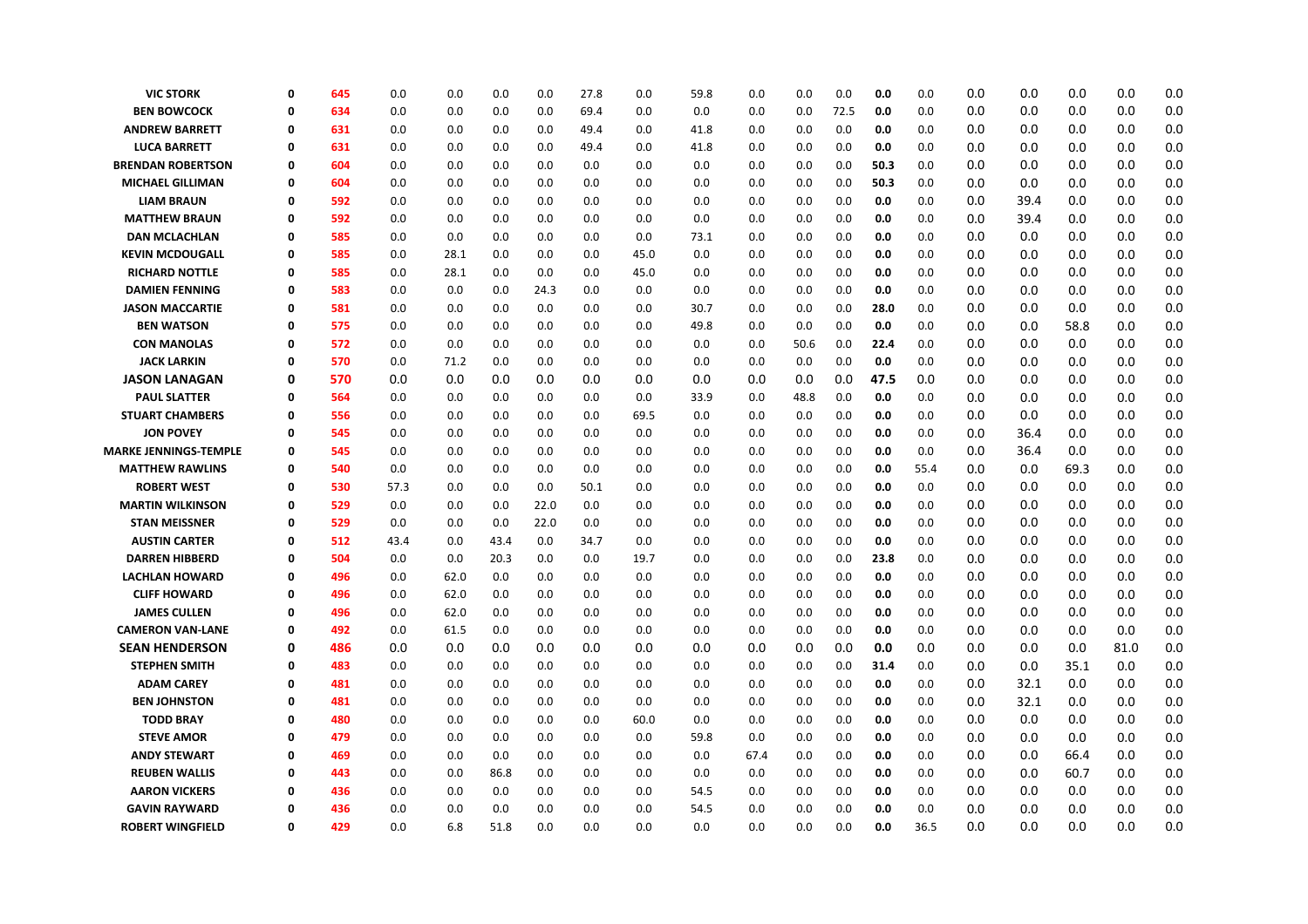| <b>JAKE WHITEOAK</b>   | $\Omega$ | 424 | 0.0  | 0.0  | 0.0  | 0.0 | 0.0  | 0.0  | 0.0  | 0.0   | 0.0  | 0.0  | 0.0  | 70.7 | 0.0 | 0.0  | 0.0  | 0.0  | 0.0  |
|------------------------|----------|-----|------|------|------|-----|------|------|------|-------|------|------|------|------|-----|------|------|------|------|
| <b>TOD HORTON</b>      | 0        | 424 | 0.0  | 0.0  | 0.0  | 0.0 | 0.0  | 0.0  | 0.0  | 106.0 | 0.0  | 0.0  | 0.0  | 0.0  | 0.0 | 0.0  | 0.0  | 0.0  | 0.0  |
| <b>JAMES ESSERY</b>    | $\Omega$ | 415 | 0.0  | 0.0  | 0.0  | 0.0 | 0.0  | 0.0  | 0.0  | 0.0   | 0.0  | 0.0  | 34.6 | 0.0  | 0.0 | 0.0  | 0.0  | 0.0  | 0.0  |
| <b>SAM YARNOLD</b>     | 0        | 415 | 0.0  | 0.0  | 64.4 | 0.0 | 0.0  | 0.0  | 0.0  | 0.0   | 0.0  | 0.0  | 0.0  | 0.0  | 0.0 | 0.0  | 74.0 | 0.0  | 0.0  |
| <b>LEO STANISLAS</b>   | 0        | 414 | 45.0 | 0.0  | 0.0  | 0.0 | 0.0  | 29.2 | 0.0  | 0.0   | 0.0  | 0.0  | 0.0  | 0.0  | 0.0 | 0.0  | 0.0  | 0.0  | 0.0  |
| <b>TIMOTHY EDWARDS</b> | 0        | 410 | 0.0  | 31.0 | 53.9 | 0.0 | 0.0  | 0.0  | 0.0  | 0.0   | 0.0  | 0.0  | 0.0  | 0.0  | 0.0 | 0.0  | 0.0  | 0.0  | 0.0  |
| <b>JOSEPH KANE</b>     | 0        | 407 | 0.0  | 0.0  | 0.0  | 0.0 | 0.0  | 0.0  | 50.8 | 0.0   | 0.0  | 0.0  | 0.0  | 0.0  | 0.0 | 0.0  | 0.0  | 0.0  | 0.0  |
| <b>ANDREW PITZEN</b>   | 0        | 407 | 0.0  | 0.0  | 0.0  | 0.0 | 0.0  | 0.0  | 50.8 | 0.0   | 0.0  | 0.0  | 0.0  | 0.0  | 0.0 | 0.0  | 0.0  | 0.0  | 0.0  |
| <b>DAVID STRONG</b>    | 0        | 407 | 0.0  | 0.0  | 0.0  | 0.0 | 0.0  | 0.0  | 0.0  | 0.0   | 67.9 | 0.0  | 0.0  | 0.0  | 0.0 | 0.0  | 0.0  | 0.0  | 0.0  |
| <b>BRAD JONES</b>      | $\Omega$ | 406 | 0.0  | 0.0  | 75.6 | 0.0 | 0.0  | 0.0  | 0.0  | 0.0   | 0.0  | 0.0  | 0.0  | 0.0  | 0.0 | 0.0  | 59.8 | 0.0  | 0.0  |
| <b>NATHAN MARTINEZ</b> | 0        | 406 | 0.0  | 0.0  | 75.6 | 0.0 | 0.0  | 0.0  | 0.0  | 0.0   | 0.0  | 0.0  | 0.0  | 0.0  | 0.0 | 0.0  | 59.8 | 0.0  | 0.0  |
| <b>BRAD WINTERS</b>    | 0        | 406 | 0.0  | 0.0  | 0.0  | 0.0 | 0.0  | 0.0  | 0.0  | 0.0   | 0.0  | 0.0  | 0.0  | 0.0  | 0.0 | 0.0  | 0.0  | 67.6 | 0.0  |
| <b>PHILIP BURRILL</b>  | 0        | 404 | 0.0  | 0.0  | 0.0  | 0.0 | 0.0  | 50.5 | 0.0  | 0.0   | 0.0  | 0.0  | 0.0  | 0.0  | 0.0 | 0.0  | 0.0  | 0.0  | 0.0  |
| <b>ALAN PRYOR</b>      | 0        | 404 | 0.0  | 0.0  | 0.0  | 0.0 | 0.0  | 50.5 | 0.0  | 0.0   | 0.0  | 0.0  | 0.0  | 0.0  | 0.0 | 0.0  | 0.0  | 0.0  | 0.0  |
| <b>ALAN HARVERSON</b>  | 0        | 403 | 0.0  | 0.0  | 0.0  | 0.0 | 67.1 | 0.0  | 0.0  | 0.0   | 0.0  | 0.0  | 0.0  | 0.0  | 0.0 | 0.0  | 0.0  | 0.0  | 0.0  |
| <b>NORMAN KOBELKE</b>  | 0        | 402 | 0.0  | 0.0  | 0.0  | 0.0 | 0.0  | 0.0  | 50.3 | 0.0   | 0.0  | 0.0  | 0.0  | 0.0  | 0.0 | 0.0  | 0.0  | 0.0  | 0.0  |
| <b>TIMOTHY KOBELKE</b> | 0        | 402 | 0.0  | 0.0  | 0.0  | 0.0 | 0.0  | 0.0  | 50.3 | 0.0   | 0.0  | 0.0  | 0.0  | 0.0  | 0.0 | 0.0  | 0.0  | 0.0  | 0.0  |
| <b>BRAD HAGAN</b>      | 0        | 398 | 0.0  | 0.0  | 0.0  | 0.0 | 66.3 | 0.0  | 0.0  | 0.0   | 0.0  | 0.0  | 0.0  | 0.0  | 0.0 | 0.0  | 0.0  | 0.0  | 0.0  |
| <b>MITCH SMITH</b>     | 0        | 398 | 0.0  | 0.0  | 0.0  | 0.0 | 0.0  | 0.0  | 0.0  | 0.0   | 0.0  | 0.0  | 33.2 | 0.0  | 0.0 | 0.0  | 0.0  | 0.0  | 0.0  |
| <b>MARK COOPER</b>     | 12       | 397 | 0.0  | 19.9 | 0.0  | 0.0 | 0.0  | 0.0  | 0.0  | 0.0   | 0.0  | 0.0  | 0.0  | 0.0  | 0.0 | 0.0  | 0.0  | 0.0  | 0.0  |
| <b>MICK DOUGHERTY</b>  | 0        | 395 | 0.0  | 0.0  | 0.0  | 0.0 | 0.0  | 0.0  | 0.0  | 0.0   | 0.0  | 0.0  | 0.0  | 65.8 | 0.0 | 0.0  | 0.0  | 0.0  | 0.0  |
| <b>JAMES MACQUEEN</b>  | 0        | 388 | 0.0  | 0.0  | 46.2 | 0.0 | 0.0  | 0.0  | 0.0  | 0.0   | 0.0  | 0.0  | 0.0  | 0.0  | 0.0 | 16.6 | 0.0  | 0.0  | 0.0  |
| <b>JASON SEABY</b>     | 0        | 386 | 0.0  | 0.0  | 0.0  | 0.0 | 0.0  | 0.0  | 0.0  | 0.0   | 64.3 | 0.0  | 0.0  | 0.0  | 0.0 | 0.0  | 0.0  | 0.0  | 0.0  |
| <b>CHRIS HAIRE</b>     | 0        | 386 | 0.0  | 0.0  | 0.0  | 0.0 | 0.0  | 0.0  | 0.0  | 0.0   | 64.3 | 0.0  | 0.0  | 0.0  | 0.0 | 0.0  | 0.0  | 0.0  | 0.0  |
| <b>BEDE CURNOW</b>     | $\Omega$ | 385 | 0.0  | 0.0  | 0.0  | 0.0 | 29.3 | 0.0  | 0.0  | 52.3  | 0.0  | 0.0  | 0.0  | 0.0  | 0.0 | 0.0  | 0.0  | 0.0  | 0.0  |
| <b>TERRY GOULDING</b>  | $\Omega$ | 384 | 0.0  | 0.0  | 0.0  | 0.0 | 64.0 | 0.0  | 0.0  | 0.0   | 0.0  | 0.0  | 0.0  | 0.0  | 0.0 | 0.0  | 0.0  | 0.0  | 0.0  |
| <b>STEVEN WEBSTER</b>  | 0        | 384 | 0.0  | 0.0  | 0.0  | 0.0 | 64.0 | 0.0  | 0.0  | 0.0   | 0.0  | 0.0  | 0.0  | 0.0  | 0.0 | 0.0  | 0.0  | 0.0  | 0.0  |
| YORK SAUVAGE           | 0        | 381 | 0.0  | 0.0  | 0.0  | 0.0 | 0.0  | 0.0  | 47.7 | 0.0   | 0.0  | 0.0  | 0.0  | 0.0  | 0.0 | 0.0  | 0.0  | 0.0  | 0.0  |
| <b>NEO ANDERSON</b>    | 0        | 377 | 0.0  | 0.0  | 0.0  | 0.0 | 0.0  | 0.0  | 0.0  | 0.0   | 0.0  | 0.0  | 0.0  | 0.0  | 0.0 | 0.0  | 43.7 | 0.0  | 82.0 |
| <b>TERRY DUNNE</b>     | 0        | 373 | 0.0  | 0.0  | 0.0  | 0.0 | 0.0  | 46.6 | 0.0  | 0.0   | 0.0  | 0.0  | 0.0  | 0.0  | 0.0 | 0.0  | 0.0  | 0.0  | 0.0  |
| <b>PETR MYSKA</b>      | 0        | 373 | 0.0  | 0.0  | 0.0  | 0.0 | 0.0  | 0.0  | 0.0  | 0.0   | 0.0  | 0.0  | 0.0  | 62.1 | 0.0 | 0.0  | 0.0  | 0.0  | 0.0  |
| <b>JAMIE HANLON</b>    | $\Omega$ | 372 | 31.9 | 30.5 | 0.0  | 0.0 | 0.0  | 0.0  | 0.0  | 0.0   | 0.0  | 0.0  | 0.0  | 0.0  | 0.0 | 0.0  | 0.0  | 0.0  | 0.0  |
| <b>DAVID GARTSIDE</b>  | 0        | 369 | 0.0  | 0.0  | 0.0  | 0.0 | 0.0  | 0.0  | 46.1 | 0.0   | 0.0  | 0.0  | 0.0  | 0.0  | 0.0 | 0.0  | 0.0  | 0.0  | 0.0  |
| <b>JOE DAVIES</b>      | 0        | 368 | 0.0  | 0.0  | 25.9 | 0.0 | 0.0  | 36.3 | 0.0  | 0.0   | 0.0  | 0.0  | 0.0  | 0.0  | 0.0 | 0.0  | 0.0  | 0.0  | 0.0  |
| <b>TREVOR PEDUZIE</b>  | 0        | 360 | 23.7 | 27.6 | 0.0  | 0.0 | 0.0  | 0.0  | 0.0  | 0.0   | 0.0  | 14.7 | 0.0  | 0.0  | 0.0 | 0.0  | 0.0  | 0.0  | 0.0  |
| <b>JAMES WEBBER</b>    | 0        | 351 | 36.8 | 0.0  | 0.0  | 0.0 | 33.9 | 0.0  | 0.0  | 0.0   | 0.0  | 0.0  | 0.0  | 0.0  | 0.0 | 0.0  | 0.0  | 0.0  | 0.0  |
| <b>DANIEL HEATON</b>   | 0        | 347 | 0.0  | 0.0  | 0.0  | 0.0 | 0.0  | 0.0  | 0.0  | 0.0   | 0.0  | 0.0  | 0.0  | 57.9 | 0.0 | 0.0  | 0.0  | 0.0  | 0.0  |
| <b>DANIEL MCINTYRE</b> | 0        | 347 | 0.0  | 0.0  | 0.0  | 0.0 | 0.0  | 0.0  | 0.0  | 0.0   | 0.0  | 0.0  | 0.0  | 57.9 | 0.0 | 0.0  | 0.0  | 0.0  | 0.0  |
| <b>NYLE ANDERSON</b>   | 0        | 346 | 0.0  | 0.0  | 0.0  | 0.0 | 0.0  | 0.0  | 0.0  | 0.0   | 0.0  | 0.0  | 0.0  | 0.0  | 0.0 | 0.0  | 43.7 | 0.0  | 71.6 |
| <b>OSKAR DONNELLY</b>  | 0        | 344 | 0.0  | 0.0  | 0.0  | 0.0 | 0.0  | 0.0  | 0.0  | 0.0   | 0.0  | 0.0  | 0.0  | 57.3 | 0.0 | 0.0  | 0.0  | 0.0  | 0.0  |
| <b>ROD CUNNINGHAM</b>  | Ω        | 344 | 0.0  | 0.0  | 0.0  | 0.0 | 0.0  | 0.0  | 0.0  | 33.0  | 0.0  | 0.0  | 0.0  | 35.3 | 0.0 | 0.0  | 0.0  | 0.0  | 0.0  |
| <b>ANDREW GOURLAY</b>  | $\Omega$ | 343 | 0.0  | 0.0  | 0.0  | 0.0 | 0.0  | 0.0  | 0.0  | 0.0   | 57.1 | 0.0  | 0.0  | 0.0  | 0.0 | 0.0  | 0.0  | 0.0  | 0.0  |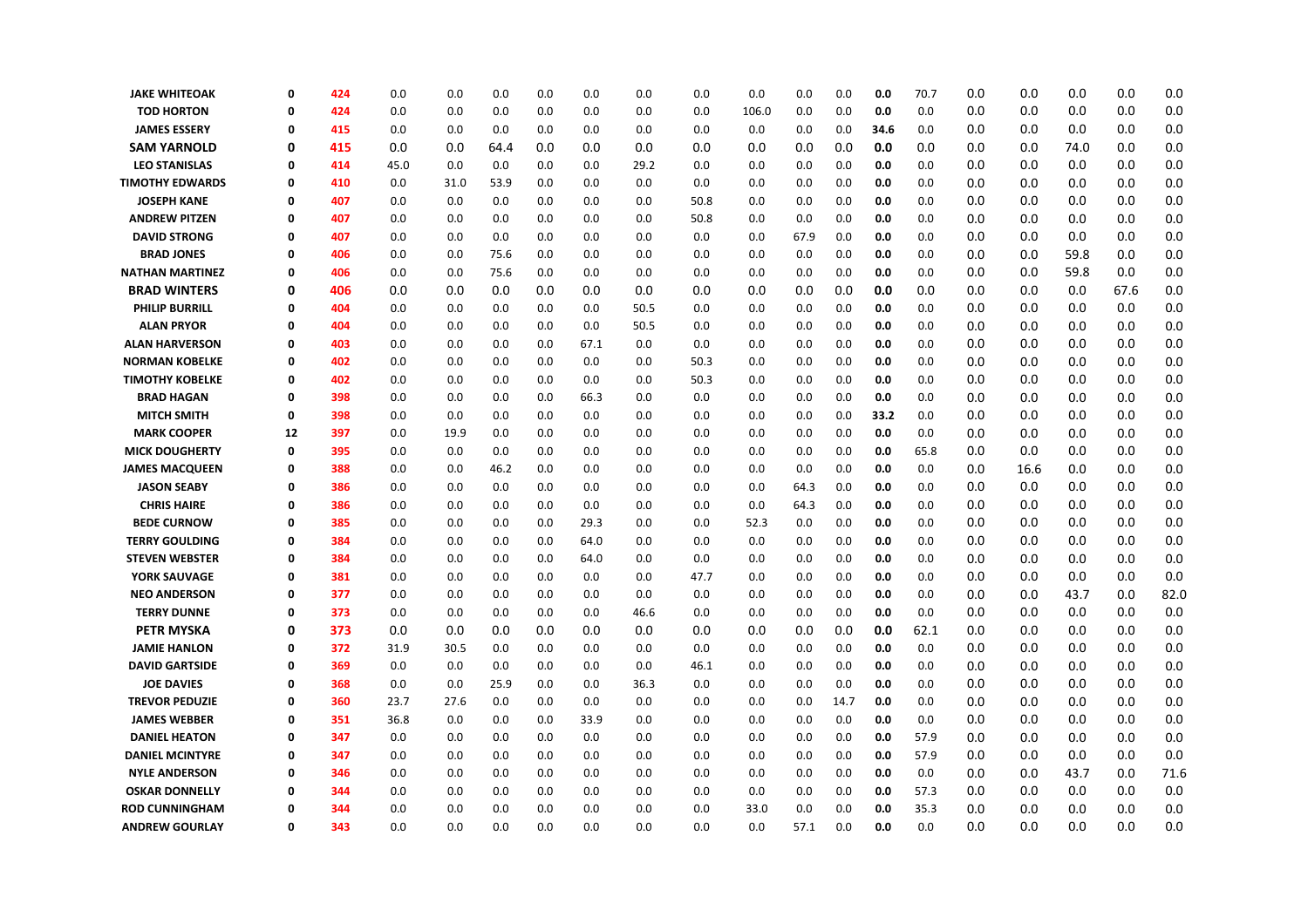| <b>EDWARD BEAK</b>      | $\mathbf 0$ | 343 | 0.0  | 0.0  | 0.0   | 0.0 | 0.0  | 0.0  | 0.0  | 0.0  | 57.1 | 0.0  | 0.0 | 0.0  | 0.0 | 0.0 | 0.0  | 0.0  | 0.0   |
|-------------------------|-------------|-----|------|------|-------|-----|------|------|------|------|------|------|-----|------|-----|-----|------|------|-------|
| <b>JOHN RUBERRY</b>     | 0           | 343 | 0.0  | 0.0  | 0.0   | 0.0 | 0.0  | 0.0  | 0.0  | 0.0  | 57.1 | 0.0  | 0.0 | 0.0  | 0.0 | 0.0 | 0.0  | 0.0  | 0.0   |
| <b>JON DOUGLAS</b>      | 0           | 343 | 0.0  | 0.0  | 0.0   | 0.0 | 0.0  | 0.0  | 0.0  | 0.0  | 57.1 | 0.0  | 0.0 | 0.0  | 0.0 | 0.0 | 0.0  | 0.0  | 0.0   |
| <b>ROBERT ROWE</b>      | 0           | 340 | 0.0  | 0.0  | 0.0   | 0.0 | 0.0  | 0.0  | 0.0  | 0.0  | 0.0  | 0.0  | 0.0 | 56.7 | 0.0 | 0.0 | 0.0  | 0.0  | 0.0   |
| <b>ADAM WOOLER</b>      | 0           | 336 | 0.0  | 0.0  | 50.4  | 0.0 | 30.8 | 0.0  | 0.0  | 0.0  | 0.0  | 0.0  | 0.0 | 0.0  | 0.0 | 0.0 | 0.0  | 0.0  | 0.0   |
| <b>WILL DALAIS</b>      | $\mathbf 0$ | 336 | 0.0  | 0.0  | 50.4  | 0.0 | 30.8 | 0.0  | 0.0  | 0.0  | 0.0  | 0.0  | 0.0 | 0.0  | 0.0 | 0.0 | 0.0  | 0.0  | 0.0   |
| <b>JAXON TAYLOR</b>     | 0           | 335 | 0.0  | 0.0  | 0.0   | 0.0 | 0.0  | 41.8 | 0.0  | 0.0  | 0.0  | 0.0  | 0.0 | 0.0  | 0.0 | 0.0 | 0.0  | 0.0  | 0.0   |
| <b>MATTHEW WHITE</b>    | 0           | 334 | 0.0  | 34.4 | 19.6  | 0.0 | 0.0  | 0.0  | 0.0  | 0.0  | 0.0  | 0.0  | 0.0 | 0.0  | 0.0 | 0.0 | 0.0  | 0.0  | 0.0   |
| <b>JIM MORTON</b>       | 0           | 333 | 0.0  | 0.0  | 0.0   | 0.0 | 0.0  | 0.0  | 0.0  | 0.0  | 0.0  | 0.0  | 0.0 | 55.4 | 0.0 | 0.0 | 0.0  | 0.0  | 0.0   |
| <b>KEVIN PRICE</b>      | 0           | 333 | 0.0  | 0.0  | 0.0   | 0.0 | 0.0  | 0.0  | 0.0  | 0.0  | 0.0  | 0.0  | 0.0 | 55.4 | 0.0 | 0.0 | 0.0  | 0.0  | 0.0   |
| <b>BRETT ROSS</b>       | 0           | 332 | 0.0  | 0.0  | 51.8  | 0.0 | 0.0  | 22.1 | 0.0  | 0.0  | 0.0  | 0.0  | 0.0 | 0.0  | 0.0 | 0.0 | 0.0  | 0.0  | 0.0   |
| <b>NEIL TAHI</b>        | $\mathbf 0$ | 330 | 0.0  | 0.0  | 0.0   | 0.0 | 0.0  | 0.0  | 41.3 | 0.0  | 0.0  | 0.0  | 0.0 | 0.0  | 0.0 | 0.0 | 0.0  | 0.0  | 0.0   |
| <b>SCOUT HINCHLIFFE</b> | 0           | 329 | 0.0  | 0.0  | 0.0   | 0.0 | 0.0  | 0.0  | 0.0  | 0.0  | 0.0  | 0.0  | 0.0 | 0.0  | 0.0 | 0.0 | 0.0  | 54.8 | 0.0   |
| <b>GERARD HICKEY</b>    | 0           | 326 | 0.0  | 0.0  | 0.0   | 0.0 | 33.9 | 0.0  | 0.0  | 0.0  | 0.0  | 0.0  | 0.0 | 0.0  | 0.0 | 0.0 | 40.8 | 0.0  | 0.0   |
| <b>JACOB WARRENDER</b>  | 0           | 316 | 0.0  | 0.0  | 0.0   | 0.0 | 0.0  | 39.5 | 0.0  | 0.0  | 0.0  | 0.0  | 0.0 | 0.0  | 0.0 | 0.0 | 0.0  | 0.0  | 0.0   |
| <b>CALLUM LE LAY</b>    | 0           | 316 | 0.0  | 0.0  | 0.0   | 0.0 | 0.0  | 39.5 | 0.0  | 0.0  | 0.0  | 0.0  | 0.0 | 0.0  | 0.0 | 0.0 | 0.0  | 0.0  | 0.0   |
| <b>ANTHONY DELLA</b>    | 0           | 315 | 55.6 | 0.0  | 0.0   | 0.0 | 0.0  | 0.0  | 0.0  | 0.0  | 0.0  | 30.7 | 0.0 | 0.0  | 0.0 | 0.0 | 0.0  | 0.0  | 0.0   |
| <b>TOBY ELLIS</b>       | 0           | 312 | 0.0  | 0.0  | 37.8  | 0.0 | 0.0  | 0.0  | 0.0  | 49.5 | 0.0  | 0.0  | 0.0 | 0.0  | 0.0 | 0.0 | 0.0  | 0.0  | 0.0   |
| <b>ROBERT HOUGHTON</b>  | $\mathbf 0$ | 310 | 0.0  | 0.0  | 0.0   | 0.0 | 0.0  | 0.0  | 0.0  | 0.0  | 0.0  | 0.0  | 0.0 | 0.0  | 0.0 | 0.0 | 0.0  | 51.7 | 0.0   |
| <b>GEOFF FAULKNER</b>   | $\mathbf 0$ | 309 | 0.0  | 0.0  | 0.0   | 0.0 | 0.0  | 0.0  | 0.0  | 0.0  | 0.0  | 0.0  | 0.0 | 0.0  | 0.0 | 0.0 | 0.0  | 0.0  | 102.9 |
| <b>ALEX ANDERSON</b>    | 0           | 301 | 0.0  | 0.0  | 0.0   | 0.0 | 50.1 | 0.0  | 0.0  | 0.0  | 0.0  | 0.0  | 0.0 | 0.0  | 0.0 | 0.0 | 0.0  | 0.0  | 0.0   |
| <b>TIM WHELAN</b>       | 0           | 301 | 0.0  | 0.0  | 0.0   | 0.0 | 50.1 | 0.0  | 0.0  | 0.0  | 0.0  | 0.0  | 0.0 | 0.0  | 0.0 | 0.0 | 0.0  | 0.0  | 0.0   |
| <b>SCOTT WEIR</b>       | 0           | 300 | 0.0  | 0.0  | 100.1 | 0.0 | 0.0  | 0.0  | 0.0  | 0.0  | 0.0  | 0.0  | 0.0 | 0.0  | 0.0 | 0.0 | 0.0  | 0.0  | 0.0   |
| <b>BRENDON MARTIN</b>   | $\mathbf 0$ | 298 | 0.0  | 37.3 | 0.0   | 0.0 | 0.0  | 0.0  | 0.0  | 0.0  | 0.0  | 0.0  | 0.0 | 0.0  | 0.0 | 0.0 | 0.0  | 0.0  | 0.0   |
| <b>BRAD WILKIE</b>      | 0           | 298 | 0.0  | 37.3 | 0.0   | 0.0 | 0.0  | 0.0  | 0.0  | 0.0  | 0.0  | 0.0  | 0.0 | 0.0  | 0.0 | 0.0 | 0.0  | 0.0  | 0.0   |
| <b>MARK DENHAM</b>      | 0           | 292 | 0.0  | 0.0  | 0.0   | 0.0 | 0.0  | 0.0  | 0.0  | 0.0  | 0.0  | 0.0  | 0.0 | 48.7 | 0.0 | 0.0 | 0.0  | 0.0  | 0.0   |
| <b>TIM MCMAHON</b>      | $\mathbf 0$ | 289 | 0.0  | 0.0  | 0.0   | 0.0 | 0.0  | 0.0  | 0.0  | 0.0  | 0.0  | 0.0  | 0.0 | 48.1 | 0.0 | 0.0 | 0.0  | 0.0  | 0.0   |
| <b>TROY LITTLE</b>      | 0           | 289 | 0.0  | 0.0  | 0.0   | 0.0 | 0.0  | 0.0  | 0.0  | 0.0  | 0.0  | 0.0  | 0.0 | 48.1 | 0.0 | 0.0 | 0.0  | 0.0  | 0.0   |
| <b>ADAM BROWN</b>       | 0           | 289 | 0.0  | 0.0  | 0.0   | 0.0 | 0.0  | 0.0  | 0.0  | 0.0  | 0.0  | 0.0  | 0.0 | 48.1 | 0.0 | 0.0 | 0.0  | 0.0  | 0.0   |
| NICHOLAS WARMINGTON     | $\mathbf 0$ | 289 | 0.0  | 0.0  | 0.0   | 0.0 | 0.0  | 0.0  | 0.0  | 0.0  | 0.0  | 0.0  | 0.0 | 48.1 | 0.0 | 0.0 | 0.0  | 0.0  | 0.0   |
| <b>DEREK SUTHERLAND</b> | 0           | 288 | 0.0  | 0.0  | 0.0   | 0.0 | 0.0  | 0.0  | 36.0 | 0.0  | 0.0  | 0.0  | 0.0 | 0.0  | 0.0 | 0.0 | 0.0  | 0.0  | 0.0   |
| <b>MORGAN KROME</b>     | 0           | 288 | 0.0  | 0.0  | 0.0   | 0.0 | 0.0  | 0.0  | 0.0  | 0.0  | 0.0  | 0.0  | 0.0 | 0.0  | 0.0 | 0.0 | 38.0 | 0.0  | 58.2  |
| <b>LEVI MCKINNON</b>    | 0           | 286 | 0.0  | 0.0  | 34.3  | 0.0 | 0.0  | 22.9 | 0.0  | 0.0  | 0.0  | 0.0  | 0.0 | 0.0  | 0.0 | 0.0 | 0.0  | 0.0  | 0.0   |
| <b>MARK PAYNE</b>       | 0           | 280 | 0.0  | 0.0  | 0.0   | 0.0 | 0.0  | 0.0  | 34.9 | 0.0  | 0.0  | 0.0  | 0.0 | 0.0  | 0.0 | 0.0 | 0.0  | 0.0  | 0.0   |
| <b>STEVE PAYNE</b>      | $\mathbf 0$ | 280 | 0.0  | 0.0  | 0.0   | 0.0 | 0.0  | 0.0  | 34.9 | 0.0  | 0.0  | 0.0  | 0.0 | 0.0  | 0.0 | 0.0 | 0.0  | 0.0  | 0.0   |
| <b>PETER SAUNDERS</b>   | 0           | 278 | 0.0  | 0.0  | 0.0   | 0.0 | 0.0  | 0.0  | 0.0  | 0.0  | 0.0  | 0.0  | 0.0 | 0.0  | 0.0 | 0.0 | 38.9 | 0.0  | 53.7  |
| <b>CRAIG STEFFENS</b>   | $\mathbf 0$ | 276 | 0.0  | 0.0  | 0.0   | 0.0 | 0.0  | 0.0  | 0.0  | 0.0  | 0.0  | 92.1 | 0.0 | 0.0  | 0.0 | 0.0 | 0.0  | 0.0  | 0.0   |
| <b>COLIN KESSELS</b>    | $\mathbf 0$ | 276 | 0.0  | 0.0  | 0.0   | 0.0 | 0.0  | 0.0  | 0.0  | 0.0  | 0.0  | 92.1 | 0.0 | 0.0  | 0.0 | 0.0 | 0.0  | 0.0  | 0.0   |
| <b>CLEMENT WALTENER</b> | 0           | 275 | 0.0  | 34.4 | 0.0   | 0.0 | 0.0  | 0.0  | 0.0  | 0.0  | 0.0  | 0.0  | 0.0 | 0.0  | 0.0 | 0.0 | 0.0  | 0.0  | 0.0   |
| <b>VICTOR DIETRICH</b>  | 0           | 275 | 0.0  | 34.4 | 0.0   | 0.0 | 0.0  | 0.0  | 0.0  | 0.0  | 0.0  | 0.0  | 0.0 | 0.0  | 0.0 | 0.0 | 0.0  | 0.0  | 0.0   |
| <b>RICHARD TODD</b>     | 0           | 275 | 0.0  | 0.0  | 0.0   | 0.0 | 0.0  | 0.0  | 34.4 | 0.0  | 0.0  | 0.0  | 0.0 | 0.0  | 0.0 | 0.0 | 0.0  | 0.0  | 0.0   |
| <b>GUY ANDREWS</b>      | $\mathbf 0$ | 275 | 68.7 | 0.0  | 0.0   | 0.0 | 0.0  | 0.0  | 0.0  | 0.0  | 0.0  | 0.0  | 0.0 | 0.0  | 0.0 | 0.0 | 0.0  | 0.0  | 0.0   |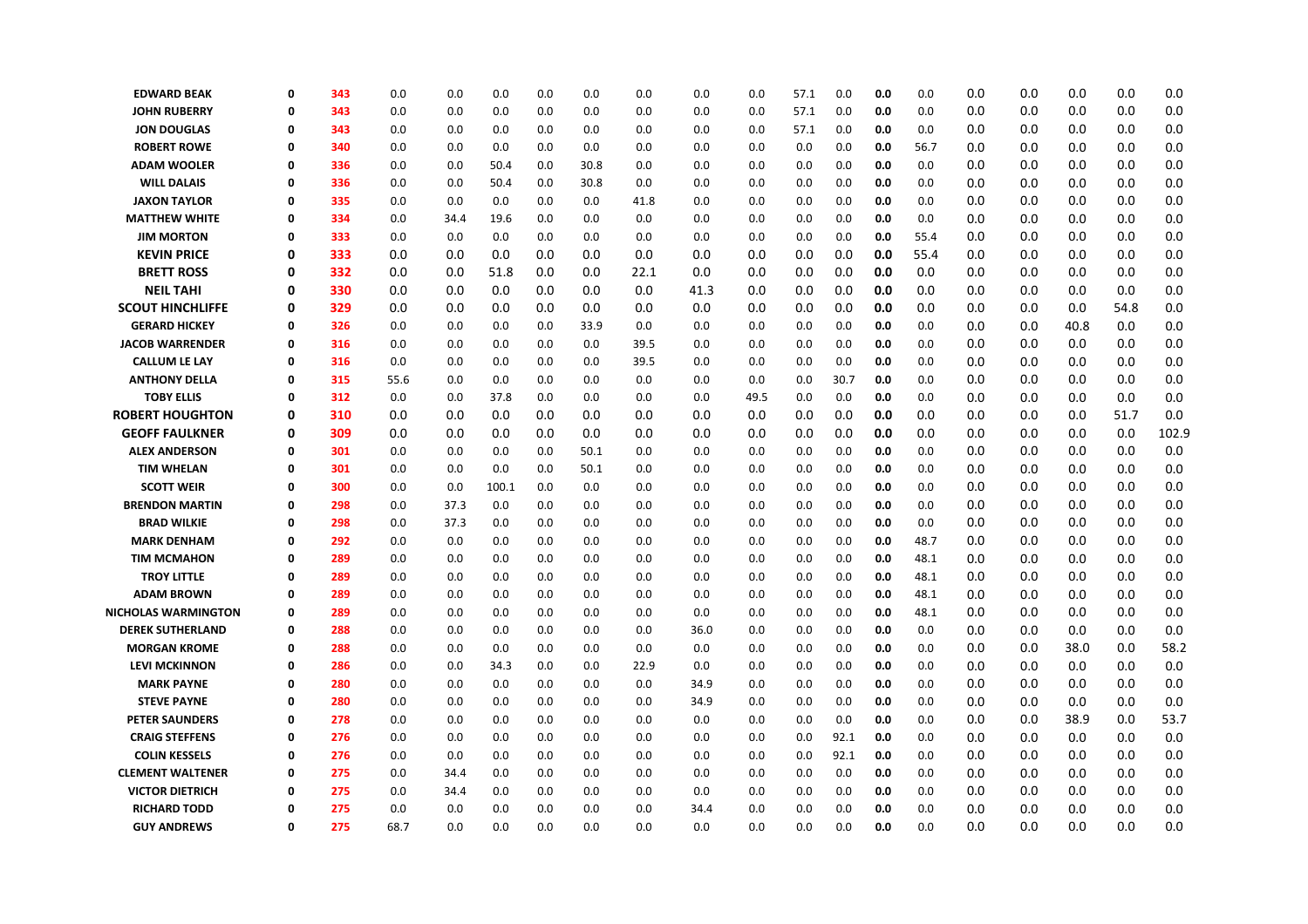| <b>THOMAS LANGFORD-ELY</b> | 0        | 275 | 0.0  | 0.0  | 0.0  | 0.0 | 0.0  | 0.0  | 0.0  | 68.8 | 0.0  | 0.0  | 0.0 | 0.0  | 0.0 | 0.0  | 0.0  | 0.0  | 0.0  |
|----------------------------|----------|-----|------|------|------|-----|------|------|------|------|------|------|-----|------|-----|------|------|------|------|
| <b>MICHAEL TAYLOR</b>      | 0        | 272 | 0.0  | 0.0  | 0.0  | 0.0 | 0.0  | 0.0  | 0.0  | 0.0  | 0.0  | 0.0  | 0.0 | 0.0  | 0.0 | 0.0  | 0.0  | 45.3 | 0.0  |
| <b>JOSH TAYLOR</b>         | 0        | 272 | 0.0  | 0.0  | 0.0  | 0.0 | 0.0  | 0.0  | 0.0  | 0.0  | 0.0  | 0.0  | 0.0 | 0.0  | 0.0 | 0.0  | 0.0  | 45.3 | 0.0  |
| <b>JOEL YOUNG</b>          | 0        | 269 | 0.0  | 0.0  | 0.0  | 0.0 | 0.0  | 0.0  | 0.0  | 0.0  | 0.0  | 89.7 | 0.0 | 0.0  | 0.0 | 0.0  | 0.0  | 0.0  | 0.0  |
| <b>VALDIS BLUMS</b>        | 0        | 267 | 0.0  | 19.9 | 0.0  | 4.5 | 0.0  | 0.0  | 0.0  | 0.0  | 0.0  | 0.0  | 0.0 | 0.0  | 0.0 | 0.0  | 0.0  | 0.0  | 0.0  |
| <b>TALIS BLUMS</b>         | 0        | 267 | 0.0  | 19.9 | 0.0  | 4.5 | 0.0  | 0.0  | 0.0  | 0.0  | 0.0  | 0.0  | 0.0 | 0.0  | 0.0 | 0.0  | 0.0  | 0.0  | 0.0  |
| <b>CARLOS STEVENS</b>      | 0        | 264 | 0.0  | 0.0  | 0.0  | 0.0 | 0.0  | 0.0  | 0.0  | 0.0  | 44.0 | 0.0  | 0.0 | 0.0  | 0.0 | 0.0  | 0.0  | 0.0  | 0.0  |
| <b>LIAM GLOVER</b>         | 0        | 264 | 0.0  | 0.0  | 0.0  | 0.0 | 0.0  | 0.0  | 0.0  | 0.0  | 0.0  | 0.0  | 0.0 | 0.0  | 0.0 | 0.0  | 0.0  | 0.0  | 88.0 |
| <b>TOM WALLIS</b>          | 0        | 260 | 0.0  | 0.0  | 86.8 | 0.0 | 0.0  | 0.0  | 0.0  | 0.0  | 0.0  | 0.0  | 0.0 | 0.0  | 0.0 | 0.0  | 0.0  | 0.0  | 0.0  |
| <b>NED GORDON</b>          | 0        | 259 | 0.0  | 0.0  | 0.0  | 0.0 | 0.0  | 32.4 | 0.0  | 0.0  | 0.0  | 0.0  | 0.0 | 0.0  | 0.0 | 0.0  | 0.0  | 0.0  | 0.0  |
| <b>HAO LIU</b>             | 0        | 259 | 27.0 | 13.1 | 15.4 | 0.0 | 0.0  | 0.0  | 0.0  | 0.0  | 0.0  | 0.0  | 0.0 | 0.0  | 0.0 | 0.0  | 0.0  | 0.0  | 0.0  |
| <b>DAVID GRIFFITHS</b>     | 0        | 258 | 0.0  | 0.0  | 0.0  | 0.0 | 0.0  | 0.0  | 32.3 | 0.0  | 0.0  | 0.0  | 0.0 | 0.0  | 0.0 | 0.0  | 0.0  | 0.0  | 0.0  |
| <b>PAUL GAUCI</b>          | 0        | 253 | 0.0  | 0.0  | 0.0  | 0.0 | 0.0  | 31.6 | 0.0  | 0.0  | 0.0  | 0.0  | 0.0 | 0.0  | 0.0 | 0.0  | 0.0  | 0.0  | 0.0  |
| <b>CRAIG MADSEN</b>        | 0        | 252 | 0.0  | 0.0  | 0.0  | 0.0 | 0.0  | 0.0  | 0.0  | 0.0  | 0.0  | 0.0  | 0.0 | 42.0 | 0.0 | 0.0  | 0.0  | 0.0  | 0.0  |
| <b>JOSEF MCLEAN</b>        | 0        | 251 | 0.0  | 10.7 | 55.3 | 0.0 | 0.0  | 0.0  | 0.0  | 0.0  | 0.0  | 0.0  | 0.0 | 0.0  | 0.0 | 0.0  | 0.0  | 0.0  | 0.0  |
| <b>JUSTIN WHITLEY</b>      | 0        | 251 | 0.0  | 0.0  | 0.0  | 0.0 | 0.0  | 0.0  | 0.0  | 0.0  | 0.0  | 0.0  | 0.0 | 0.0  | 0.0 | 0.0  | 83.5 | 0.0  | 0.0  |
| <b>TIM GUNTHORPE</b>       | 0        | 251 | 0.0  | 0.0  | 0.0  | 0.0 | 0.0  | 0.0  | 0.0  | 0.0  | 0.0  | 0.0  | 0.0 | 0.0  | 0.0 | 0.0  | 83.5 | 0.0  | 0.0  |
| <b>TOM DOVER</b>           | 0        | 251 | 0.0  | 0.0  | 0.0  | 0.0 | 0.0  | 0.0  | 0.0  | 0.0  | 0.0  | 0.0  | 0.0 | 0.0  | 0.0 | 0.0  | 83.5 | 0.0  | 0.0  |
| <b>CAMERON BOOTH</b>       | 0        | 251 | 0.0  | 0.0  | 0.0  | 0.0 | 0.0  | 0.0  | 0.0  | 0.0  | 0.0  | 0.0  | 0.0 | 0.0  | 0.0 | 0.0  | 83.5 | 0.0  | 0.0  |
| <b>JETHRO GILBERT</b>      | 0        | 250 | 0.0  | 0.0  | 0.0  | 0.0 | 41.6 | 0.0  | 0.0  | 0.0  | 0.0  | 0.0  | 0.0 | 0.0  | 0.0 | 0.0  | 0.0  | 0.0  | 0.0  |
| <b>MAT JAMES</b>           | 0        | 250 | 0.0  | 0.0  | 0.0  | 0.0 | 41.6 | 0.0  | 0.0  | 0.0  | 0.0  | 0.0  | 0.0 | 0.0  | 0.0 | 0.0  | 0.0  | 0.0  | 0.0  |
| <b>ROBIN RIEGER</b>        | 0        | 250 | 0.0  | 0.0  | 0.0  | 0.0 | 41.6 | 0.0  | 0.0  | 0.0  | 0.0  | 0.0  | 0.0 | 0.0  | 0.0 | 0.0  | 0.0  | 0.0  | 0.0  |
| SEAN REYNOLDS MASSEY-REED  | 0        | 249 | 34.4 | 0.0  | 37.1 | 0.0 | 0.0  | 0.0  | 0.0  | 0.0  | 0.0  | 0.0  | 0.0 | 0.0  | 0.0 | 0.0  | 0.0  | 0.0  | 0.0  |
| <b>NOAH SAWYER</b>         | 0        | 249 | 0.0  | 0.0  | 0.0  | 0.0 | 0.0  | 0.0  | 0.0  | 0.0  | 0.0  | 0.0  | 0.0 | 41.4 | 0.0 | 0.0  | 0.0  | 0.0  | 0.0  |
| <b>MATHEW MACQUEEN</b>     | 0        | 249 | 0.0  | 0.0  | 0.0  | 0.0 | 0.0  | 0.0  | 0.0  | 0.0  | 0.0  | 0.0  | 0.0 | 0.0  | 0.0 | 16.6 | 0.0  | 0.0  | 0.0  |
| <b>JONAH MACQUEEN</b>      | 0        | 249 | 0.0  | 0.0  | 0.0  | 0.0 | 0.0  | 0.0  | 0.0  | 0.0  | 0.0  | 0.0  | 0.0 | 0.0  | 0.0 | 16.6 | 0.0  | 0.0  | 0.0  |
| <b>STEPHEN TURNER</b>      | 0        | 248 | 0.0  | 31.0 | 0.0  | 0.0 | 0.0  | 0.0  | 0.0  | 0.0  | 0.0  | 0.0  | 0.0 | 0.0  | 0.0 | 0.0  | 0.0  | 0.0  | 0.0  |
| <b>DAVID GWYTHER</b>       | 0        | 248 | 0.0  | 31.0 | 0.0  | 0.0 | 0.0  | 0.0  | 0.0  | 0.0  | 0.0  | 0.0  | 0.0 | 0.0  | 0.0 | 0.0  | 0.0  | 0.0  | 0.0  |
| <b>PHILLIP BINDER</b>      | 0        | 248 | 0.0  | 31.0 | 0.0  | 0.0 | 0.0  | 0.0  | 0.0  | 0.0  | 0.0  | 0.0  | 0.0 | 0.0  | 0.0 | 0.0  | 0.0  | 0.0  | 0.0  |
| <b>STUART GORDON</b>       | 0        | 247 | 0.0  | 0.0  | 0.0  | 0.0 | 0.0  | 0.0  | 0.0  | 0.0  | 0.0  | 82.3 | 0.0 | 0.0  | 0.0 | 0.0  | 0.0  | 0.0  | 0.0  |
| <b>BRENDAN MCDONALD</b>    | 0        | 246 | 0.0  | 0.0  | 0.0  | 0.0 | 0.0  | 30.8 | 0.0  | 0.0  | 0.0  | 0.0  | 0.0 | 0.0  | 0.0 | 0.0  | 0.0  | 0.0  | 0.0  |
| <b>BRETT COSTER</b>        | 0        | 246 | 0.0  | 0.0  | 0.0  | 0.0 | 0.0  | 30.8 | 0.0  | 0.0  | 0.0  | 0.0  | 0.0 | 0.0  | 0.0 | 0.0  | 0.0  | 0.0  | 0.0  |
| <b>TOMAS GUERIN</b>        | 0        | 246 | 0.0  | 0.0  | 0.0  | 0.0 | 0.0  | 30.8 | 0.0  | 0.0  | 0.0  | 0.0  | 0.0 | 0.0  | 0.0 | 0.0  | 0.0  | 0.0  | 0.0  |
| <b>JEREMY DOCHERTY</b>     | $\Omega$ | 246 | 0.0  | 0.0  | 0.0  | 0.0 | 0.0  | 0.0  | 30.7 | 0.0  | 0.0  | 0.0  | 0.0 | 0.0  | 0.0 | 0.0  | 0.0  | 0.0  | 0.0  |
| <b>TOM JAMES</b>           | 0        | 245 | 0.0  | 0.0  | 0.0  | 0.0 | 0.0  | 0.0  | 0.0  | 0.0  | 0.0  | 0.0  | 0.0 | 0.0  | 0.0 | 0.0  | 81.6 | 0.0  | 0.0  |
| <b>DANIEL BROWNING</b>     | 0        | 242 | 0.0  | 0.0  | 0.0  | 0.0 | 0.0  | 0.0  | 0.0  | 0.0  | 0.0  | 0.0  | 0.0 | 0.0  | 0.0 | 0.0  | 80.7 | 0.0  | 0.0  |
| <b>ARNOLD EDEN</b>         | 0        | 240 | 0.0  | 30.0 | 0.0  | 0.0 | 0.0  | 0.0  | 0.0  | 0.0  | 0.0  | 0.0  | 0.0 | 0.0  | 0.0 | 0.0  | 0.0  | 0.0  | 0.0  |
| <b>CAMERON TREW</b>        | 0        | 240 | 0.0  | 30.0 | 0.0  | 0.0 | 0.0  | 0.0  | 0.0  | 0.0  | 0.0  | 0.0  | 0.0 | 0.0  | 0.0 | 0.0  | 0.0  | 0.0  | 0.0  |
| <b>DALE O'SHANNESSY</b>    | 0        | 240 | 0.0  | 30.0 | 0.0  | 0.0 | 0.0  | 0.0  | 0.0  | 0.0  | 0.0  | 0.0  | 0.0 | 0.0  | 0.0 | 0.0  | 0.0  | 0.0  | 0.0  |
| <b>RAJNEIL SHARAN</b>      | 0        | 237 | 0.0  | 0.0  | 0.0  | 0.0 | 0.0  | 0.0  | 29.7 | 0.0  | 0.0  | 0.0  | 0.0 | 0.0  | 0.0 | 0.0  | 0.0  | 0.0  | 0.0  |
| <b>ELIAS SIDDONS</b>       | 0        | 236 | 0.0  | 0.0  | 0.0  | 0.0 | 0.0  | 0.0  | 0.0  | 0.0  | 39.3 | 0.0  | 0.0 | 0.0  | 0.0 | 0.0  | 0.0  | 0.0  | 0.0  |
| <b>PAUL GLEESON</b>        | 0        | 233 | 0.0  | 0.0  | 0.0  | 0.0 | 0.0  | 0.0  | 0.0  | 0.0  | 0.0  | 0.0  | 0.0 | 0.0  | 0.0 | 0.0  | 0.0  | 0.0  | 77.6 |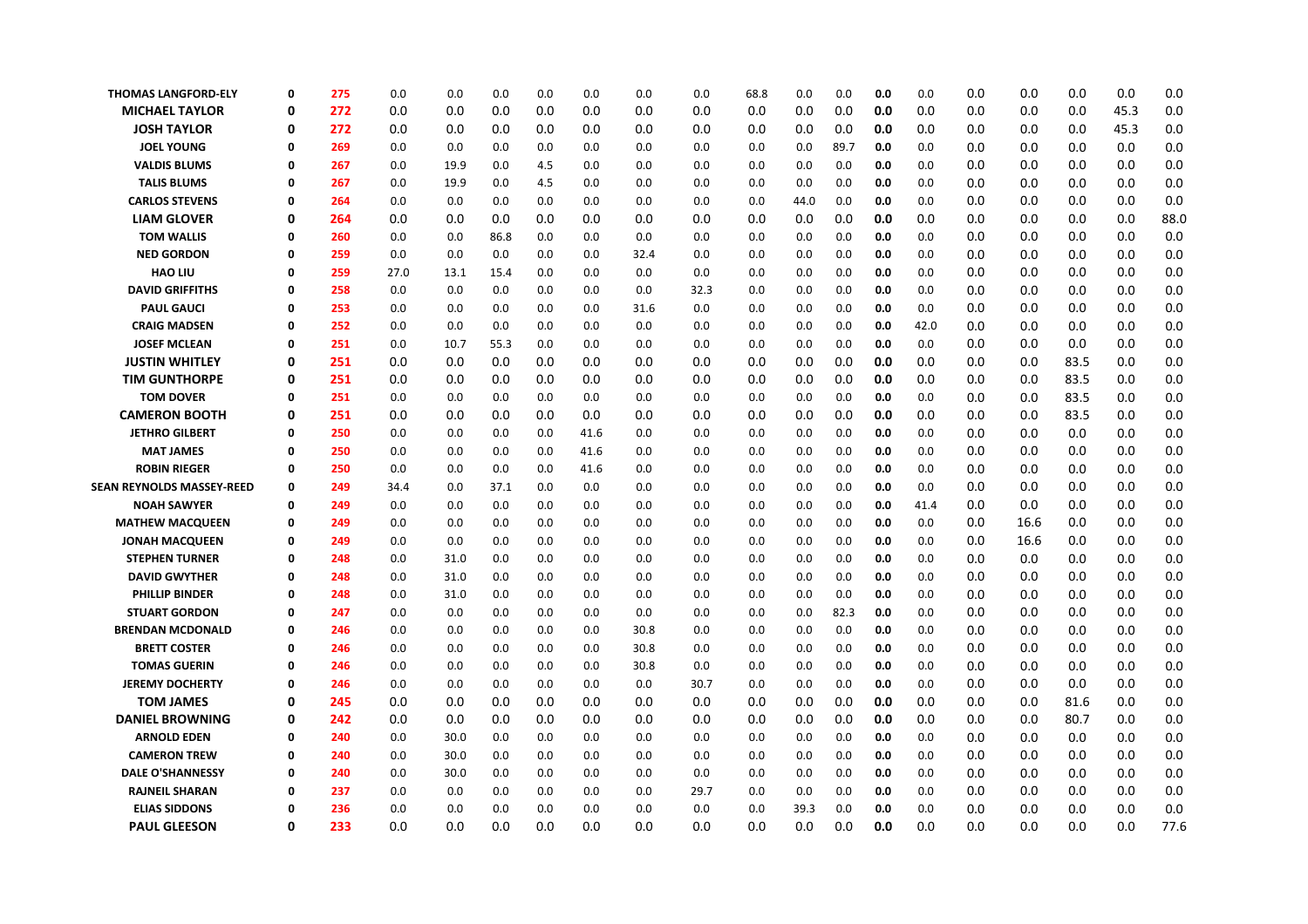| <b>BRIAN BODLE</b>       | 0        | 232 | 0.0  | 0.0 | 28.7 | 0.0 | 0.0  | 0.0  | 0.0  | 0.0  | 0.0 | 0.0 | 0.0 | 0.0  | 0.0 | 0.0 | 0.0  | 24.2 | 0.0  |
|--------------------------|----------|-----|------|-----|------|-----|------|------|------|------|-----|-----|-----|------|-----|-----|------|------|------|
| <b>NATHAN BODLE</b>      | 0        | 232 | 0.0  | 0.0 | 28.7 | 0.0 | 0.0  | 0.0  | 0.0  | 0.0  | 0.0 | 0.0 | 0.0 | 0.0  | 0.0 | 0.0 | 0.0  | 24.2 | 0.0  |
| <b>STEVEN BERWICK</b>    | 0        | 231 | 0.0  | 0.0 | 0.0  | 0.0 | 38.6 | 0.0  | 0.0  | 0.0  | 0.0 | 0.0 | 0.0 | 0.0  | 0.0 | 0.0 | 0.0  | 0.0  | 0.0  |
| <b>GEORGE PATERDIS</b>   | 0        | 231 | 0.0  | 0.0 | 0.0  | 0.0 | 38.6 | 0.0  | 0.0  | 0.0  | 0.0 | 0.0 | 0.0 | 0.0  | 0.0 | 0.0 | 0.0  | 0.0  | 0.0  |
| <b>ROGER SHIPTON</b>     | $\Omega$ | 231 | 0.0  | 0.0 | 0.0  | 0.0 | 0.0  | 0.0  | 0.0  | 57.8 | 0.0 | 0.0 | 0.0 | 0.0  | 0.0 | 0.0 | 0.0  | 0.0  | 0.0  |
| <b>EZEKIEL SHIPTON</b>   | $\Omega$ | 231 | 0.0  | 0.0 | 0.0  | 0.0 | 0.0  | 0.0  | 0.0  | 57.8 | 0.0 | 0.0 | 0.0 | 0.0  | 0.0 | 0.0 | 0.0  | 0.0  | 0.0  |
| <b>SAM GARBELLINI</b>    | Ω        | 231 | 0.0  | 0.0 | 0.0  | 0.0 | 0.0  | 0.0  | 0.0  | 0.0  | 0.0 | 0.0 | 0.0 | 0.0  | 0.0 | 0.0 | 76.9 | 0.0  | 0.0  |
| <b>WADE SCOUGALL</b>     | 0        | 230 | 0.0  | 0.0 | 0.0  | 0.0 | 0.0  | 0.0  | 0.0  | 0.0  | 0.0 | 0.0 | 0.0 | 0.0  | 0.0 | 0.0 | 0.0  | 38.3 | 0.0  |
| <b>CHRISTOPHER BROWN</b> | 0        | 227 | 0.0  | 0.0 | 0.0  | 0.0 | 0.0  | 0.0  | 0.0  | 0.0  | 0.0 | 0.0 | 0.0 | 37.8 | 0.0 | 0.0 | 0.0  | 0.0  | 0.0  |
| <b>GLEN MACDONALD</b>    | 0        | 223 | 55.6 | 0.0 | 0.0  | 0.0 | 0.0  | 0.0  | 0.0  | 0.0  | 0.0 | 0.0 | 0.0 | 0.0  | 0.0 | 0.0 | 0.0  | 0.0  | 0.0  |
| <b>DOUG KENEALY</b>      | 0        | 222 | 0.0  | 0.0 | 0.0  | 0.0 | 0.0  | 0.0  | 0.0  | 0.0  | 0.0 | 0.0 | 0.0 | 0.0  | 0.0 | 0.0 | 74.0 | 0.0  | 0.0  |
| <b>MARTIN STIRLING</b>   | 0        | 222 | 0.0  | 0.0 | 0.0  | 0.0 | 0.0  | 0.0  | 0.0  | 0.0  | 0.0 | 0.0 | 0.0 | 0.0  | 0.0 | 0.0 | 74.0 | 0.0  | 0.0  |
| <b>TONY KEOGH</b>        | 0        | 220 | 0.0  | 0.0 | 0.0  | 0.0 | 0.0  | 0.0  | 0.0  | 55.0 | 0.0 | 0.0 | 0.0 | 0.0  | 0.0 | 0.0 | 0.0  | 0.0  | 0.0  |
| <b>DOUGLAS JENKINS</b>   | $\Omega$ | 220 | 0.0  | 0.0 | 0.0  | 0.0 | 0.0  | 0.0  | 0.0  | 55.0 | 0.0 | 0.0 | 0.0 | 0.0  | 0.0 | 0.0 | 0.0  | 0.0  | 0.0  |
| <b>NOEL BROWN</b>        | 0        | 218 | 0.0  | 0.0 | 0.0  | 0.0 | 0.0  | 0.0  | 0.0  | 0.0  | 0.0 | 0.0 | 0.0 | 0.0  | 0.0 | 0.0 | 0.0  | 36.4 | 0.0  |
| <b>DAVID BOON</b>        | 0        | 216 | 0.0  | 0.0 | 0.0  | 0.0 | 0.0  | 0.0  | 27.0 | 0.0  | 0.0 | 0.0 | 0.0 | 0.0  | 0.0 | 0.0 | 0.0  | 0.0  | 0.0  |
| <b>JAYDEN CANN</b>       | 0        | 216 | 0.0  | 0.0 | 72.1 | 0.0 | 0.0  | 0.0  | 0.0  | 0.0  | 0.0 | 0.0 | 0.0 | 0.0  | 0.0 | 0.0 | 0.0  | 0.0  | 0.0  |
| <b>JAMES HIBBERD</b>     | $\Omega$ | 215 | 0.0  | 0.0 | 0.0  | 0.0 | 0.0  | 26.8 | 0.0  | 0.0  | 0.0 | 0.0 | 0.0 | 0.0  | 0.0 | 0.0 | 0.0  | 0.0  | 0.0  |
| <b>JASON HICKS</b>       | 0        | 213 | 0.0  | 0.0 | 0.0  | 0.0 | 35.5 | 0.0  | 0.0  | 0.0  | 0.0 | 0.0 | 0.0 | 0.0  | 0.0 | 0.0 | 0.0  | 0.0  | 0.0  |
| <b>JAKE COLE</b>         | 0        | 212 | 0.0  | 0.0 | 24.5 | 0.0 | 23.1 | 0.0  | 0.0  | 0.0  | 0.0 | 0.0 | 0.0 | 0.0  | 0.0 | 0.0 | 0.0  | 0.0  | 0.0  |
| <b>TIM GARRETT</b>       | 0        | 210 | 0.0  | 0.0 | 0.0  | 0.0 | 0.0  | 0.0  | 0.0  | 0.0  | 0.0 | 0.0 | 0.0 | 0.0  | 0.0 | 0.0 | 0.0  | 0.0  | 70.1 |
| <b>DAVID BLACK</b>       | 0        | 209 | 0.0  | 0.0 | 0.0  | 0.0 | 0.0  | 0.0  | 0.0  | 52.3 | 0.0 | 0.0 | 0.0 | 0.0  | 0.0 | 0.0 | 0.0  | 0.0  | 0.0  |
| <b>MURRAY VINE</b>       | Ω        | 209 | 0.0  | 0.0 | 0.0  | 0.0 | 0.0  | 0.0  | 0.0  | 52.3 | 0.0 | 0.0 | 0.0 | 0.0  | 0.0 | 0.0 | 0.0  | 0.0  | 0.0  |
| <b>AIDEN VINE</b>        | 0        | 209 | 0.0  | 0.0 | 0.0  | 0.0 | 0.0  | 0.0  | 0.0  | 52.3 | 0.0 | 0.0 | 0.0 | 0.0  | 0.0 | 0.0 | 0.0  | 0.0  | 0.0  |
| <b>IAN CURNOW</b>        | $\Omega$ | 209 | 0.0  | 0.0 | 0.0  | 0.0 | 0.0  | 0.0  | 0.0  | 52.3 | 0.0 | 0.0 | 0.0 | 0.0  | 0.0 | 0.0 | 0.0  | 0.0  | 0.0  |
| <b>MARK BANBURY</b>      | Ω        | 209 | 0.0  | 0.0 | 0.0  | 0.0 | 0.0  | 0.0  | 0.0  | 52.3 | 0.0 | 0.0 | 0.0 | 0.0  | 0.0 | 0.0 | 0.0  | 0.0  | 0.0  |
| <b>TY BANBURY</b>        | 0        | 209 | 0.0  | 0.0 | 0.0  | 0.0 | 0.0  | 0.0  | 0.0  | 52.3 | 0.0 | 0.0 | 0.0 | 0.0  | 0.0 | 0.0 | 0.0  | 0.0  | 0.0  |
| <b>SIMON TAYLOR</b>      | 0        | 208 | 0.0  | 0.0 | 0.0  | 0.0 | 0.0  | 0.0  | 0.0  | 0.0  | 0.0 | 0.0 | 0.0 | 34.7 | 0.0 | 0.0 | 0.0  | 0.0  | 0.0  |
| <b>KURT THIELE</b>       | 0        | 208 | 0.0  | 0.0 | 0.0  | 0.0 | 0.0  | 0.0  | 0.0  | 0.0  | 0.0 | 0.0 | 0.0 | 0.0  | 0.0 | 0.0 | 69.3 | 0.0  | 0.0  |
| <b>AINSLIE THIELE</b>    | 0        | 208 | 0.0  | 0.0 | 0.0  | 0.0 | 0.0  | 0.0  | 0.0  | 0.0  | 0.0 | 0.0 | 0.0 | 0.0  | 0.0 | 0.0 | 69.3 | 0.0  | 0.0  |
| <b>SVEN THIELE</b>       | 0        | 208 | 0.0  | 0.0 | 0.0  | 0.0 | 0.0  | 0.0  | 0.0  | 0.0  | 0.0 | 0.0 | 0.0 | 0.0  | 0.0 | 0.0 | 69.3 | 0.0  | 0.0  |
| <b>STEVEN WEST</b>       | Ω        | 205 | 0.0  | 0.0 | 0.0  | 0.0 | 0.0  | 0.0  | 0.0  | 0.0  | 0.0 | 0.0 | 0.0 | 34.1 | 0.0 | 0.0 | 0.0  | 0.0  | 0.0  |
| <b>CIAN NUNAN</b>        | 0        | 205 | 0.0  | 0.0 | 0.0  | 0.0 | 0.0  | 0.0  | 0.0  | 0.0  | 0.0 | 0.0 | 0.0 | 0.0  | 0.0 | 0.0 | 68.3 | 0.0  | 0.0  |
| <b>CHRIS CLIVE</b>       | 0        | 204 | 0.0  | 0.0 | 0.0  | 0.0 | 33.9 | 0.0  | 0.0  | 0.0  | 0.0 | 0.0 | 0.0 | 0.0  | 0.0 | 0.0 | 0.0  | 0.0  | 0.0  |
| <b>CRAIG MESTON</b>      | 0        | 204 | 0.0  | 0.0 | 0.0  | 0.0 | 33.9 | 0.0  | 0.0  | 0.0  | 0.0 | 0.0 | 0.0 | 0.0  | 0.0 | 0.0 | 0.0  | 0.0  | 0.0  |
| <b>TREVOR LEWIS</b>      | 0        | 201 | 0.0  | 0.0 | 0.0  | 0.0 | 0.0  | 13.4 | 0.0  | 0.0  | 0.0 | 0.0 | 0.0 | 0.0  | 0.0 | 0.0 | 31.3 | 0.0  | 0.0  |
| <b>CHRIS STEWART</b>     | 0        | 199 | 0.0  | 0.0 | 0.0  | 0.0 | 0.0  | 0.0  | 0.0  | 0.0  | 0.0 | 0.0 | 0.0 | 0.0  | 0.0 | 0.0 | 66.4 | 0.0  | 0.0  |
| <b>PAT JANES</b>         | 0        | 198 | 0.0  | 0.0 | 0.0  | 0.0 | 0.0  | 0.0  | 0.0  | 49.5 | 0.0 | 0.0 | 0.0 | 0.0  | 0.0 | 0.0 | 0.0  | 0.0  | 0.0  |
| <b>NICK SMYTH</b>        | 0        | 196 | 0.0  | 0.0 | 0.0  | 0.0 | 0.0  | 0.0  | 0.0  | 0.0  | 0.0 | 0.0 | 0.0 | 0.0  | 0.0 | 0.0 | 65.5 | 0.0  | 0.0  |
| <b>PETER QUIRK</b>       | 0        | 196 | 0.0  | 0.0 | 0.0  | 0.0 | 0.0  | 0.0  | 0.0  | 0.0  | 0.0 | 0.0 | 0.0 | 0.0  | 0.0 | 0.0 | 65.5 | 0.0  | 0.0  |
| <b>BRANDEN GODFREY</b>   | Ω        | 195 | 0.0  | 0.0 | 65.1 | 0.0 | 0.0  | 0.0  | 0.0  | 0.0  | 0.0 | 0.0 | 0.0 | 0.0  | 0.0 | 0.0 | 0.0  | 0.0  | 0.0  |
| <b>SAMUEL COTTEE</b>     | 0        | 195 | 0.0  | 0.0 | 65.1 | 0.0 | 0.0  | 0.0  | 0.0  | 0.0  | 0.0 | 0.0 | 0.0 | 0.0  | 0.0 | 0.0 | 0.0  | 0.0  | 0.0  |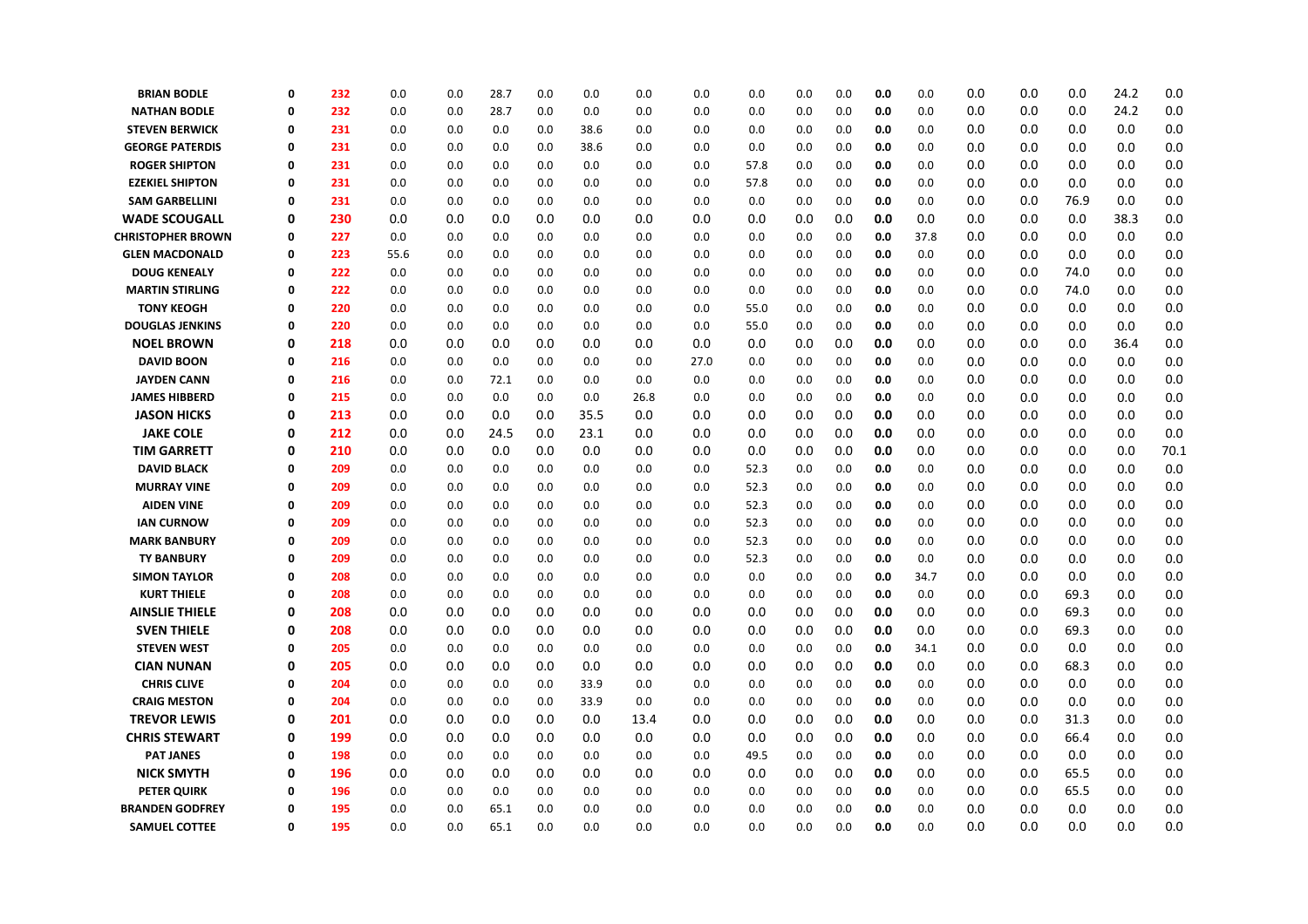| <b>DOUGLAS MCDONALD</b>  | 0 | 194 | 0.0  | 0.0  | 0.0  | 0.0 | 0.0 | 0.0  | 0.0 | 0.0  | 0.0  | 0.0 | 0.0 | 32.3    | 0.0 | 0.0 | 0.0  | 0.0 | 0.0     |
|--------------------------|---|-----|------|------|------|-----|-----|------|-----|------|------|-----|-----|---------|-----|-----|------|-----|---------|
| <b>REECE EBERHARD</b>    | 0 | 194 | 0.0  | 0.0  | 0.0  | 0.0 | 0.0 | 0.0  | 0.0 | 0.0  | 0.0  | 0.0 | 0.0 | 0.0     | 0.0 | 0.0 | 64.5 | 0.0 | 0.0     |
| <b>ANDREW CONGERTON</b>  | 0 | 193 | 0.0  | 0.0  | 0.0  | 0.0 | 0.0 | 0.0  | 0.0 | 0.0  | 32.1 | 0.0 | 0.0 | 0.0     | 0.0 | 0.0 | 0.0  | 0.0 | 0.0     |
| <b>MARINO CARNIATO</b>   | 0 | 193 | 0.0  | 0.0  | 0.0  | 0.0 | 0.0 | 0.0  | 0.0 | 0.0  | 32.1 | 0.0 | 0.0 | 0.0     | 0.0 | 0.0 | 0.0  | 0.0 | 0.0     |
| <b>JAMES HARDCASTLE</b>  | 0 | 193 | 48.3 | 0.0  | 0.0  | 0.0 | 0.0 | 0.0  | 0.0 | 0.0  | 0.0  | 0.0 | 0.0 | 0.0     | 0.0 | 0.0 | 0.0  | 0.0 | 0.0     |
| <b>ASHKAN SAHEBIAN</b>   | 0 | 193 | 48.3 | 0.0  | 0.0  | 0.0 | 0.0 | 0.0  | 0.0 | 0.0  | 0.0  | 0.0 | 0.0 | 0.0     | 0.0 | 0.0 | 0.0  | 0.0 | 0.0     |
| <b>DANIEL ANDERSEN</b>   | 0 | 188 | 0.0  | 0.0  | 0.0  | 0.0 | 0.0 | 0.0  | 0.0 | 0.0  | 0.0  | 0.0 | 0.0 | 0.0     | 0.0 | 0.0 | 62.6 | 0.0 | 0.0     |
| <b>THOMAS MCPHAIL</b>    | 0 | 188 | 0.0  | 0.0  | 0.0  | 0.0 | 0.0 | 0.0  | 0.0 | 0.0  | 0.0  | 0.0 | 0.0 | 0.0     | 0.0 | 0.0 | 62.6 | 0.0 | 0.0     |
| <b>BRAD TEYS</b>         | 0 | 188 | 0.0  | 0.0  | 0.0  | 0.0 | 0.0 | 0.0  | 0.0 | 0.0  | 0.0  | 0.0 | 0.0 | $0.0\,$ | 0.0 | 0.0 | 0.0  | 0.0 | 62.7    |
| <b>ELI APPLEBY</b>       | 0 | 187 | 0.0  | 0.0  | 28.0 | 0.0 | 0.0 | 0.0  | 0.0 | 0.0  | 0.0  | 0.0 | 0.0 | 0.0     | 0.0 | 0.0 | 0.0  | 0.0 | 34.3    |
| <b>MATT REX</b>          | 0 | 187 | 46.6 | 0.0  | 0.0  | 0.0 | 0.0 | 0.0  | 0.0 | 0.0  | 0.0  | 0.0 | 0.0 | 0.0     | 0.0 | 0.0 | 0.0  | 0.0 | 0.0     |
| <b>OLIVER REID</b>       | 0 | 186 | 0.0  | 0.0  | 0.0  | 0.0 | 0.0 | 0.0  | 0.0 | 0.0  | 31.0 | 0.0 | 0.0 | 0.0     | 0.0 | 0.0 | 0.0  | 0.0 | 0.0     |
| <b>JOHN REID</b>         | 0 | 186 | 0.0  | 0.0  | 0.0  | 0.0 | 0.0 | 0.0  | 0.0 | 0.0  | 31.0 | 0.0 | 0.0 | 0.0     | 0.0 | 0.0 | 0.0  | 0.0 | 0.0     |
| <b>TRENT SLEEMAN</b>     | 0 | 185 | 0.0  | 0.0  | 0.0  | 0.0 | 0.0 | 0.0  | 0.0 | 0.0  | 0.0  | 0.0 | 0.0 | 0.0     | 0.0 | 0.0 | 61.7 | 0.0 | 0.0     |
| <b>MATTHEW ROUTLEY</b>   | 0 | 183 | 0.0  | 0.0  | 0.0  | 0.0 | 0.0 | 22.9 | 0.0 | 0.0  | 0.0  | 0.0 | 0.0 | 0.0     | 0.0 | 0.0 | 0.0  | 0.0 | 0.0     |
| <b>GARETH ROUTLEY</b>    | 0 | 183 | 0.0  | 0.0  | 0.0  | 0.0 | 0.0 | 22.9 | 0.0 | 0.0  | 0.0  | 0.0 | 0.0 | 0.0     | 0.0 | 0.0 | 0.0  | 0.0 | 0.0     |
| <b>JOHN BOURNE</b>       | 0 | 183 | 0.0  | 0.0  | 0.0  | 0.0 | 0.0 | 0.0  | 0.0 | 0.0  | 0.0  | 0.0 | 0.0 | 0.0     | 0.0 | 0.0 | 0.0  | 0.0 | 61.2    |
| <b>CHRISTOPHER FENET</b> | 0 | 183 | 0.0  | 0.0  | 0.0  | 0.0 | 0.0 | 0.0  | 0.0 | 0.0  | 0.0  | 0.0 | 0.0 | 0.0     | 0.0 | 0.0 | 0.0  | 0.0 | 61.2    |
| <b>SHAUN DAVISON</b>     | 0 | 182 | 0.0  | 0.0  | 0.0  | 0.0 | 0.0 | 0.0  | 0.0 | 45.4 | 0.0  | 0.0 | 0.0 | 0.0     | 0.0 | 0.0 | 0.0  | 0.0 | 0.0     |
| <b>JAMES BULMAN</b>      | 0 | 181 | 0.0  | 0.0  | 60.2 | 0.0 | 0.0 | 0.0  | 0.0 | 0.0  | 0.0  | 0.0 | 0.0 | 0.0     | 0.0 | 0.0 | 0.0  | 0.0 | 0.0     |
| <b>FLYNN BOORER</b>      | 0 | 179 | 0.0  | 0.0  | 59.5 | 0.0 | 0.0 | 0.0  | 0.0 | 0.0  | 0.0  | 0.0 | 0.0 | 0.0     | 0.0 | 0.0 | 0.0  | 0.0 | 0.0     |
| <b>EDWARD BOORER</b>     | 0 | 179 | 0.0  | 0.0  | 59.5 | 0.0 | 0.0 | 0.0  | 0.0 | 0.0  | 0.0  | 0.0 | 0.0 | 0.0     | 0.0 | 0.0 | 0.0  | 0.0 | 0.0     |
| <b>ARCHER BOORER</b>     | 0 | 179 | 0.0  | 0.0  | 59.5 | 0.0 | 0.0 | 0.0  | 0.0 | 0.0  | 0.0  | 0.0 | 0.0 | 0.0     | 0.0 | 0.0 | 0.0  | 0.0 | 0.0     |
| <b>SCOTT SHULTS</b>      | 0 | 179 | 0.0  | 0.0  | 0.0  | 0.0 | 0.0 | 0.0  | 0.0 | 0.0  | 0.0  | 0.0 | 0.0 | 0.0     | 0.0 | 0.0 | 59.8 | 0.0 | 0.0     |
| <b>PAUL TURNER</b>       | 0 | 179 | 0.0  | 0.0  | 0.0  | 0.0 | 0.0 | 0.0  | 0.0 | 0.0  | 0.0  | 0.0 | 0.0 | 0.0     | 0.0 | 0.0 | 59.8 | 0.0 | 0.0     |
| <b>JACK CROME</b>        | 0 | 178 | 0.0  | 0.0  | 0.0  | 0.0 | 0.0 | 0.0  | 0.0 | 0.0  | 0.0  | 0.0 | 0.0 | 0.0     | 0.0 | 0.0 | 59.3 | 0.0 | 0.0     |
| <b>LACHLAN CROME</b>     | 0 | 178 | 0.0  | 0.0  | 0.0  | 0.0 | 0.0 | 0.0  | 0.0 | 0.0  | 0.0  | 0.0 | 0.0 | 0.0     | 0.0 | 0.0 | 59.3 | 0.0 | 0.0     |
| <b>CHRIS PETERSON</b>    | 0 | 177 | 0.0  | 0.0  | 0.0  | 0.0 | 0.0 | 22.1 | 0.0 | 0.0  | 0.0  | 0.0 | 0.0 | 0.0     | 0.0 | 0.0 | 0.0  | 0.0 | 0.0     |
| <b>ALEX PIISPANEN</b>    | 0 | 177 | 0.0  | 0.0  | 0.0  | 0.0 | 0.0 | 0.0  | 0.0 | 0.0  | 0.0  | 0.0 | 0.0 | 0.0     | 0.0 | 0.0 | 58.8 | 0.0 | 0.0     |
| <b>MICHAEL GRIFFIN</b>   | 0 | 177 | 0.0  | 0.0  | 0.0  | 0.0 | 0.0 | 0.0  | 0.0 | 0.0  | 0.0  | 0.0 | 0.0 | 0.0     | 0.0 | 0.0 | 58.8 | 0.0 | 0.0     |
| <b>DAVID RUSIS</b>       | 0 | 176 | 0.0  | 0.0  | 0.0  | 0.0 | 0.0 | 0.0  | 0.0 | 44.0 | 0.0  | 0.0 | 0.0 | 0.0     | 0.0 | 0.0 | 0.0  | 0.0 | 0.0     |
| <b>PHILLIP BOUGHTON</b>  | 0 | 176 | 0.0  | 0.0  | 0.0  | 0.0 | 0.0 | 0.0  | 0.0 | 44.0 | 0.0  | 0.0 | 0.0 | 0.0     | 0.0 | 0.0 | 0.0  | 0.0 | 0.0     |
| <b>JACOB CLIFFOR</b>     | 0 | 176 | 0.0  | 0.0  | 58.8 | 0.0 | 0.0 | 0.0  | 0.0 | 0.0  | 0.0  | 0.0 | 0.0 | 0.0     | 0.0 | 0.0 | 0.0  | 0.0 | 0.0     |
| <b>STEVEN RICHARDS</b>   | 0 | 176 | 0.0  | 0.0  | 58.8 | 0.0 | 0.0 | 0.0  | 0.0 | 0.0  | 0.0  | 0.0 | 0.0 | 0.0     | 0.0 | 0.0 | 0.0  | 0.0 | 0.0     |
| <b>ETHAN LAMB-KELLY</b>  | 0 | 176 | 0.0  | 0.0  | 58.8 | 0.0 | 0.0 | 0.0  | 0.0 | 0.0  | 0.0  | 0.0 | 0.0 | 0.0     | 0.0 | 0.0 | 0.0  | 0.0 | 0.0     |
| <b>LUKE ROACH</b>        | 0 | 174 | 0.0  | 21.8 | 0.0  | 0.0 | 0.0 | 0.0  | 0.0 | 0.0  | 0.0  | 0.0 | 0.0 | 0.0     | 0.0 | 0.0 | 0.0  | 0.0 | 0.0     |
| <b>MARK GRAY</b>         | 0 | 174 | 0.0  | 0.0  | 0.0  | 0.0 | 0.0 | 0.0  | 0.0 | 0.0  | 0.0  | 0.0 | 0.0 | 0.0     | 0.0 | 0.0 | 57.9 | 0.0 | 0.0     |
| <b>MATTHEW GRAY</b>      | 0 | 174 | 0.0  | 0.0  | 0.0  | 0.0 | 0.0 | 0.0  | 0.0 | 0.0  | 0.0  | 0.0 | 0.0 | 0.0     | 0.0 | 0.0 | 57.9 | 0.0 | 0.0     |
| <b>KYE LOWT</b>          | 0 | 172 | 0.0  | 0.0  | 57.4 | 0.0 | 0.0 | 0.0  | 0.0 | 0.0  | 0.0  | 0.0 | 0.0 | 0.0     | 0.0 | 0.0 | 0.0  | 0.0 | 0.0     |
| <b>TONY MAYER</b>        | 0 | 171 | 0.0  | 0.0  | 0.0  | 0.0 | 0.0 | 0.0  | 0.0 | 0.0  | 0.0  | 0.0 | 0.0 | 0.0     | 0.0 | 0.0 | 56.9 | 0.0 | 0.0     |
| <b>RIK BRESOLIN</b>      | 0 | 171 | 0.0  | 0.0  | 0.0  | 0.0 | 0.0 | 0.0  | 0.0 | 0.0  | 0.0  | 0.0 | 0.0 | 0.0     | 0.0 | 0.0 | 56.9 | 0.0 | 0.0     |
| <b>MIKE WALTERS</b>      | 0 | 170 | 42.6 | 0.0  | 0.0  | 0.0 | 0.0 | 0.0  | 0.0 | 0.0  | 0.0  | 0.0 | 0.0 | 0.0     | 0.0 | 0.0 | 0.0  | 0.0 | $0.0\,$ |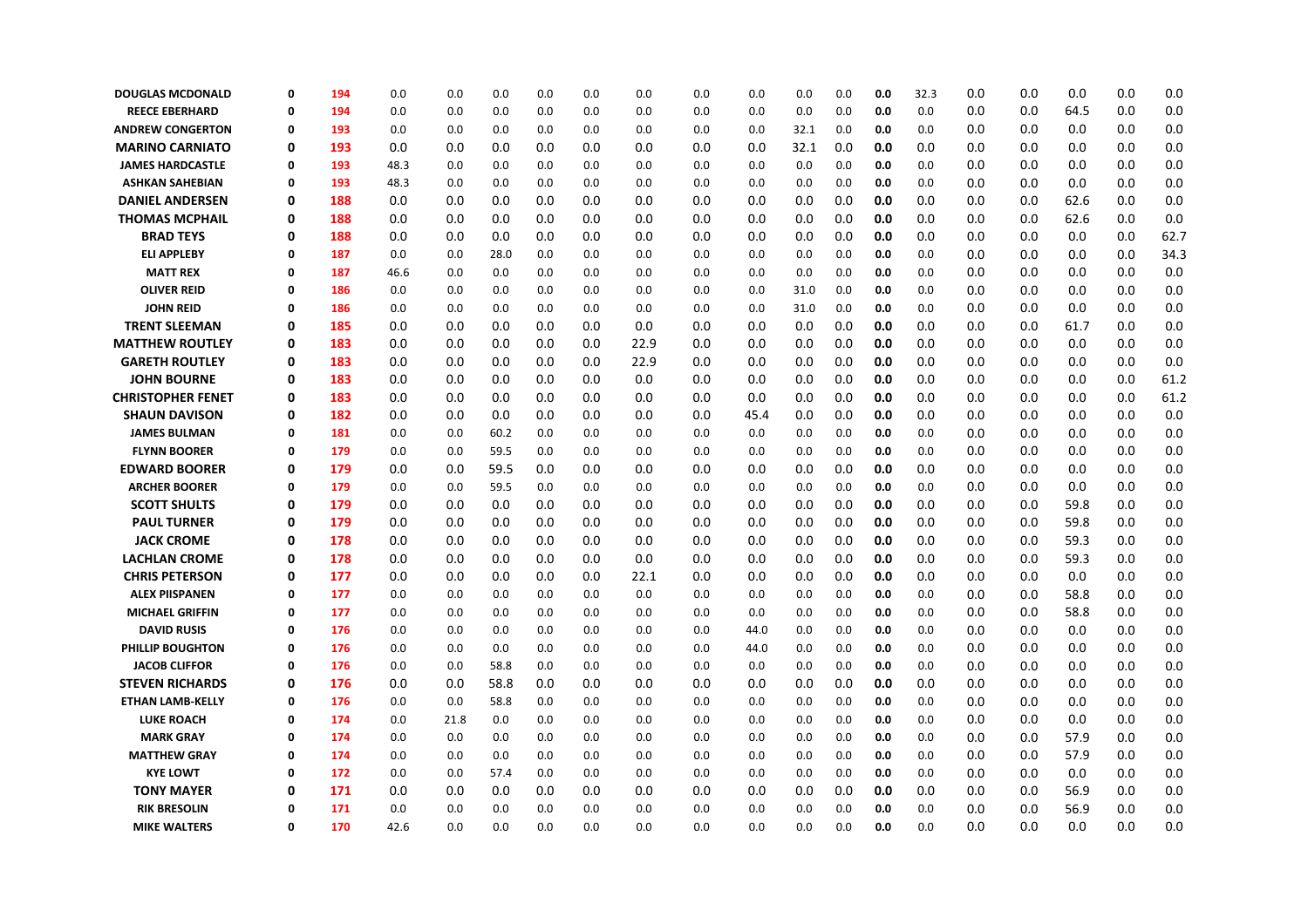| <b>SHAUN BROWN</b>        | 0           | 168 | 0.0  | 0.0  | 0.0  | 0.0 | 0.0 | 0.0  | 0.0 | 0.0  | 28.0 | 0.0  | 0.0 | 0.0 | 0.0 | 0.0 | 0.0  | 0.0  | 0.0  |
|---------------------------|-------------|-----|------|------|------|-----|-----|------|-----|------|------|------|-----|-----|-----|-----|------|------|------|
| <b>MICHAEL HEGGIE</b>     | 0           | 168 | 0.0  | 0.0  | 56.0 | 0.0 | 0.0 | 0.0  | 0.0 | 0.0  | 0.0  | 0.0  | 0.0 | 0.0 | 0.0 | 0.0 | 0.0  | 0.0  | 0.0  |
| <b>MATTHEW MINCHENTON</b> | 0           | 168 | 0.0  | 0.0  | 56.0 | 0.0 | 0.0 | 0.0  | 0.0 | 0.0  | 0.0  | 0.0  | 0.0 | 0.0 | 0.0 | 0.0 | 0.0  | 0.0  | 0.0  |
| <b>BRETT REEDMAN</b>      | 0           | 168 | 0.0  | 0.0  | 0.0  | 0.0 | 0.0 | 0.0  | 0.0 | 0.0  | 0.0  | 0.0  | 0.0 | 0.0 | 0.0 | 0.0 | 56.0 | 0.0  | 0.0  |
| <b>DARREN THOMAS</b>      | 0           | 168 | 0.0  | 0.0  | 0.0  | 0.0 | 0.0 | 0.0  | 0.0 | 0.0  | 0.0  | 0.0  | 0.0 | 0.0 | 0.0 | 0.0 | 56.0 | 0.0  | 0.0  |
| <b>SEAN GALLAGHER</b>     | 0           | 168 | 0.0  | 0.0  | 0.0  | 0.0 | 0.0 | 0.0  | 0.0 | 0.0  | 0.0  | 0.0  | 0.0 | 0.0 | 0.0 | 0.0 | 56.0 | 0.0  | 0.0  |
| <b>JAKE SHAW</b>          | 0           | 168 | 0.0  | 0.0  | 0.0  | 0.0 | 0.0 | 0.0  | 0.0 | 0.0  | 0.0  | 0.0  | 0.0 | 0.0 | 0.0 | 0.0 | 56.0 | 0.0  | 0.0  |
| <b>LUKE JOHNSON</b>       | 0           | 168 | 0.0  | 0.0  | 0.0  | 0.0 | 0.0 | 0.0  | 0.0 | 0.0  | 0.0  | 0.0  | 0.0 | 0.0 | 0.0 | 0.0 | 56.0 | 0.0  | 0.0  |
| <b>MARK ARMSTRONG</b>     | 0           | 167 | 0.0  | 20.8 | 0.0  | 0.0 | 0.0 | 0.0  | 0.0 | 0.0  | 0.0  | 0.0  | 0.0 | 0.0 | 0.0 | 0.0 | 0.0  | 0.0  | 0.0  |
| <b>JACK BURDEN</b>        | 0           | 166 | 0.0  | 0.0  | 55.3 | 0.0 | 0.0 | 0.0  | 0.0 | 0.0  | 0.0  | 0.0  | 0.0 | 0.0 | 0.0 | 0.0 | 0.0  | 0.0  | 0.0  |
| <b>DANE HOUGHTON</b>      | 0           | 166 | 0.0  | 0.0  | 55.3 | 0.0 | 0.0 | 0.0  | 0.0 | 0.0  | 0.0  | 0.0  | 0.0 | 0.0 | 0.0 | 0.0 | 0.0  | 0.0  | 0.0  |
| <b>BILL CONWAY</b>        | $\Omega$    | 165 | 0.0  | 0.0  | 0.0  | 0.0 | 0.0 | 0.0  | 0.0 | 0.0  | 0.0  | 0.0  | 0.0 | 0.0 | 0.0 | 0.0 | 55.0 | 0.0  | 0.0  |
| <b>BLAIR VENN</b>         | 0           | 164 | 40.9 | 0.0  | 0.0  | 0.0 | 0.0 | 0.0  | 0.0 | 0.0  | 0.0  | 0.0  | 0.0 | 0.0 | 0.0 | 0.0 | 0.0  | 0.0  | 0.0  |
| <b>ROBIN GRAPENTINE</b>   | 0           | 164 | 0.0  | 0.0  | 54.6 | 0.0 | 0.0 | 0.0  | 0.0 | 0.0  | 0.0  | 0.0  | 0.0 | 0.0 | 0.0 | 0.0 | 0.0  | 0.0  | 0.0  |
| <b>JAKOB TROWBRIDGE</b>   | 0           | 164 | 0.0  | 0.0  | 54.6 | 0.0 | 0.0 | 0.0  | 0.0 | 0.0  | 0.0  | 0.0  | 0.0 | 0.0 | 0.0 | 0.0 | 0.0  | 0.0  | 0.0  |
| <b>DARIO KILLENBERGER</b> | 0           | 164 | 0.0  | 0.0  | 54.6 | 0.0 | 0.0 | 0.0  | 0.0 | 0.0  | 0.0  | 0.0  | 0.0 | 0.0 | 0.0 | 0.0 | 0.0  | 0.0  | 0.0  |
| <b>GRANT STOCK</b>        | 0           | 162 | 0.0  | 0.0  | 0.0  | 0.0 | 0.0 | 0.0  | 0.0 | 0.0  | 0.0  | 0.0  | 0.0 | 0.0 | 0.0 | 0.0 | 54.1 | 0.0  | 0.0  |
| <b>MARTH ABAL</b>         | 0           | 162 | 0.0  | 0.0  | 0.0  | 0.0 | 0.0 | 0.0  | 0.0 | 0.0  | 0.0  | 0.0  | 0.0 | 0.0 | 0.0 | 0.0 | 54.1 | 0.0  | 0.0  |
| <b>JOHN PEZET</b>         | 0           | 161 | 0.0  | 0.0  | 0.0  | 0.0 | 0.0 | 0.0  | 0.0 | 0.0  | 0.0  | 0.0  | 0.0 | 0.0 | 0.0 | 0.0 | 0.0  | 0.0  | 53.7 |
| <b>ANDREW CUPITT</b>      | 0           | 161 | 0.0  | 0.0  | 0.0  | 0.0 | 0.0 | 0.0  | 0.0 | 0.0  | 0.0  | 0.0  | 0.0 | 0.0 | 0.0 | 0.0 | 0.0  | 0.0  | 53.7 |
| <b>LEX COGLE</b>          | 0           | 160 | 0.0  | 0.0  | 53.2 | 0.0 | 0.0 | 0.0  | 0.0 | 0.0  | 0.0  | 0.0  | 0.0 | 0.0 | 0.0 | 0.0 | 0.0  | 0.0  | 0.0  |
| <b>DOT RUSSELL</b>        | 0           | 160 | 0.0  | 0.0  | 53.2 | 0.0 | 0.0 | 0.0  | 0.0 | 0.0  | 0.0  | 0.0  | 0.0 | 0.0 | 0.0 | 0.0 | 0.0  | 0.0  | 0.0  |
| <b>JOE GARBELLINI</b>     | 0           | 159 | 0.0  | 0.0  | 0.0  | 0.0 | 0.0 | 0.0  | 0.0 | 0.0  | 0.0  | 0.0  | 0.0 | 0.0 | 0.0 | 0.0 | 53.1 | 0.0  | 0.0  |
| <b>PAUL GARBELLINI</b>    | 0           | 159 | 0.0  | 0.0  | 0.0  | 0.0 | 0.0 | 0.0  | 0.0 | 0.0  | 0.0  | 0.0  | 0.0 | 0.0 | 0.0 | 0.0 | 53.1 | 0.0  | 0.0  |
| <b>CAMERON DODSON</b>     | 0           | 158 | 0.0  | 0.0  | 30.8 | 0.0 | 0.0 | 0.0  | 0.0 | 16.5 | 0.0  | 0.0  | 0.0 | 0.0 | 0.0 | 0.0 | 0.0  | 0.0  | 0.0  |
| TEA TUTAKI                | 0           | 158 | 0.0  | 0.0  | 0.0  | 0.0 | 0.0 | 0.0  | 0.0 | 0.0  | 0.0  | 52.8 | 0.0 | 0.0 | 0.0 | 0.0 | 0.0  | 0.0  | 0.0  |
| <b>MICHAEL ROWLEY</b>     | 0           | 158 | 0.0  | 0.0  | 0.0  | 0.0 | 0.0 | 0.0  | 0.0 | 0.0  | 0.0  | 52.8 | 0.0 | 0.0 | 0.0 | 0.0 | 0.0  | 0.0  | 0.0  |
| <b>MICHAEL MAURER</b>     | 0           | 158 | 0.0  | 0.0  | 0.0  | 0.0 | 0.0 | 0.0  | 0.0 | 0.0  | 0.0  | 0.0  | 0.0 | 0.0 | 0.0 | 0.0 | 52.7 | 0.0  | 0.0  |
| <b>SIMON MCAULIFFE</b>    | $\mathbf 0$ | 157 | 0.0  | 0.0  | 0.0  | 0.0 | 0.0 | 0.0  | 0.0 | 0.0  | 0.0  | 0.0  | 0.0 | 0.0 | 0.0 | 0.0 | 52.2 | 0.0  | 0.0  |
| <b>BLAKE EBERT</b>        | 0           | 155 | 0.0  | 0.0  | 51.8 | 0.0 | 0.0 | 0.0  | 0.0 | 0.0  | 0.0  | 0.0  | 0.0 | 0.0 | 0.0 | 0.0 | 0.0  | 0.0  | 0.0  |
| <b>CALLUM LOWTH</b>       | 0           | 154 | 0.0  | 0.0  | 0.0  | 0.0 | 0.0 | 0.0  | 0.0 | 0.0  | 0.0  | 0.0  | 0.0 | 0.0 | 0.0 | 0.0 | 51.2 | 0.0  | 0.0  |
| <b>THOMAS COOKE</b>       | 0           | 153 | 0.0  | 0.0  | 0.0  | 0.0 | 0.0 | 0.0  | 0.0 | 0.0  | 0.0  | 0.0  | 0.0 | 0.0 | 0.0 | 0.0 | 0.0  | 25.5 | 0.0  |
| <b>ISAAC HEBBARD</b>      | 0           | 153 | 0.0  | 0.0  | 0.0  | 0.0 | 0.0 | 0.0  | 0.0 | 0.0  | 0.0  | 0.0  | 0.0 | 0.0 | 0.0 | 0.0 | 0.0  | 25.5 | 0.0  |
| <b>ELI TAYLOR</b>         | 0           | 153 | 0.0  | 0.0  | 0.0  | 0.0 | 0.0 | 0.0  | 0.0 | 0.0  | 0.0  | 0.0  | 0.0 | 0.0 | 0.0 | 0.0 | 0.0  | 25.5 | 0.0  |
| <b>NICHOLAS MAVER</b>     | 0           | 153 | 0.0  | 0.0  | 0.0  | 0.0 | 0.0 | 0.0  | 0.0 | 0.0  | 0.0  | 0.0  | 0.0 | 0.0 | 0.0 | 0.0 | 0.0  | 25.5 | 0.0  |
| <b>IAN HEWITT</b>         | 0           | 152 | 0.0  | 0.0  | 0.0  | 0.0 | 0.0 | 18.9 | 0.0 | 0.0  | 0.0  | 0.0  | 0.0 | 0.0 | 0.0 | 0.0 | 0.0  | 0.0  | 0.0  |
| <b>FABIAN HJELDE</b>      | 0           | 152 | 0.0  | 0.0  | 0.0  | 0.0 | 0.0 | 18.9 | 0.0 | 0.0  | 0.0  | 0.0  | 0.0 | 0.0 | 0.0 | 0.0 | 0.0  | 0.0  | 0.0  |
| <b>CHRIS GALE</b>         | 0           | 152 | 0.0  | 0.0  | 0.0  | 0.0 | 0.0 | 0.0  | 0.0 | 0.0  | 0.0  | 0.0  | 0.0 | 0.0 | 0.0 | 0.0 | 0.0  | 0.0  | 50.7 |
| <b>JOSHUA NEWNES</b>      | 0           | 152 | 0.0  | 0.0  | 0.0  | 0.0 | 0.0 | 0.0  | 0.0 | 0.0  | 0.0  | 0.0  | 0.0 | 0.0 | 0.0 | 0.0 | 0.0  | 0.0  | 50.7 |
| <b>ED THOMAS</b>          | 0           | 152 | 0.0  | 0.0  | 0.0  | 0.0 | 0.0 | 0.0  | 0.0 | 0.0  | 0.0  | 0.0  | 0.0 | 0.0 | 0.0 | 0.0 | 0.0  | 0.0  | 50.7 |
| <b>CRAIG LAM</b>          | 0           | 151 | 0.0  | 0.0  | 0.0  | 0.0 | 0.0 | 0.0  | 0.0 | 0.0  | 0.0  | 0.0  | 0.0 | 0.0 | 0.0 | 0.0 | 50.3 | 0.0  | 0.0  |
| <b>LINDSAY JORDAN</b>     | 0           | 151 | 0.0  | 0.0  | 0.0  | 0.0 | 0.0 | 0.0  | 0.0 | 0.0  | 0.0  | 0.0  | 0.0 | 0.0 | 0.0 | 0.0 | 50.3 | 0.0  | 0.0  |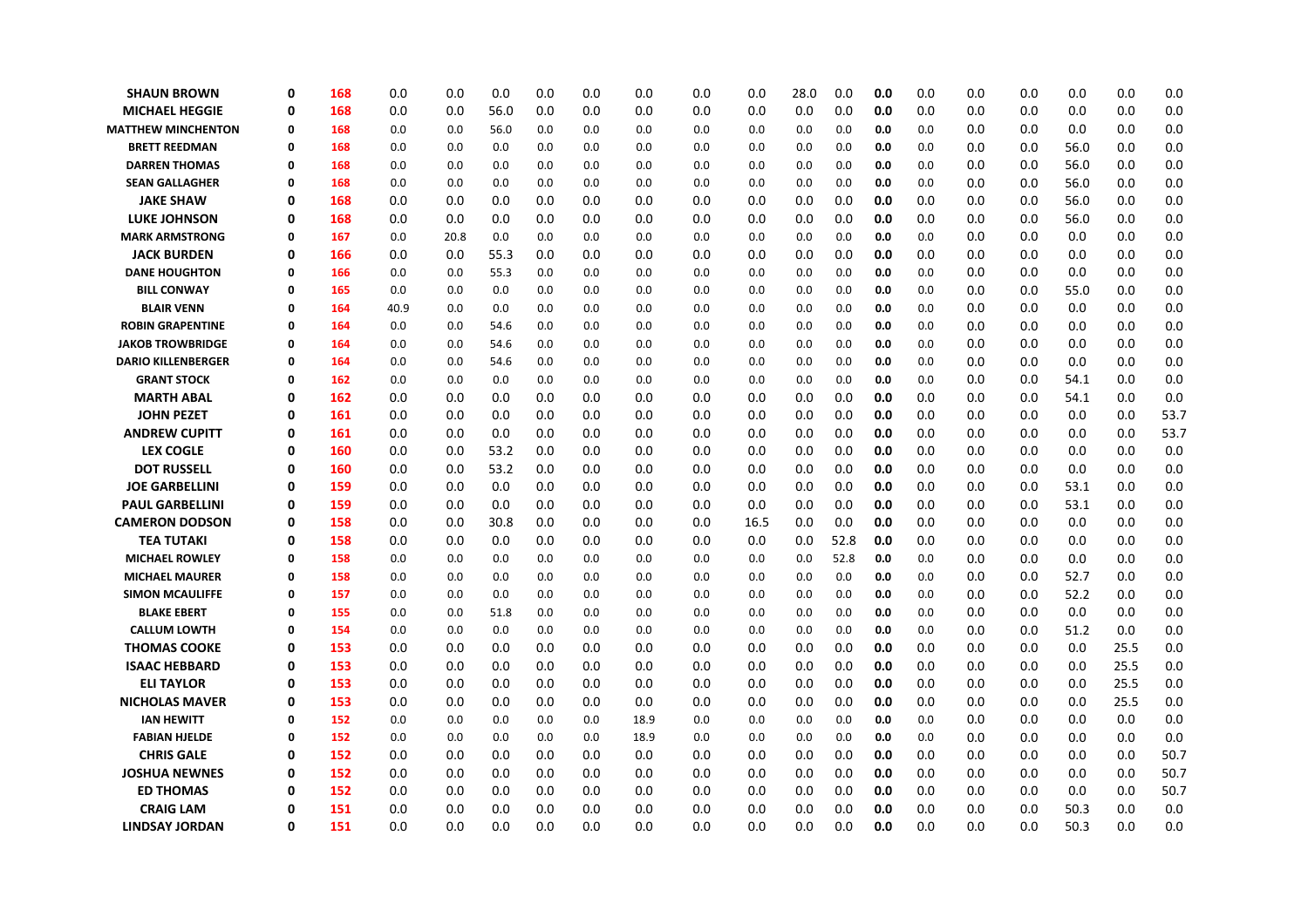| <b>SAM THOMPSON</b>                        | 0           | 151        | 0.0        | 0.0        | 0.0          | 0.0        | 0.0        | 0.0        | 0.0        | 0.0        | 0.0        | 0.0        | 0.0        | 0.0        | 0.0        | 0.0        | 50.3       | 0.0        | 0.0        |
|--------------------------------------------|-------------|------------|------------|------------|--------------|------------|------------|------------|------------|------------|------------|------------|------------|------------|------------|------------|------------|------------|------------|
| PIERRICK MCFRENCHY BOURGEAT                | 0           | 151        | 0.0        | 0.0        | 0.0          | 0.0        | 0.0        | 0.0        | 0.0        | 0.0        | 0.0        | 0.0        | 0.0        | 0.0        | 0.0        | 0.0        | 50.3       | 0.0        | 0.0        |
| <b>CAMERON BIBBY</b>                       | $\mathbf 0$ | 149        | 0.0        | 0.0        | 0.0          | 0.0        | 0.0        | 0.0        | 0.0        | 37.2       | 0.0        | 0.0        | 0.0        | 0.0        | 0.0        | 0.0        | 0.0        | 0.0        | 0.0        |
| <b>ISAAC BIBBY</b>                         | 0           | 149        | 0.0        | 0.0        | 0.0          | 0.0        | 0.0        | 0.0        | 0.0        | 37.2       | 0.0        | 0.0        | 0.0        | 0.0        | 0.0        | 0.0        | 0.0        | 0.0        | 0.0        |
| <b>SEAN LENNOX</b>                         | 0           | 148        | 0.0        | 0.0        | 0.0          | 0.0        | 0.0        | 0.0        | 0.0        | 0.0        | 0.0        | 0.0        | 0.0        | 0.0        | 0.0        | 0.0        | 0.0        | 0.0        | 49.2       |
| <b>LUKASZ GOGOLKIEWICZ</b>                 | 0           | 145        | 0.0        | 0.0        | 0.0          | 0.0        | 0.0        | 18.2       | 0.0        | 0.0        | 0.0        | 0.0        | 0.0        | 0.0        | 0.0        | 0.0        | 0.0        | 0.0        | 0.0        |
| <b>REECE STEWART</b>                       | 0           | 145        | 0.0        | 0.0        | 0.0          | 0.0        | 0.0        | 18.2       | 0.0        | 0.0        | 0.0        | 0.0        | 0.0        | 0.0        | 0.0        | 0.0        | 0.0        | 0.0        | 0.0        |
| <b>TAAL HAMPSON</b>                        | 0           | 145        | 0.0        | 0.0        | 0.0          | 0.0        | 0.0        | 0.0        | 0.0        | 0.0        | 0.0        | 0.0        | 0.0        | 0.0        | 0.0        | 0.0        | 48.4       | 0.0        | 0.0        |
| <b>XAVIER THOMPSON</b>                     | 0           | 143        | 0.0        | 0.0        | 0.0          | 0.0        | 0.0        | 0.0        | 0.0        | 0.0        | 23.8       | 0.0        | 0.0        | 0.0        | 0.0        | 0.0        | 0.0        | 0.0        | 0.0        |
| <b>DREW NASH</b>                           | $\mathbf 0$ | 143        | 0.0        | 0.0        | 0.0          | 0.0        | 0.0        | 0.0        | 0.0        | 0.0        | 23.8       | 0.0        | 0.0        | 0.0        | 0.0        | 0.0        | 0.0        | 0.0        | 0.0        |
| <b>MAX PERDON</b>                          | 0           | 143        | 0.0        | 0.0        | 47.6         | 0.0        | 0.0        | 0.0        | 0.0        | 0.0        | 0.0        | 0.0        | 0.0        | 0.0        | 0.0        | 0.0        | 0.0        | 0.0        | 0.0        |
| <b>JASON KIRK</b>                          | 0           | 143        | 0.0        | 0.0        | 47.6         | 0.0        | 0.0        | 0.0        | 0.0        | 0.0        | 0.0        | 0.0        | 0.0        | 0.0        | 0.0        | 0.0        | 0.0        | 0.0        | 0.0        |
| <b>KERRY KERR</b>                          | 0           | 143        | 0.0        | 0.0        | 0.0          | 0.0        | 0.0        | 0.0        | 0.0        | 0.0        | 0.0        | 0.0        | 0.0        | 0.0        | 0.0        | 0.0        | 0.0        | 0.0        | 47.7       |
| <b>GUY HENRY</b>                           | $\mathbf 0$ | 143        | 0.0        | 0.0        | 0.0          | 0.0        | 0.0        | 0.0        | 0.0        | 0.0        | 0.0        | 0.0        | 0.0        | 0.0        | 0.0        | 0.0        | 0.0        | 0.0        | 47.7       |
| <b>NEIL DA SILVA</b>                       | 0           | 142        | 0.0        | 0.0        | 0.0          | 0.0        | 0.0        | 0.0        | 0.0        | 0.0        | 0.0        | 0.0        | 0.0        | 0.0        | 0.0        | 0.0        | 47.5       | 0.0        | 0.0        |
| <b>PHILLIP BEATTIE</b>                     | 0           | 140        | 0.0        | 17.4       | 0.0          | 0.0        | 0.0        | 0.0        | 0.0        | 0.0        | 0.0        | 0.0        | 0.0        | 0.0        | 0.0        | 0.0        | 0.0        | 0.0        | 0.0        |
| <b>JEFFREY PUMFREY</b>                     | 0           | 140        | 0.0        | 17.4       | 0.0          | 0.0        | 0.0        | 0.0        | 0.0        | 0.0        | 0.0        | 0.0        | 0.0        | 0.0        | 0.0        | 0.0        | 0.0        | 0.0        | 0.0        |
| <b>SAMUEL PUTLAND</b>                      | $\Omega$    | 140        | 0.0        | 17.4       | 0.0          | 0.0        | 0.0        | 0.0        | 0.0        | 0.0        | 0.0        | 0.0        | 0.0        | 0.0        | 0.0        | 0.0        | 0.0        | 0.0        | 0.0        |
| <b>GARY BEUTEL</b>                         | 0           | 140        | 0.0        | 0.0        | 0.0          | 0.0        | 0.0        | 0.0        | 0.0        | 0.0        | 0.0        | 0.0        | 0.0        | 0.0        | 0.0        | 0.0        | 46.5       | 0.0        | 0.0        |
| <b>JAKEB HEIDKE</b>                        | 0           | 139        | 0.0        | 0.0        | 46.2         | 0.0        | 0.0        | 0.0        | 0.0        | 0.0        | 0.0        | 0.0        | 0.0        | 0.0        | 0.0        | 0.0        | 0.0        | 0.0        | 0.0        |
| <b>BEN NEWMA</b>                           | $\mathbf 0$ | 139        | 0.0        | 0.0        | 46.2         | 0.0        | 0.0        | 0.0        | 0.0        | 0.0        | 0.0        | 0.0        | 0.0        | 0.0        | 0.0        | 0.0        | 0.0        | 0.0        | 0.0        |
| <b>JONATHAN SHEPHERD</b>                   | 0           | 137        | 34.4       | 0.0        | 0.0          | 0.0        | 0.0        | 0.0        | 0.0        | 0.0        | 0.0        | 0.0        | 0.0        | 0.0        | 0.0        | 0.0        | 0.0        | 0.0        | 0.0        |
| <b>JOSH BURNS</b>                          | 0           | 137        | 0.0        | 0.0        | 0.0          | 0.0        | 0.0        | 0.0        | 0.0        | 0.0        | 0.0        | 0.0        | 0.0        | 0.0        | 0.0        | 0.0        | 45.6       | 0.0        | 0.0        |
| <b>DAN SELBY</b>                           | 0           | 137        | 0.0        | 0.0        | 0.0          | 0.0        | 0.0        | 0.0        | 0.0        | 0.0        | 0.0        | 0.0        | 0.0        | 0.0        | 0.0        | 0.0        | 45.6       | 0.0        | 0.0        |
| CHRIS PAECH                                | $\mathbf 0$ | 134        | 0.0        | 0.0        | 0.0          | 0.0        | 0.0        | 0.0        | 0.0        | 0.0        | 0.0        | 0.0        | 0.0        | 0.0        | 0.0        | 0.0        | 44.6       | 0.0        | 0.0        |
| <b>ANDREW MURDOCH</b>                      | 0           | 132        | 0.0        | 16.5       | 0.0          | 0.0        | 0.0        | 0.0        | 0.0        | 0.0        | 0.0        | 0.0        | 0.0        | 0.0        | 0.0        | 0.0        | 0.0        | 0.0        | 0.0        |
| <b>THOMAS MURDOCH</b>                      | 0           | 132        | 0.0        | 16.5       | 0.0          | 0.0        | 0.0        | 0.0        | 0.0        | 0.0        | 0.0        | 0.0        | 0.0        | 0.0        | 0.0        | 0.0        | 0.0        | 0.0        | 0.0        |
| <b>GEOFFREY SPURLING</b>                   | 0           | 131        | 0.0        | 0.0        | 0.0          | 0.0        | 0.0        | 0.0        | 0.0        | 0.0        | 0.0        | 0.0        | 0.0        | 0.0        | 0.0        | 0.0        | 43.7       | 0.0        | 0.0        |
| <b>JAMES SHELDON</b>                       | $\Omega$    | 131        | 0.0        | 0.0        | 0.0          | 0.0        | 0.0        | 0.0        | 0.0        | 0.0        | 0.0        | 0.0        | 0.0        | 0.0        | 0.0        | 0.0        | 43.7       | 0.0        | 0.0        |
| <b>ROD DUKINO</b>                          | $\mathbf 0$ | 130        | 0.0        | 0.0        | 43.4         | 0.0        | 0.0        | 0.0        | 0.0        | 0.0        | 0.0        | 0.0        | 0.0        | 0.0        | 0.0        | 0.0        | 0.0        | 0.0        | 0.0        |
| <b>CHRISTIAN DUKINO</b>                    | 0<br>0      | 130        | 0.0        | 0.0        | 43.4         | 0.0        | 0.0        | 0.0        | 0.0        | 0.0        | 0.0        | 0.0        | 0.0        | 0.0        | 0.0        | 0.0        | 0.0        | 0.0        | 0.0        |
| <b>ISAAC DUKINO</b><br><b>HARPER KELSO</b> | 0           | 130<br>128 | 0.0<br>0.0 | 0.0<br>0.0 | 43.4<br>42.7 | 0.0<br>0.0 | 0.0<br>0.0 | 0.0<br>0.0 | 0.0<br>0.0 | 0.0<br>0.0 | 0.0<br>0.0 | 0.0<br>0.0 | 0.0<br>0.0 | 0.0<br>0.0 | 0.0<br>0.0 | 0.0<br>0.0 | 0.0<br>0.0 | 0.0<br>0.0 | 0.0<br>0.0 |
| <b>JET GRIMSTER</b>                        | $\Omega$    | 128        | 0.0        | 0.0        | 42.7         | 0.0        | 0.0        | 0.0        | 0.0        | 0.0        | 0.0        | 0.0        | 0.0        | 0.0        | 0.0        | 0.0        | 0.0        | 0.0        | 0.0        |
| <b>JOSH HOULAHAN</b>                       | 0           | 128        | 0.0        | 0.0        | 42.7         | 0.0        | 0.0        | 0.0        | 0.0        | 0.0        | 0.0        | 0.0        | 0.0        | 0.0        | 0.0        | 0.0        | 0.0        | 0.0        | 0.0        |
| <b>THIBAULT WALKER</b>                     | 0           | 128        | 0.0        | 0.0        | 42.7         | 0.0        | 0.0        | 0.0        | 0.0        | 0.0        | 0.0        | 0.0        | 0.0        | 0.0        | 0.0        | 0.0        | 0.0        | 0.0        | 0.0        |
| <b>JOEY WALSH</b>                          | $\mathbf 0$ | 128        | 0.0        | 0.0        | 42.7         | 0.0        | 0.0        | 0.0        | 0.0        | 0.0        | 0.0        | 0.0        | 0.0        | 0.0        | 0.0        | 0.0        | 0.0        | 0.0        | 0.0        |
| <b>PAUL NAVARRO</b>                        | $\mathbf 0$ | 126        | 0.0        | 0.0        | 42.0         | 0.0        | 0.0        | 0.0        | 0.0        | 0.0        | 0.0        | 0.0        | 0.0        | 0.0        | 0.0        | 0.0        | 0.0        | 0.0        | 0.0        |
| <b>DANIEL NAVARRO</b>                      | 0           | 126        | 0.0        | 0.0        | 42.0         | 0.0        | 0.0        | 0.0        | 0.0        | 0.0        | 0.0        | 0.0        | 0.0        | 0.0        | 0.0        | 0.0        | 0.0        | 0.0        | 0.0        |
| <b>CHRIS BOWDEN</b>                        | 0           | 125        | 0.0        | 0.0        | 0.0          | 0.0        | 0.0        | 0.0        | 0.0        | 0.0        | 0.0        | 0.0        | 0.0        | 0.0        | 0.0        | 0.0        | 41.8       | 0.0        | 0.0        |
| <b>STEVEN BONDIO</b>                       | $\Omega$    | 125        | 0.0        | 0.0        | 0.0          | 0.0        | 0.0        | 0.0        | 0.0        | 0.0        | 0.0        | 0.0        | 0.0        | 0.0        | 0.0        | 0.0        | 41.8       | 0.0        | 0.0        |
| <b>DAN</b>                                 | $\Omega$    | 125        | 0.0        | 0.0        | 0.0          | 0.0        | 0.0        | 0.0        | 0.0        | 0.0        | 0.0        | 0.0        | 0.0        | 0.0        | 0.0        | 0.0        | 41.8       | 0.0        | 0.0        |
|                                            |             |            |            |            |              |            |            |            |            |            |            |            |            |            |            |            |            |            |            |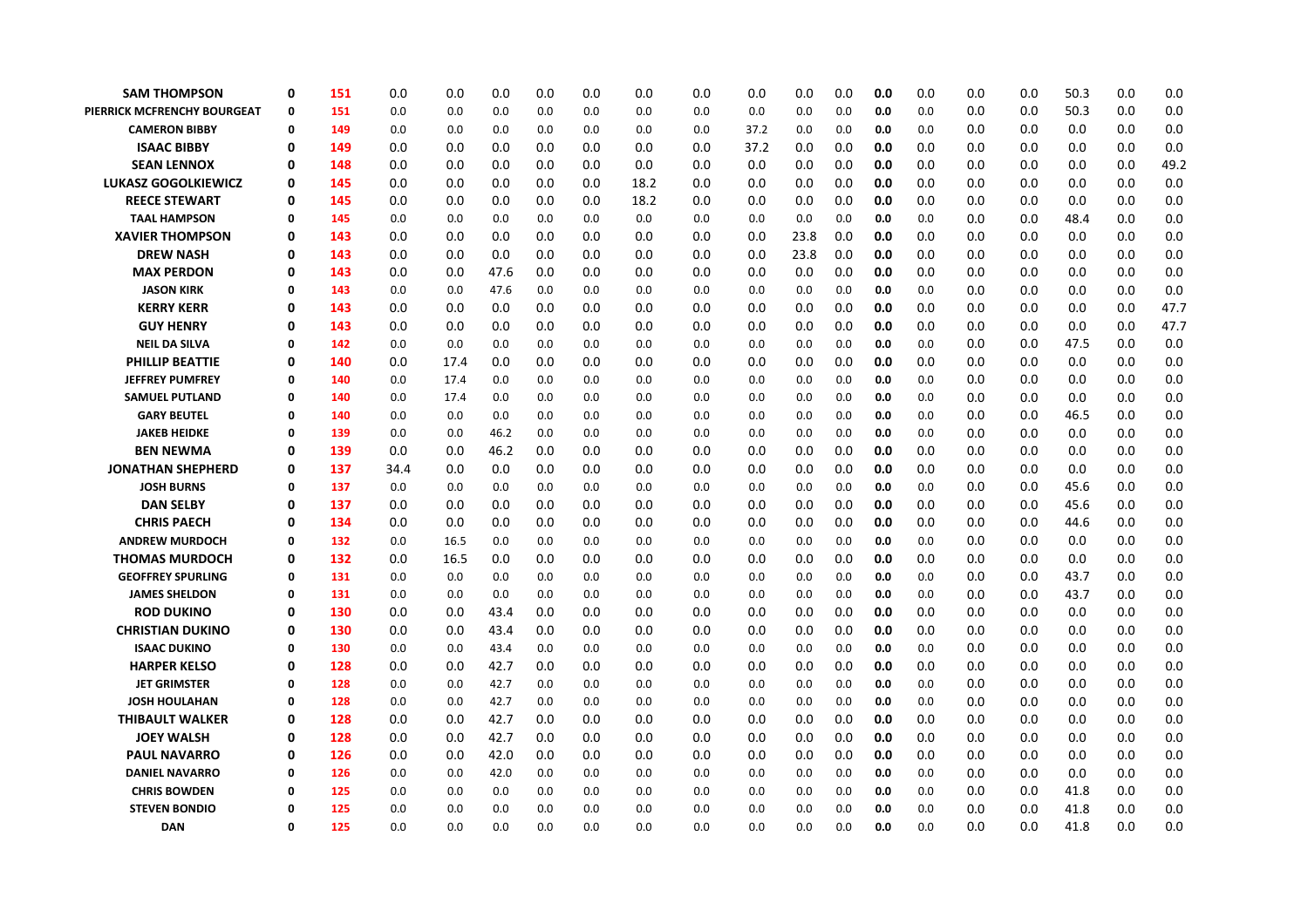| <b>KIRK PEACOCK</b>        | 0           | 124 | 0.0 | 0.0  | 41.3 | 0.0 | 0.0 | 0.0  | 0.0 | 0.0 | 0.0 | 0.0  | 0.0 | 0.0  | 0.0 | 0.0 | 0.0  | 0.0 | 0.0  |
|----------------------------|-------------|-----|-----|------|------|-----|-----|------|-----|-----|-----|------|-----|------|-----|-----|------|-----|------|
| <b>NEIL POHLMAN</b>        | 0           | 122 | 0.0 | 0.0  | 0.0  | 0.0 | 0.0 | 0.0  | 0.0 | 0.0 | 0.0 | 0.0  | 0.0 | 0.0  | 0.0 | 0.0 | 40.8 | 0.0 | 0.0  |
| <b>KERRY NAVICKAS</b>      | 0           | 122 | 0.0 | 0.0  | 0.0  | 0.0 | 0.0 | 0.0  | 0.0 | 0.0 | 0.0 | 0.0  | 0.0 | 0.0  | 0.0 | 0.0 | 40.8 | 0.0 | 0.0  |
| <b>BEN ARMITSTEAD</b>      | 0           | 121 | 0.0 | 0.0  | 0.0  | 0.0 | 0.0 | 0.0  | 0.0 | 0.0 | 0.0 | 0.0  | 0.0 | 0.0  | 0.0 | 0.0 | 40.3 | 0.0 | 0.0  |
| <b>KAI KOOPMAN</b>         | 0           | 120 | 0.0 | 0.0  | 39.9 | 0.0 | 0.0 | 0.0  | 0.0 | 0.0 | 0.0 | 0.0  | 0.0 | 0.0  | 0.0 | 0.0 | 0.0  | 0.0 | 0.0  |
| <b>MATTHEW MCPHERSON</b>   | 0           | 118 | 0.0 | 0.0  | 39.2 | 0.0 | 0.0 | 0.0  | 0.0 | 0.0 | 0.0 | 0.0  | 0.0 | 0.0  | 0.0 | 0.0 | 0.0  | 0.0 | 0.0  |
| <b>JORDAN DEVINE</b>       | $\Omega$    | 118 | 0.0 | 0.0  | 39.2 | 0.0 | 0.0 | 0.0  | 0.0 | 0.0 | 0.0 | 0.0  | 0.0 | 0.0  | 0.0 | 0.0 | 0.0  | 0.0 | 0.0  |
| <b>ZACHARY KRUCK</b>       | 0           | 117 | 0.0 | 0.0  | 0.0  | 0.0 | 0.0 | 0.0  | 0.0 | 0.0 | 0.0 | 0.0  | 0.0 | 19.5 | 0.0 | 0.0 | 0.0  | 0.0 | 0.0  |
| <b>KERRY PROSSER</b>       | 0           | 117 | 0.0 | 0.0  | 0.0  | 0.0 | 0.0 | 0.0  | 0.0 | 0.0 | 0.0 | 0.0  | 0.0 | 0.0  | 0.0 | 0.0 | 38.9 | 0.0 | 0.0  |
| <b>DEAN JONES</b>          | 0           | 117 | 0.0 | 0.0  | 0.0  | 0.0 | 0.0 | 0.0  | 0.0 | 0.0 | 0.0 | 0.0  | 0.0 | 0.0  | 0.0 | 0.0 | 38.9 | 0.0 | 0.0  |
| <b>SCOTT JONSSON</b>       | Ω           | 117 | 0.0 | 0.0  | 0.0  | 0.0 | 0.0 | 0.0  | 0.0 | 0.0 | 0.0 | 0.0  | 0.0 | 0.0  | 0.0 | 0.0 | 38.9 | 0.0 | 0.0  |
| <b>JAC</b>                 | $\mathbf 0$ | 117 | 0.0 | 0.0  | 0.0  | 0.0 | 0.0 | 0.0  | 0.0 | 0.0 | 0.0 | 0.0  | 0.0 | 0.0  | 0.0 | 0.0 | 38.9 | 0.0 | 0.0  |
| <b>DANIEL PENHALLURICK</b> | 0           | 116 | 0.0 | 0.0  | 38.5 | 0.0 | 0.0 | 0.0  | 0.0 | 0.0 | 0.0 | 0.0  | 0.0 | 0.0  | 0.0 | 0.0 | 0.0  | 0.0 | 0.0  |
| <b>JARED ONIONS</b>        | $\mathbf 0$ | 116 | 0.0 | 0.0  | 38.5 | 0.0 | 0.0 | 0.0  | 0.0 | 0.0 | 0.0 | 0.0  | 0.0 | 0.0  | 0.0 | 0.0 | 0.0  | 0.0 | 0.0  |
| <b>STEFAN FEBICOSKI</b>    | 0           | 116 | 0.0 | 0.0  | 0.0  | 0.0 | 0.0 | 0.0  | 0.0 | 0.0 | 0.0 | 0.0  | 0.0 | 0.0  | 0.0 | 0.0 | 0.0  | 0.0 | 38.8 |
| <b>JOSEPH CUPITT</b>       | 0           | 116 | 0.0 | 0.0  | 0.0  | 0.0 | 0.0 | 0.0  | 0.0 | 0.0 | 0.0 | 0.0  | 0.0 | 0.0  | 0.0 | 0.0 | 0.0  | 0.0 | 38.8 |
| <b>TYSON O'NEILL</b>       | 0           | 116 | 0.0 | 0.0  | 0.0  | 0.0 | 0.0 | 0.0  | 0.0 | 0.0 | 0.0 | 0.0  | 0.0 | 0.0  | 0.0 | 0.0 | 0.0  | 0.0 | 38.8 |
| SCOTT JACOVOU-JOHNSON      | 0           | 116 | 0.0 | 0.0  | 0.0  | 0.0 | 0.0 | 0.0  | 0.0 | 0.0 | 0.0 | 0.0  | 0.0 | 0.0  | 0.0 | 0.0 | 0.0  | 0.0 | 38.8 |
| <b>COL GILLILAND</b>       | 0           | 114 | 0.0 | 0.0  | 0.0  | 0.0 | 0.0 | 0.0  | 0.0 | 0.0 | 0.0 | 0.0  | 0.0 | 0.0  | 0.0 | 0.0 | 38.0 | 0.0 | 0.0  |
| <b>JOSH COUCH</b>          | 0           | 114 | 0.0 | 0.0  | 0.0  | 0.0 | 0.0 | 0.0  | 0.0 | 0.0 | 0.0 | 0.0  | 0.0 | 0.0  | 0.0 | 0.0 | 38.0 | 0.0 | 0.0  |
| <b>SAMUEL GOBBO</b>        | 0           | 114 | 0.0 | 0.0  | 0.0  | 0.0 | 0.0 | 0.0  | 0.0 | 0.0 | 0.0 | 0.0  | 0.0 | 0.0  | 0.0 | 0.0 | 38.0 | 0.0 | 0.0  |
| <b>JEREMY COUCH</b>        | $\Omega$    | 114 | 0.0 | 0.0  | 0.0  | 0.0 | 0.0 | 0.0  | 0.0 | 0.0 | 0.0 | 0.0  | 0.0 | 0.0  | 0.0 | 0.0 | 38.0 | 0.0 | 0.0  |
| <b>CRAIG LYONS</b>         | $\Omega$    | 114 | 0.0 | 0.0  | 0.0  | 0.0 | 0.0 | 0.0  | 0.0 | 0.0 | 0.0 | 0.0  | 0.0 | 0.0  | 0.0 | 0.0 | 38.0 | 0.0 | 0.0  |
| <b>CRAIG MCPHAN</b>        | $\Omega$    | 114 | 0.0 | 0.0  | 0.0  | 0.0 | 0.0 | 0.0  | 0.0 | 0.0 | 0.0 | 0.0  | 0.0 | 0.0  | 0.0 | 0.0 | 38.0 | 0.0 | 0.0  |
| <b>SAM ELLIS</b>           | 0           | 113 | 0.0 | 0.0  | 37.8 | 0.0 | 0.0 | 0.0  | 0.0 | 0.0 | 0.0 | 0.0  | 0.0 | 0.0  | 0.0 | 0.0 | 0.0  | 0.0 | 0.0  |
| <b>ANDREW LONG</b>         | 0           | 111 | 0.0 | 0.0  | 37.1 | 0.0 | 0.0 | 0.0  | 0.0 | 0.0 | 0.0 | 0.0  | 0.0 | 0.0  | 0.0 | 0.0 | 0.0  | 0.0 | 0.0  |
| <b>GARY SMITH</b>          | 0           | 111 | 0.0 | 0.0  | 37.1 | 0.0 | 0.0 | 0.0  | 0.0 | 0.0 | 0.0 | 0.0  | 0.0 | 0.0  | 0.0 | 0.0 | 0.0  | 0.0 | 0.0  |
| <b>TRAVIS MCMULLE</b>      | 0           | 111 | 0.0 | 0.0  | 37.1 | 0.0 | 0.0 | 0.0  | 0.0 | 0.0 | 0.0 | 0.0  | 0.0 | 0.0  | 0.0 | 0.0 | 0.0  | 0.0 | 0.0  |
| <b>PAUL REID</b>           | 0           | 111 | 0.0 | 0.0  | 0.0  | 0.0 | 0.0 | 0.0  | 0.0 | 0.0 | 0.0 | 0.0  | 0.0 | 0.0  | 0.0 | 0.0 | 37.0 | 0.0 | 0.0  |
| <b>ROB BROWN</b>           | 0           | 109 | 0.0 | 0.0  | 36.4 | 0.0 | 0.0 | 0.0  | 0.0 | 0.0 | 0.0 | 0.0  | 0.0 | 0.0  | 0.0 | 0.0 | 0.0  | 0.0 | 0.0  |
| <b>DUSTY MILLAR</b>        | 0           | 109 | 0.0 | 0.0  | 36.4 | 0.0 | 0.0 | 0.0  | 0.0 | 0.0 | 0.0 | 0.0  | 0.0 | 0.0  | 0.0 | 0.0 | 0.0  | 0.0 | 0.0  |
| <b>VALDEMARAS GRICIUS</b>  | 0           | 107 | 0.0 | 0.0  | 0.0  | 0.0 | 0.0 | 13.4 | 0.0 | 0.0 | 0.0 | 0.0  | 0.0 | 0.0  | 0.0 | 0.0 | 0.0  | 0.0 | 0.0  |
| <b>NIGEL HOBSON</b>        | 0           | 107 | 0.0 | 0.0  | 0.0  | 0.0 | 0.0 | 0.0  | 0.0 | 0.0 | 0.0 | 0.0  | 0.0 | 0.0  | 0.0 | 0.0 | 0.0  | 0.0 | 35.8 |
| <b>KAI HOBSON</b>          | 0           | 107 | 0.0 | 0.0  | 0.0  | 0.0 | 0.0 | 0.0  | 0.0 | 0.0 | 0.0 | 0.0  | 0.0 | 0.0  | 0.0 | 0.0 | 0.0  | 0.0 | 35.8 |
| <b>TOBY HOBSON</b>         | 0           | 107 | 0.0 | 0.0  | 0.0  | 0.0 | 0.0 | 0.0  | 0.0 | 0.0 | 0.0 | 0.0  | 0.0 | 0.0  | 0.0 | 0.0 | 0.0  | 0.0 | 35.8 |
| YAOHUI DONG                | 0           | 105 | 0.0 | 13.1 | 0.0  | 0.0 | 0.0 | 0.0  | 0.0 | 0.0 | 0.0 | 0.0  | 0.0 | 0.0  | 0.0 | 0.0 | 0.0  | 0.0 | 0.0  |
| <b>CRAIG FRENCH</b>        | 0           | 105 | 0.0 | 0.0  | 0.0  | 0.0 | 0.0 | 0.0  | 0.0 | 0.0 | 0.0 | 0.0  | 0.0 | 0.0  | 0.0 | 0.0 | 35.1 | 0.0 | 0.0  |
| <b>CORAN SMITH</b>         | $\Omega$    | 105 | 0.0 | 0.0  | 0.0  | 0.0 | 0.0 | 0.0  | 0.0 | 0.0 | 0.0 | 0.0  | 0.0 | 0.0  | 0.0 | 0.0 | 35.1 | 0.0 | 0.0  |
| <b>RICK MILNE</b>          | 0           | 103 | 0.0 | 0.0  | 0.0  | 0.0 | 0.0 | 0.0  | 0.0 | 0.0 | 0.0 | 34.4 | 0.0 | 0.0  | 0.0 | 0.0 | 0.0  | 0.0 | 0.0  |
| <b>ROBERT MILNE</b>        | 0           | 103 | 0.0 | 0.0  | 0.0  | 0.0 | 0.0 | 0.0  | 0.0 | 0.0 | 0.0 | 34.4 | 0.0 | 0.0  | 0.0 | 0.0 | 0.0  | 0.0 | 0.0  |
| <b>ALEX BLAINE</b>         | 0           | 102 | 0.0 | 0.0  | 0.0  | 0.0 | 0.0 | 0.0  | 0.0 | 0.0 | 0.0 | 0.0  | 0.0 | 0.0  | 0.0 | 0.0 | 34.2 | 0.0 | 0.0  |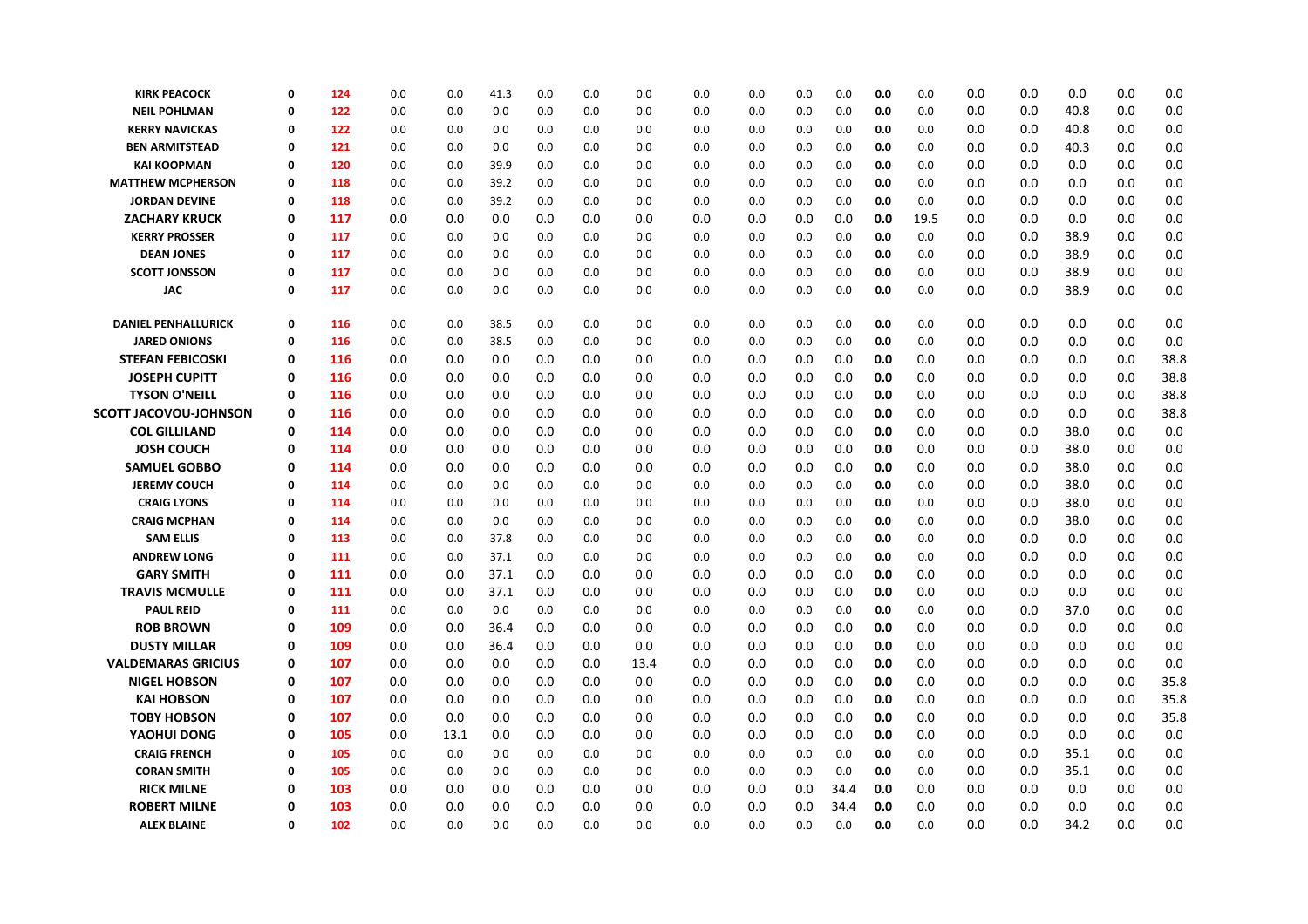| <b>JIM BINNEY</b>        | 0           | 102 | 0.0  | 0.0  | 0.0  | 0.0 | 0.0 | 0.0  | 0.0 | 0.0  | 0.0 | 0.0  | 0.0 | 0.0 | 0.0 | 0.0 | 34.2 | 0.0 | 0.0  |
|--------------------------|-------------|-----|------|------|------|-----|-----|------|-----|------|-----|------|-----|-----|-----|-----|------|-----|------|
| <b>GUS GANNON</b>        | 0           | 102 | 0.0  | 0.0  | 0.0  | 0.0 | 0.0 | 0.0  | 0.0 | 0.0  | 0.0 | 0.0  | 0.0 | 0.0 | 0.0 | 0.0 | 34.2 | 0.0 | 0.0  |
| <b>TONY BOND</b>         | 0           | 101 | 0.0  | 0.0  | 0.0  | 0.0 | 0.0 | 12.6 | 0.0 | 0.0  | 0.0 | 0.0  | 0.0 | 0.0 | 0.0 | 0.0 | 0.0  | 0.0 | 0.0  |
| <b>LUKE CARMAN</b>       | 0           | 101 | 25.4 | 0.0  | 0.0  | 0.0 | 0.0 | 0.0  | 0.0 | 0.0  | 0.0 | 0.0  | 0.0 | 0.0 | 0.0 | 0.0 | 0.0  | 0.0 | 0.0  |
| <b>MATT EEDY</b>         | 0           | 101 | 25.4 | 0.0  | 0.0  | 0.0 | 0.0 | 0.0  | 0.0 | 0.0  | 0.0 | 0.0  | 0.0 | 0.0 | 0.0 | 0.0 | 0.0  | 0.0 | 0.0  |
| <b>TIM O'DONOVAN</b>     | 0           | 100 | 0.0  | 0.0  | 0.0  | 0.0 | 0.0 | 0.0  | 0.0 | 0.0  | 0.0 | 0.0  | 0.0 | 0.0 | 0.0 | 0.0 | 33.2 | 0.0 | 0.0  |
| <b>STEPHEN ARULOGUN</b>  | $\Omega$    | 100 | 0.0  | 0.0  | 0.0  | 0.0 | 0.0 | 0.0  | 0.0 | 0.0  | 0.0 | 0.0  | 0.0 | 0.0 | 0.0 | 0.0 | 33.2 | 0.0 | 0.0  |
| <b>ZACHARIAH ARULOG</b>  | 0           | 100 | 0.0  | 0.0  | 0.0  | 0.0 | 0.0 | 0.0  | 0.0 | 0.0  | 0.0 | 0.0  | 0.0 | 0.0 | 0.0 | 0.0 | 33.2 | 0.0 | 0.0  |
| <b>JACK FITZGIBBON</b>   | 0           | 99  | 0.0  | 0.0  | 32.9 | 0.0 | 0.0 | 0.0  | 0.0 | 0.0  | 0.0 | 0.0  | 0.0 | 0.0 | 0.0 | 0.0 | 0.0  | 0.0 | 0.0  |
| <b>JACK MCEWAN</b>       | 0           | 99  | 0.0  | 0.0  | 32.9 | 0.0 | 0.0 | 0.0  | 0.0 | 0.0  | 0.0 | 0.0  | 0.0 | 0.0 | 0.0 | 0.0 | 0.0  | 0.0 | 0.0  |
| <b>TOM MILLER</b>        | 0           | 98  | 0.0  | 0.0  | 0.0  | 0.0 | 0.0 | 0.0  | 0.0 | 0.0  | 0.0 | 0.0  | 0.0 | 0.0 | 0.0 | 0.0 | 0.0  | 0.0 | 32.8 |
| <b>GEOFF MENNER</b>      | 0           | 95  | 0.0  | 0.0  | 31.5 | 0.0 | 0.0 | 0.0  | 0.0 | 0.0  | 0.0 | 0.0  | 0.0 | 0.0 | 0.0 | 0.0 | 0.0  | 0.0 | 0.0  |
| <b>NOAH MENNE</b>        | 0           | 95  | 0.0  | 0.0  | 31.5 | 0.0 | 0.0 | 0.0  | 0.0 | 0.0  | 0.0 | 0.0  | 0.0 | 0.0 | 0.0 | 0.0 | 0.0  | 0.0 | 0.0  |
| <b>TOM ANDERSEN</b>      | $\Omega$    | 92  | 0.0  | 0.0  | 30.8 | 0.0 | 0.0 | 0.0  | 0.0 | 0.0  | 0.0 | 0.0  | 0.0 | 0.0 | 0.0 | 0.0 | 0.0  | 0.0 | 0.0  |
| <b>CRAIG COLLINS</b>     | $\Omega$    | 92  | 0.0  | 0.0  | 0.0  | 0.0 | 0.0 | 0.0  | 0.0 | 0.0  | 0.0 | 30.7 | 0.0 | 0.0 | 0.0 | 0.0 | 0.0  | 0.0 | 0.0  |
| <b>DON GRAHAM</b>        | $\Omega$    | 88  | 0.0  | 0.0  | 0.0  | 0.0 | 0.0 | 0.0  | 0.0 | 0.0  | 0.0 | 0.0  | 0.0 | 0.0 | 0.0 | 0.0 | 29.4 | 0.0 | 0.0  |
| <b>OLIVER GRAHAM</b>     | 0           | 88  | 0.0  | 0.0  | 0.0  | 0.0 | 0.0 | 0.0  | 0.0 | 0.0  | 0.0 | 0.0  | 0.0 | 0.0 | 0.0 | 0.0 | 29.4 | 0.0 | 0.0  |
| <b>RYAN HUNT</b>         | 0           | 85  | 0.0  | 10.7 | 0.0  | 0.0 | 0.0 | 0.0  | 0.0 | 0.0  | 0.0 | 0.0  | 0.0 | 0.0 | 0.0 | 0.0 | 0.0  | 0.0 | 0.0  |
| <b>JASON APPLEBY</b>     | $\Omega$    | 84  | 0.0  | 0.0  | 28.0 | 0.0 | 0.0 | 0.0  | 0.0 | 0.0  | 0.0 | 0.0  | 0.0 | 0.0 | 0.0 | 0.0 | 0.0  | 0.0 | 0.0  |
| <b>ZACH APPLEBY</b>      | $\Omega$    | 84  | 0.0  | 0.0  | 28.0 | 0.0 | 0.0 | 0.0  | 0.0 | 0.0  | 0.0 | 0.0  | 0.0 | 0.0 | 0.0 | 0.0 | 0.0  | 0.0 | 0.0  |
| <b>LINDSAY WHITE</b>     | 0           | 81  | 0.0  | 0.0  | 0.0  | 0.0 | 0.0 | 0.0  | 0.0 | 0.0  | 0.0 | 0.0  | 0.0 | 0.0 | 0.0 | 0.0 | 0.0  | 0.0 | 26.9 |
| <b>ADAM HOLLIER</b>      | 0           | 79  | 0.0  | 0.0  | 0.0  | 0.0 | 0.0 | 0.0  | 0.0 | 0.0  | 0.0 | 0.0  | 0.0 | 0.0 | 3.3 | 0.0 | 0.0  | 0.0 | 0.0  |
| <b>HAMISH BOWDEN</b>     | $\Omega$    | 79  | 0.0  | 0.0  | 0.0  | 0.0 | 0.0 | 0.0  | 0.0 | 0.0  | 0.0 | 0.0  | 0.0 | 0.0 | 3.3 | 0.0 | 0.0  | 0.0 | 0.0  |
| <b>DANIEL GALLAGHER</b>  | $\Omega$    | 78  | 0.0  | 0.0  | 25.9 | 0.0 | 0.0 | 0.0  | 0.0 | 0.0  | 0.0 | 0.0  | 0.0 | 0.0 | 0.0 | 0.0 | 0.0  | 0.0 | 0.0  |
| <b>DANIEL SMITH</b>      | Ω           | 77  | 0.0  | 0.0  | 0.0  | 0.0 | 0.0 | 0.0  | 0.0 | 19.3 | 0.0 | 0.0  | 0.0 | 0.0 | 0.0 | 0.0 | 0.0  | 0.0 | 0.0  |
| <b>BENJAMIN HARD</b>     | 0           | 77  | 0.0  | 0.0  | 0.0  | 0.0 | 0.0 | 0.0  | 0.0 | 19.3 | 0.0 | 0.0  | 0.0 | 0.0 | 0.0 | 0.0 | 0.0  | 0.0 | 0.0  |
| <b>DAVID BERRETT</b>     | 0           | 76  | 0.0  | 0.0  | 0.0  | 0.0 | 0.0 | 9.5  | 0.0 | 0.0  | 0.0 | 0.0  | 0.0 | 0.0 | 0.0 | 0.0 | 0.0  | 0.0 | 0.0  |
| <b>SCOTT PRIEBBENOW</b>  | $\Omega$    | 76  | 0.0  | 0.0  | 0.0  | 0.0 | 0.0 | 9.5  | 0.0 | 0.0  | 0.0 | 0.0  | 0.0 | 0.0 | 0.0 | 0.0 | 0.0  | 0.0 | 0.0  |
| <b>SUNDAR RAMAMURTHY</b> | 0           | 76  | 0.0  | 0.0  | 25.2 | 0.0 | 0.0 | 0.0  | 0.0 | 0.0  | 0.0 | 0.0  | 0.0 | 0.0 | 0.0 | 0.0 | 0.0  | 0.0 | 0.0  |
| <b>NOAH COLE</b>         | 0           | 74  | 0.0  | 0.0  | 24.5 | 0.0 | 0.0 | 0.0  | 0.0 | 0.0  | 0.0 | 0.0  | 0.0 | 0.0 | 0.0 | 0.0 | 0.0  | 0.0 | 0.0  |
| <b>LUCAS COLE</b>        | 0           | 74  | 0.0  | 0.0  | 24.5 | 0.0 | 0.0 | 0.0  | 0.0 | 0.0  | 0.0 | 0.0  | 0.0 | 0.0 | 0.0 | 0.0 | 0.0  | 0.0 | 0.0  |
| <b>LACHLAN PARRY</b>     | $\mathbf 0$ | 74  | 0.0  | 0.0  | 0.0  | 0.0 | 0.0 | 0.0  | 0.0 | 0.0  | 0.0 | 0.0  | 0.0 | 0.0 | 0.0 | 0.0 | 24.7 | 0.0 | 0.0  |
| <b>DAVID MEARNS</b>      | $\Omega$    | 74  | 0.0  | 0.0  | 0.0  | 0.0 | 0.0 | 0.0  | 0.0 | 0.0  | 0.0 | 0.0  | 0.0 | 0.0 | 0.0 | 0.0 | 24.7 | 0.0 | 0.0  |
| <b>TOM</b>               | 0           | 74  | 0.0  | 0.0  | 0.0  | 0.0 | 0.0 | 0.0  | 0.0 | 0.0  | 0.0 | 0.0  | 0.0 | 0.0 | 0.0 | 0.0 | 24.7 | 0.0 | 0.0  |
| <b>PAUL MIKKELSEN</b>    | 0           | 70  | 0.0  | 0.0  | 0.0  | 0.0 | 0.0 | 0.0  | 0.0 | 0.0  | 0.0 | 23.3 | 0.0 | 0.0 | 0.0 | 0.0 | 0.0  | 0.0 | 0.0  |
| <b>NOAH MIKKELSEN</b>    | 0           | 70  | 0.0  | 0.0  | 0.0  | 0.0 | 0.0 | 0.0  | 0.0 | 0.0  | 0.0 | 23.3 | 0.0 | 0.0 | 0.0 | 0.0 | 0.0  | 0.0 | 0.0  |
| <b>BENJAMIN FERGUSON</b> | $\Omega$    | 69  | 0.0  | 0.0  | 23.1 | 0.0 | 0.0 | 0.0  | 0.0 | 0.0  | 0.0 | 0.0  | 0.0 | 0.0 | 0.0 | 0.0 | 0.0  | 0.0 | 0.0  |
| <b>JASON KELLY</b>       | 0           | 69  | 0.0  | 0.0  | 23.1 | 0.0 | 0.0 | 0.0  | 0.0 | 0.0  | 0.0 | 0.0  | 0.0 | 0.0 | 0.0 | 0.0 | 0.0  | 0.0 | 0.0  |
| <b>BRANDON MORRISEY</b>  | 0           | 69  | 0.0  | 0.0  | 23.1 | 0.0 | 0.0 | 0.0  | 0.0 | 0.0  | 0.0 | 0.0  | 0.0 | 0.0 | 0.0 | 0.0 | 0.0  | 0.0 | 0.0  |
| <b>JOSHUA HIBBERD</b>    | 0           | 61  | 0.0  | 0.0  | 20.3 | 0.0 | 0.0 | 0.0  | 0.0 | 0.0  | 0.0 | 0.0  | 0.0 | 0.0 | 0.0 | 0.0 | 0.0  | 0.0 | 0.0  |
| <b>LINDSAY CASS</b>      | 0           | 59  | 0.0  | 0.0  | 19.6 | 0.0 | 0.0 | 0.0  | 0.0 | 0.0  | 0.0 | 0.0  | 0.0 | 0.0 | 0.0 | 0.0 | 0.0  | 0.0 | 0.0  |
| <b>MIKE HUA</b>          | Ω           | 59  | 0.0  | 0.0  | 19.6 | 0.0 | 0.0 | 0.0  | 0.0 | 0.0  | 0.0 | 0.0  | 0.0 | 0.0 | 0.0 | 0.0 | 0.0  | 0.0 | 0.0  |